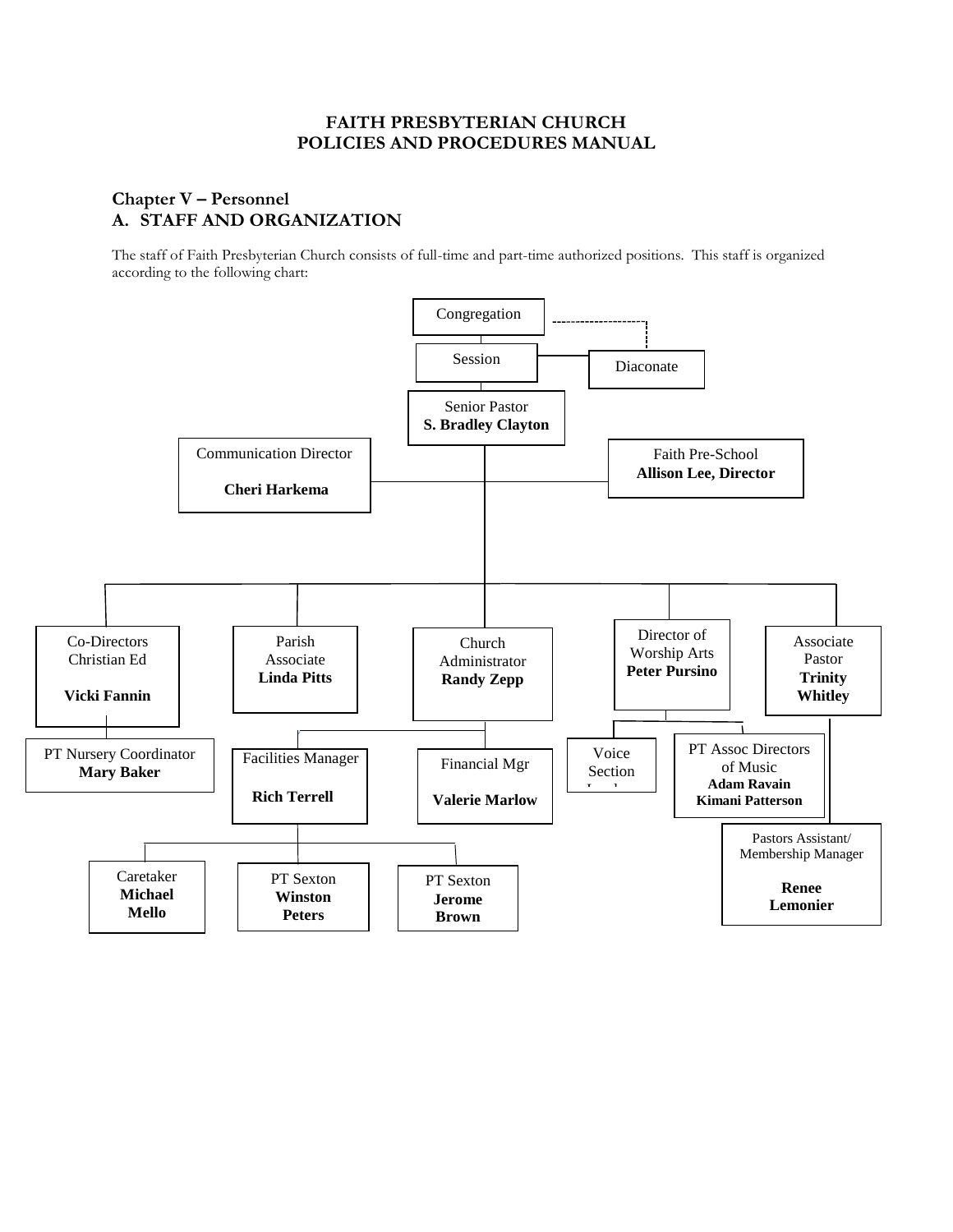# **B. STAFF POSITION DESCRIPTIONS**

### **POSITION DESCRIPTION Senior Pastor**

#### GENERAL RESPONSIBILITIES

- 1. The Pastor is responsible for sustaining within the church the Christ-ordained system of doctrine, government, discipline, and worship to the end that the church fulfills its mission of reaching those outside and ministering to those inside the covenant community.
- 2. Under the guidance of Almighty God and the general supervision of the Session, the Pastor has overall responsibility for the total operations and program of Faith Presbyterian Church in accordance with the policies and procedures established by the Session and the Book of Order.
- 3. With the assistance of committees and boards, the Pastor coordinates the functions of the church staff so as to insure unity of purpose and efficiency of planning in reaching the established goals of the church.

#### **Primary Areas of Responsibility**

### **Worship leadership, preaching, and teaching:**

Duties Include:

- Prepare and present sermons Study to acquire sermon material Prepare for Sunday Service: 10:30
- Complete continuing professional education 2 weeks per year
- Prepare a preaching schedule for 6 months twice a year with Scriptures, titles, and topics, and providing this to staff and officers
- Prepare and present a Pastors' series of studies on Wednesdays in the fall and usually a study of several weeks on Wednesdays in the winter or spring. Prepare and present Special services: Ash Wednesday, Maundy Thursday, Good Friday, etc
- Preside at Weddings & Funerals
- Participate occasionally in services at Westminster Oaks and Harbor Chase

### **Administrative leadership**

Duties Include:

- Moderate session meetings, including meeting with Clerk to prepare agenda.
- Prepare for and moderate congregational meetings
- Prepare for and present Officers training 10 sessions a year
- Meet with and advise session committee moderators, especially Personnel, Stewardship, Evangelism, and Worship and Music
- Meet with moderators of committees on Committee Night to prepare for Session
- Meet with the Officer Nominating Committee as an ex officio member
- Recruit, organize, and participate in the work of special committees, such as the Long Range Planning Committee, the personnel research committee, the capital campaign committee, etc.
- Supervise staff, including
	- o Preside at weekly staff meetings
	- o Meet individually with staff (on a weekly basis with the associate pastor, my assistant, the church administrator, and the director of worship arts, with other staff as needed)
	- o Preside at Quarterly program staff planning meetings
	- o Complete annual personnel reviews for program staff
	- o Be available for consultation as needed
	- o Set personnel policies and procedures together with the Session and Personnel Committee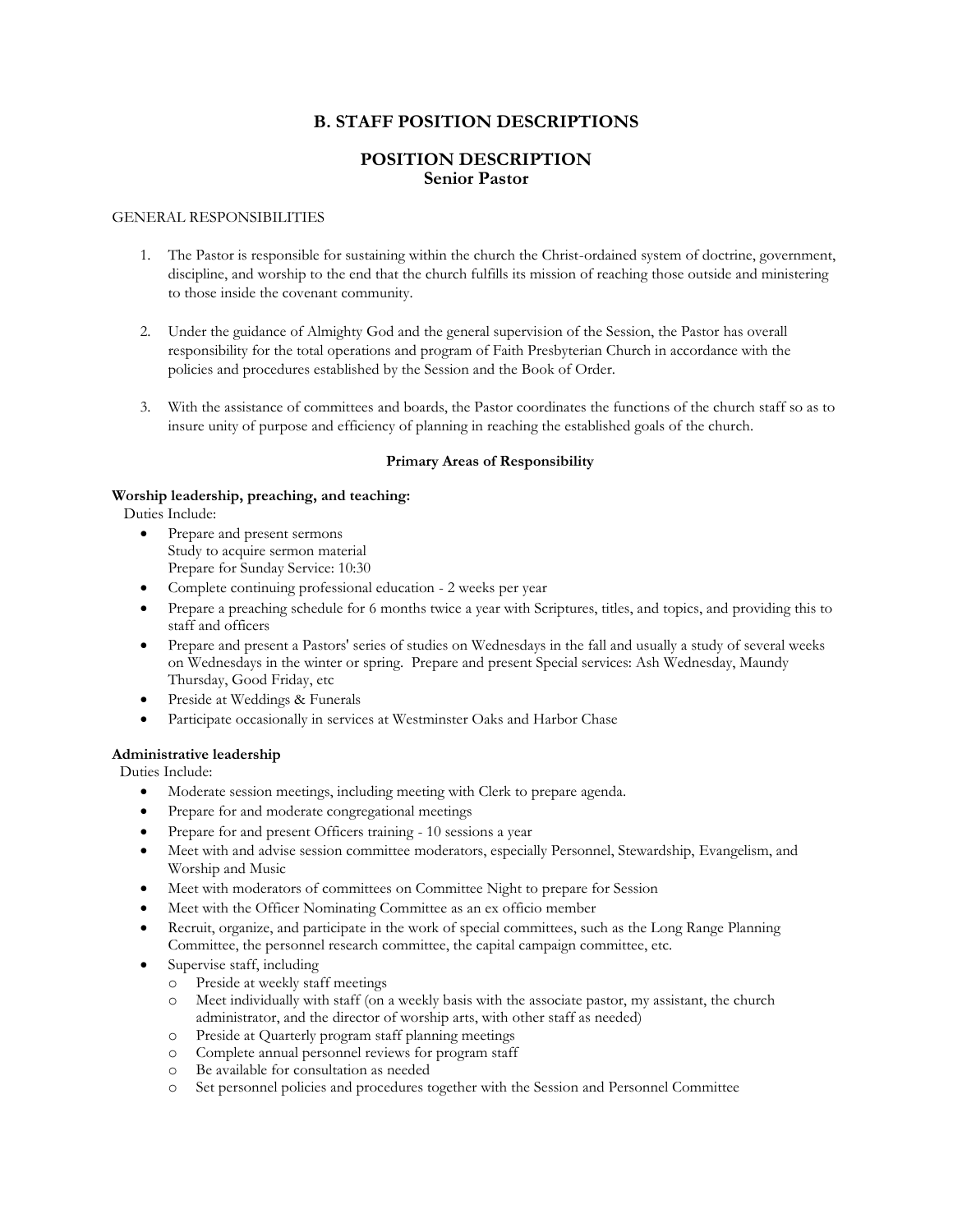- o Coordinate annual officers planning retreat, following up with staff and Session to monitor fulfillment of goals
- o Provide conflict prevention and management as needed
- o Hold weekly staff Bible study for 30 minutes

### **Pastoral Care**

Duties Include:

- Visit or call families in crisis including hospital visitations
- Provide counseling sessions including premarital counseling
- Being the pastor on call on a rotating basis

### **Evangelism**

Duties Include:

- Write handwritten notes to visitors each week
- Make calls to invite visitors to new member class
- Teach new member class
- Host dinners for new members at my home
- Ensure follow-up with new members after they join to nurture them and welcome them into the life and ministry of the congregation.

### **Presbytery and community ministry**

Duties Include:

- Chair the Worship and Theology Committee of Presbytery meets quarterly
- Attend Quarterly Presbytery meetings
- Perform occasional special duties for Presbytery, e.g. Wakulla Presbyterian Church Administrative Commission, South Africa leadership exchange trip (they requested my participation)
- Participate in annual international or domestic mission trips of Faith Presbyterian
- Be present as much as possible at various events and activities, like an occasional church softball game, preschool graduation, Pumpkin Patch Kickoff, Presbyterian Women's lunch, Prime Timers program, choir party, Eagle Scout ceremony, etc., to symbolize the unity of the congregation in all its various ministries.

*Revised April 1995, Reviewed August 2001, Revised March 2007; Revised August 2011, Revised November 2014, Revised May 2016*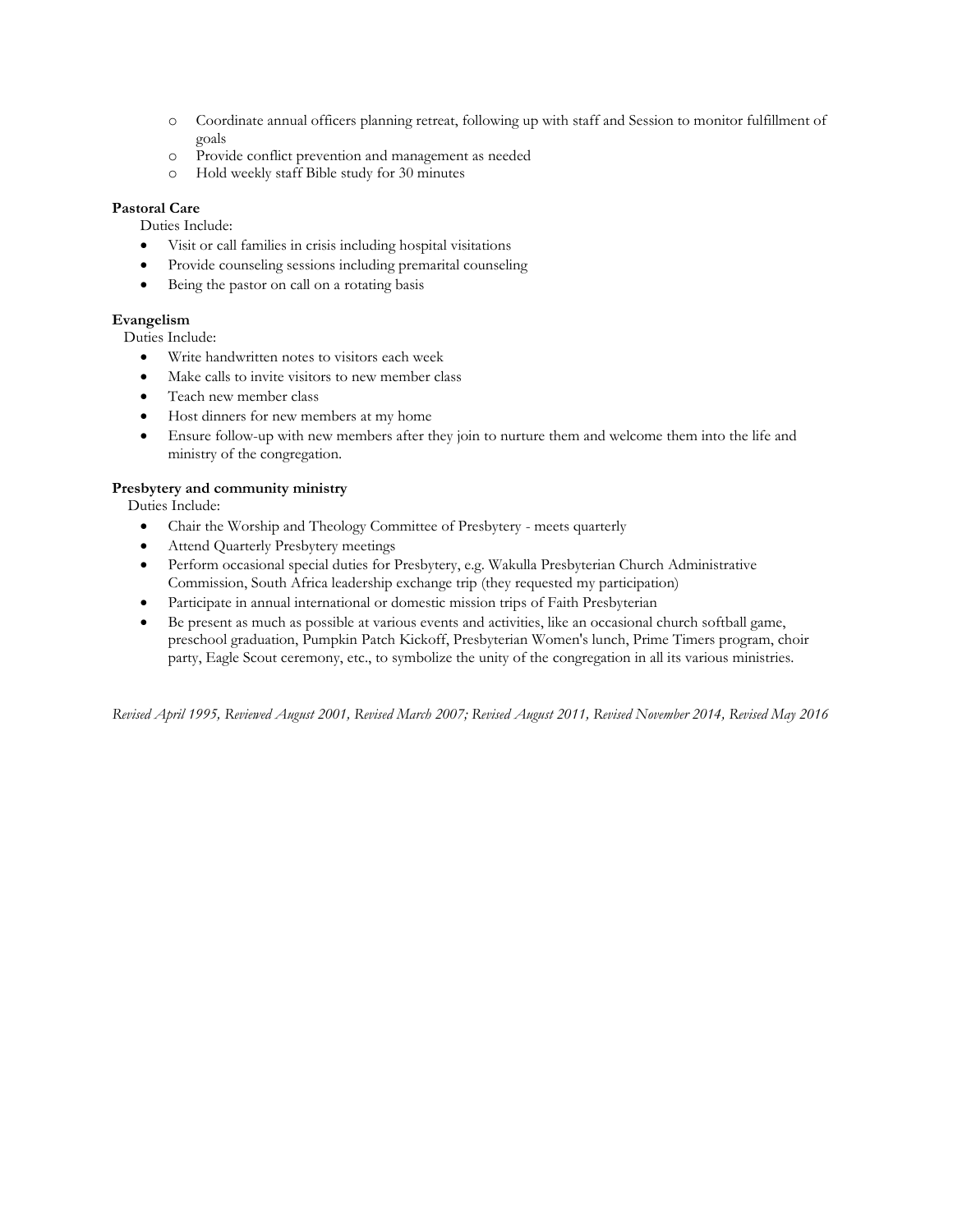### **POSITION DESCRIPTION Associate Pastor**

### GENERAL RESPONSIBILITIES

The Associate Pastor is a generalist position that serves the church in many ways. The primary responsibilities of the position are membership development and adult education. Additional responsibilities include pastoral care, worship leadership, and contributing to various staff or congregation related functions and activities.

### **Membership Development**

Duties Include:

- Leads a program that shepherds visitors into membership and keeps members connected and involved.
- Contacts visitors.
- Leads new member classes.
- Develops and implements processes to help integrate new members into the life of the church and keep members involved, such as through the Time and Talent program.
- Advises and supports Evangelism Committee, including attending monthly Committee meetings.

#### **Adult Education**

Duties Include:

- Leads adult education program.
- Develops adult education programs and curriculum.
- Teaches adult education classes on Sunday mornings and Wednesday evenings.
- Plans and leads adult retreats and fellowship activities.
- Advises and supports Christian Educators.
- Advises and supports Adults and Families Committee, including attending monthly Committee meetings.

#### **Worship Leadership**

Duties Include**:**

- Participates in Sunday worship services, such as by serving as a liturgist.
- Attends and contributes to weekly worship planning meetings.
- Prepares and delivers sermons as requested by the Senior Pastor.
- Conducts or assists with weddings, baptisms, and funerals as requested by the Senior Pastor or members of the congregation.

#### **Team Responsibilities**

Duties Include:

- Assists Senior Pastor and Parish Associate with pastoral care, such as by attending pastoral care meetings and serving as the "on call" pastor on a rotating basis.
- Attends and contributes to weekly staff meetings and staff retreats.
- Attends or assists with special functions, such as Pumpkin Patch, Jubilee, retreats, and mission opportunities.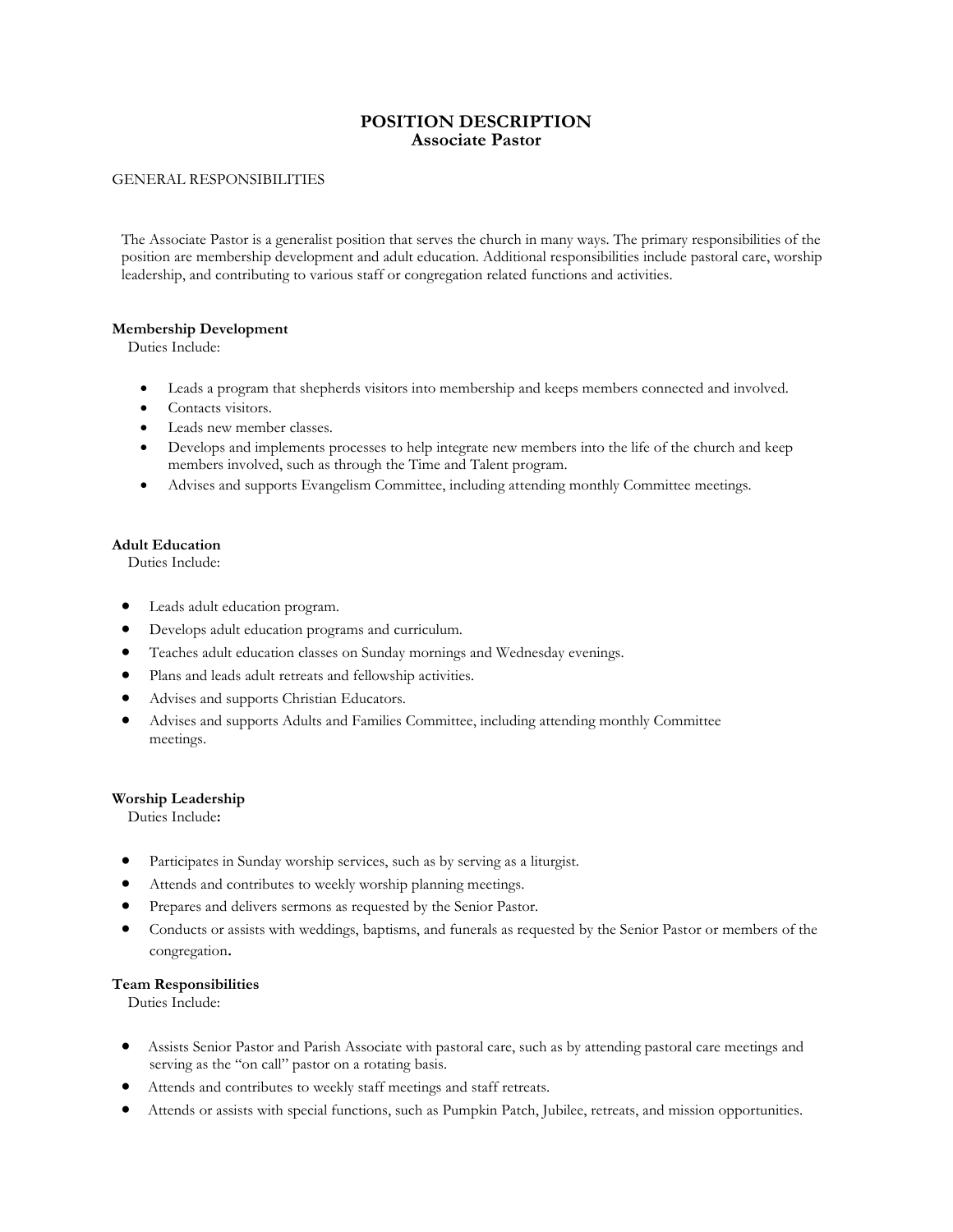Works with other staff on issues as needed or requested.

#### **Other Responsibilities**

Duties Include:

- Attends and contributes to monthly Session meetings and as moderator as needed.
- Participates as a member of the Florida Presbytery, such as by attending quarterly meetings and/or serving on a Presbytery committee.

*Revised March 2009, Revised June 2010, Revised May 2016, Revised February 2017*

### **POSITION DESCRIPTION Communications Director/Worship Assistant**

This is a full-time Exempt administrative position with flexible hours that reports to the Senior Pastor.

Mission & Primary Duties:

- A) To plan, develop, implement, and continually update a comprehensive creative communications plan for Faith Presbyterian Church.
- B) To Provide specific support and publicity for the following committees: Worship, Evangelism, Children and Families, Youth and Families, and Communications
- C) Serve as Worship Volunteer/logistics coordinator
- A) General Communications (approx. 50%)
- 1. Determine proper methods and frequency of communication re church events
- 2. Continually look for creative opportunities to enhance communication with staff and members
- 3. Work closely with pastors and program staff re communication needs
- 4. Determine software needs for effective communication (i.e., i-Contact, etc.)

5. Plan and create graphic design, content, and layout of church brochures, flyers, cards, etc., for church events, integrating theme and scripture

- 6. Research, write, and edit information included in print and electronic publications
- 7. Plan and compose messages for outdoor marquee signs; oversee postings with volunteer team

8. Plan and prepare weekly This Week at Faith for up-to-date electronic posting

9. Plan, layout, write content, and prepare monthly church e-newsletter (also includes snail mail for those members who do not receive email). Includes setting deadlines and communicating such to church leaders each month.

10. Maintain church wide iContact e-mail database

11. Plan, design, and prepare annual program brochures

12. Plan, compose and prepare informational announcements and calendar for print in weekly bulletin and for pastors' pulpit announcements

13. Participate in periodic/quarterly program planning meetings

14. Create and maintain Faith Facebook page with frequent posts and photos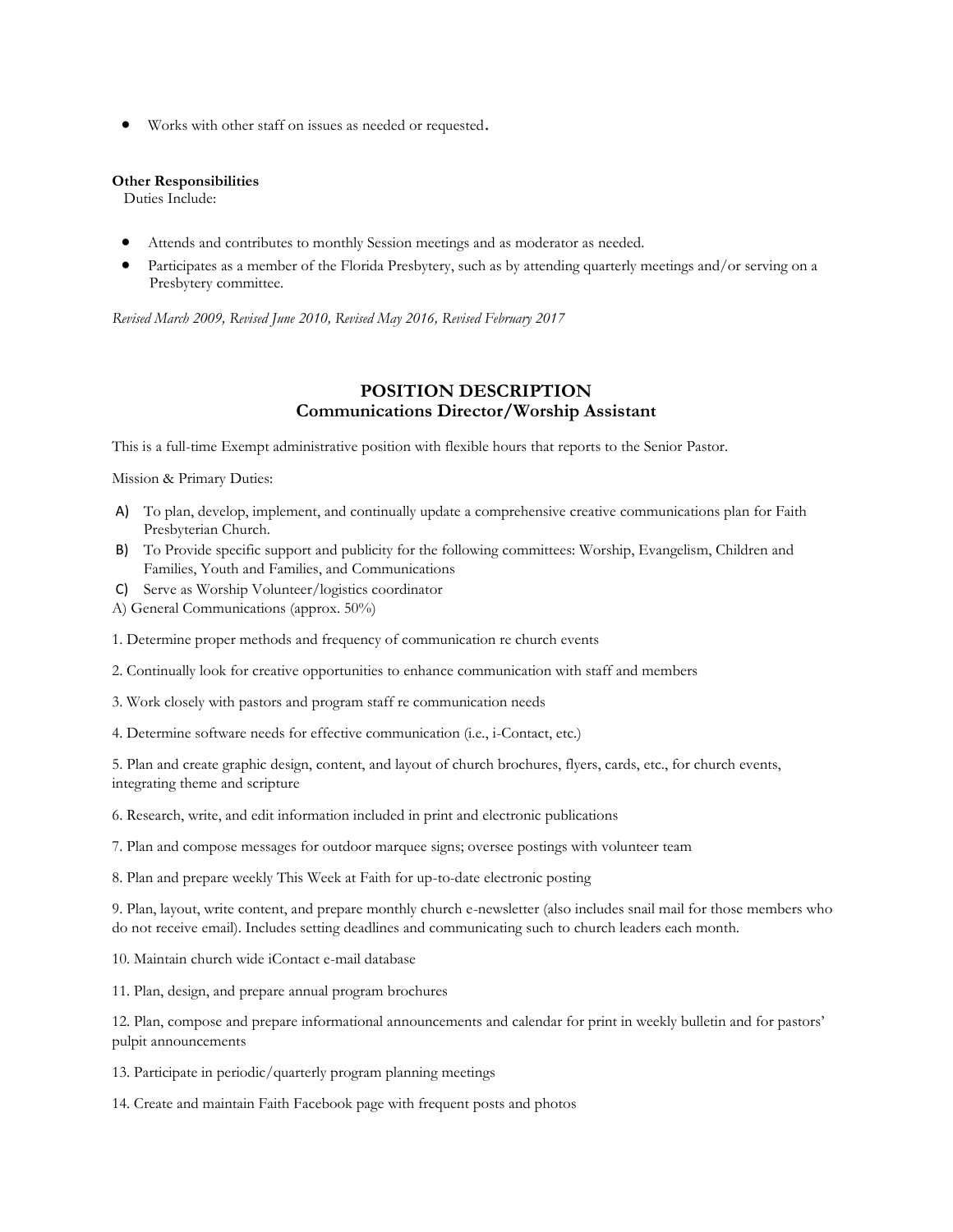15. Provide creative website management

16. Plan, prepare and post semi-annual church wide calendar posters for large glass display cases

17. Prepare periodic church wide surveys; compile results and communicate with staff and church leaders

B) Worship (approx. 25%)

1. Prepare weekly and special worship bulletins and funeral bulletins

2. Prepare worship instructions

3. Prepare worship packet for pastors

4. Coordinate & communicate with lay liturgists and other worship participants

5. Communicate with ushers and sound volunteers

6. Coordinate special worship-related information (i.e. Easter lilies, Christmas poinsettias), Advent and Lent special publications

7. Oversee volunteer to schedule and remind communion elders

8. Create and run projection slides for Sunday am worship.

C) Other Committee Responsibilities (approx. 25%)

1. Serve as staff member of Communications Committee

2. Attend Worship Committee meetings; work with committee to develop and address worship needs.

3. Attend Evangelism Committee meetings and provide support and publicity for church outreach as well as new member classes.

4. Provide support and publicity for Children and Families committee working with the Children's DCE.

5. Provide support and publicity for Youth and Families committee working with the Youth DCE

D) Other

1. Provide rotating telephone and other office coverage with other administrative staff.

2. Assist with other activities as directed by the senior pastor.

Established Januarys 2005, Revised March 2007; Revised Aug 2011; Revised March 2014; Revised March 2020

# **POSITION DESCRIPTION Parish Associate for Pastoral Care (Part-Time)**

### **The duties and responsibilities of the Parish Associate include the following:**

Mission: Coordinate and Implement the Spiritual Care of the congregation in partnership with the Senior Pastor.

Duties:

Pastoral Care: 15 Hours per week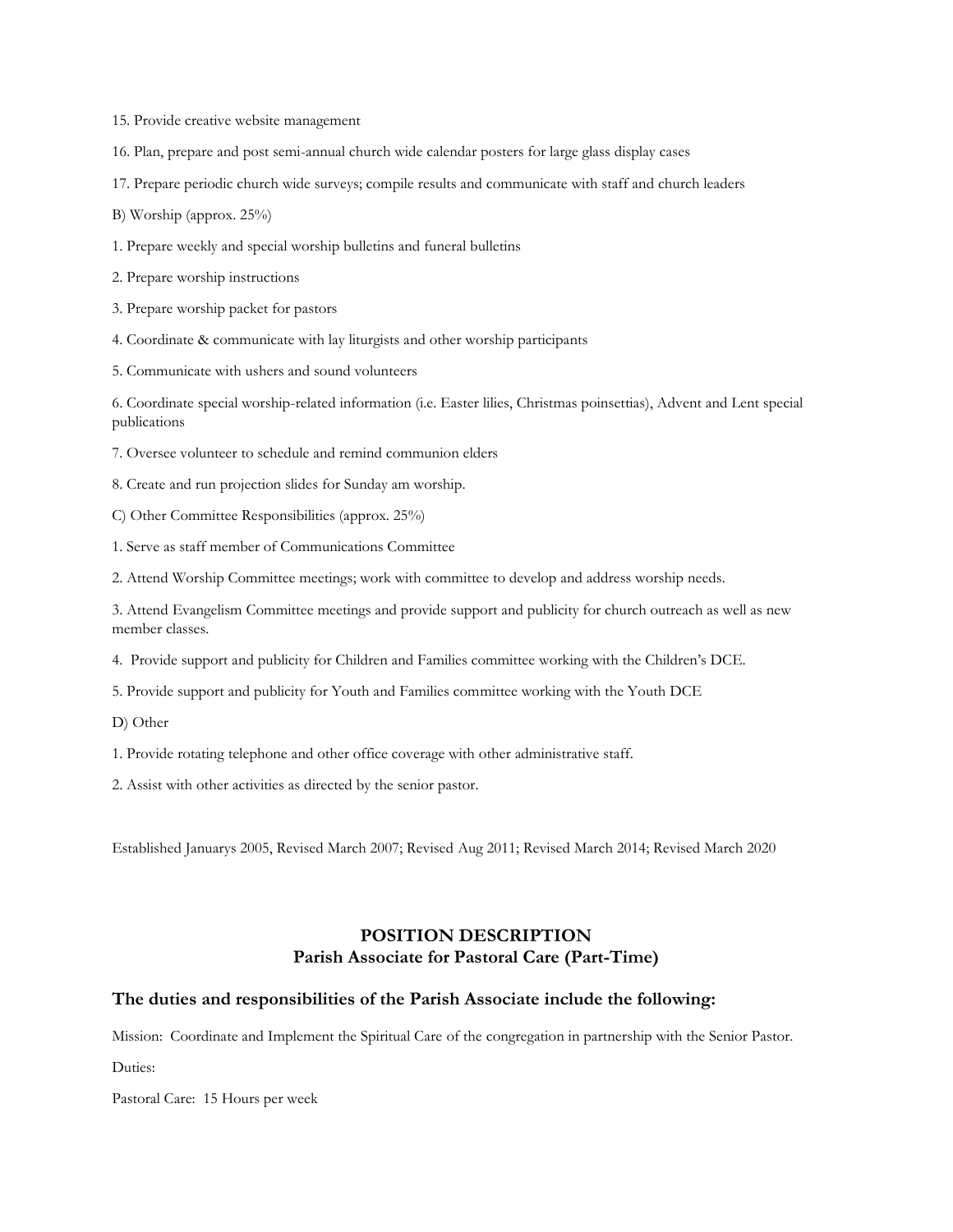- 1. Provide Pastoral Care visitation for the congregation and report care issues to the program assistant for pastoral care.
- 2. Attend Pastoral Care meetings.

Worship: 2 hours per week

1. Prepare and participate in worship each Sunday as a liturgist and serve as a creative resource.

2. When available attend staff worship planning meetings.

(note: Worship responsibilities do not include preaching. When the parish associate preaches, he will be paid as a supply preacher. His preaching preparation will be beyond his normal hours for that week)

Evangelism: 2 hours per week

- 1. Attend Monthly Evangelism meetings and serve as a staff resource.
- 2. Teach New Member classes and follow up with visitors each month.

Witness: 1 hour per week

- 1. Attend monthly Witness meetings and serve at the staff resource.
- 2. Help with vision and implementation of witness committee work

Adult and Family Ministry: 3 hours per week

1. Attend monthly Adult and Family Ministry Meetings and serve as staff resource.

2. Prepare and Teach classes on Sunday mornings and Wednesday night.

Team Responsibilities: 2 hours per week

- 1. Serve as a team member with the Faith Presbyterian Staff.
- 2. Attend staff meetings when available, including planning meetings and staff retreats.
- 3. Attend and serve special functions including, Pumpkin Patch, Jubilee, retreats, special worship services, etc.
- 4. Perform other tasks as a team member, at the discretion of the senior pastor.

Hours—25 hours total, salary determined by Personnel Committee at the recommendation of the senior pastor.

Benefits: None\*

(\*Hours are maintained by the Parish Associate and verified by the Senior Pastor. Because worship duties are fixed, Sunday leave is available with adequate notice to the Senior Pastor.)

Reports to: Senior Pastor

*Revised March 2009; revised June 2010, revised February 2016, revised September 2016*

## POSITION DESCRIPTION **Church Administrator**

The church administrator directly supervises the positions of Finance Manager and Facilities Manager. The church administrator works closely with the Head Pastor and Elders to manage all areas of the church. He or she needs to be able to articulate his or her Christian faith in a way that helps the staff understand the values that motivate their actions and decisions.

### **PRIMARY AREAS OF RESPONSIBILITY**

#### **FINANCE**

- 1. Supervise Finance Manager.
- 2. Assist committees in developing an annual budget and stewardship program.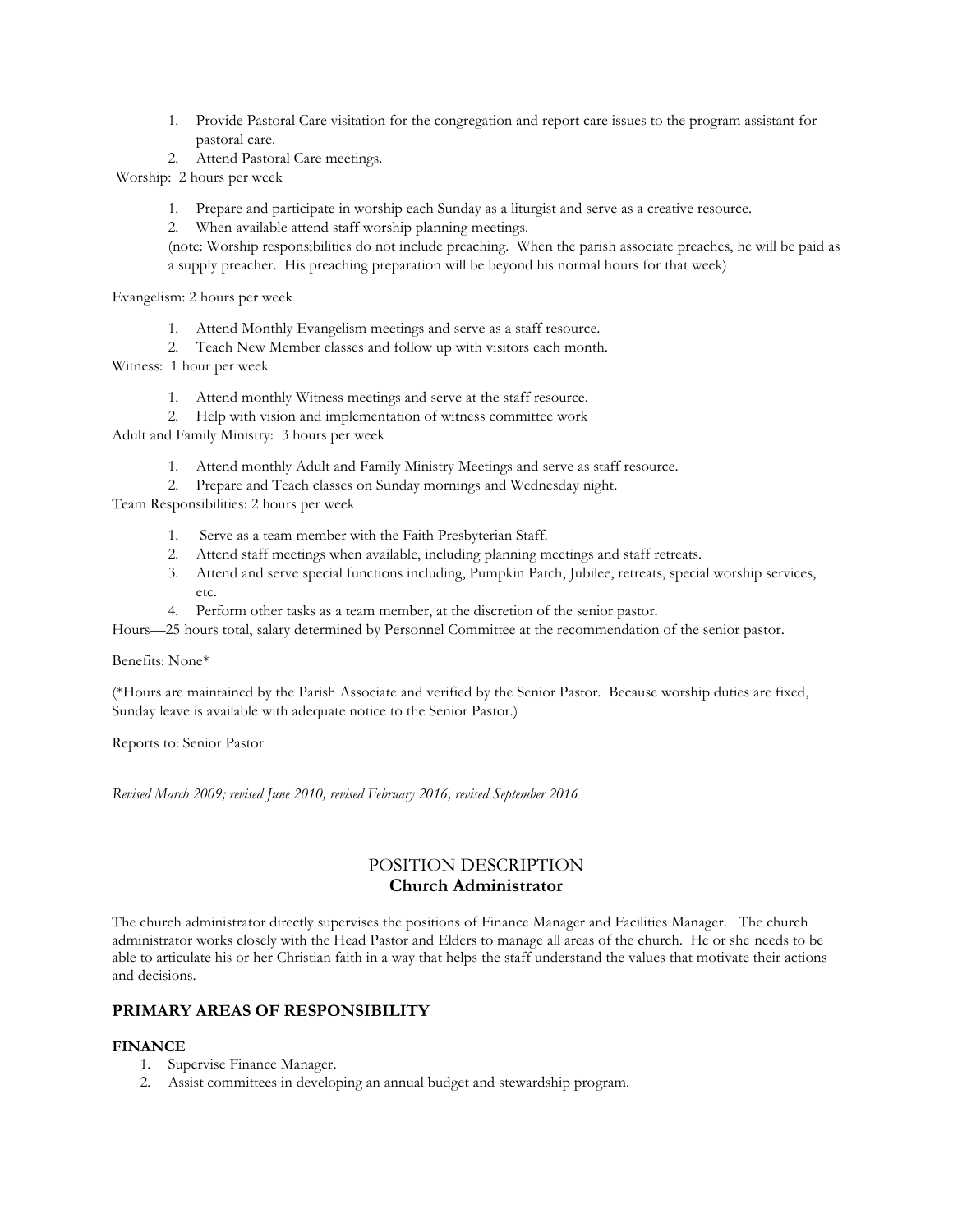- 3. Serve as the purchasing agent of the church. Coordinates effective purchasing procedures of services, supplies, and materials. Stay abreast of current equipment, vehicle, systems, and services that will keep the church operating at a high degree of efficiency. Work with Budget guidelines and cash flow provisions to achieve these needs
- 4. In conjunction with Finance Committee, contract for annual audit or financial review with firm familiar with fund accounting.
- 5. Assists Finance Manager in processing checks and deposits, reviewing bank reconciliations, and overseeing finance and bookkeeping operations of the church including serving as finance manager backup.

### **PERSONNEL**

- 1. Serve as Human Resources Manager for church personnel.
- 2. Coordinate administrative staff activities in support of program staff & work with senior pastor to ensure the highest levels of positive teamwork between administrative & program staff at all times.
- 3. Work with the senior pastor and Personnel Committee in setting benefit packages for church employees and does research on comparable compensation for non-ministerial employees to present to the Personnel Committee. Ensure the proper administration of these packages. Keep current on personnel, insurance, and government regulations and advise the Personnel Committee of pertinent changes.
- 4. Maintain Employee Leave Records for all church employees

### **POLICIES**

- 1. Oversee the maintenance of the Faith Presbyterian Policy Manual. Ensure they are updated on Faith's website.
- 2. Coordinate with the respective committee the interpretation, maintenance, and compliance with current administrative policies.

### **FACILITIES**

- 1. Supervise Facilities Manager.
- 2. Responsible for all areas of management of church property, facilities, and equipment, including maintenance, insurance, and capital projects and improvements.
- 3. Manages church office including the coordination of equipment maintenance and supply acquisition.
- 4. Maintains the church activity calendar and the church room reservation calendar for proper scheduling and fee charges for facilities use following stated policy guidelines in coordination with appropriate committees or persons.
- 5. Coordinates use of outside contractors.
- 6. Works with the Management Committee to insure appropriate and sufficient information technology resources for the church and church staff as resources allow.

### **ILLUSTRATIVE EXAMPLES OF DUTIES:**

Make Room Reservations and enter church activities on the church calendars. Must ensure that the Buildings & Grounds Committee and/or the Worship and Music Committee approve all room reservations that are not Faith church activities. Coordinate set-up and clean-up for each event with Facilities Manager or volunteers.

Oversee Finance Office and provide division of duties for finance security including processing deposits of cash, processing checks using electronic capturing device, reviewing bank statement reconciliations, and other duties as recommended by Finance Committee.

Coordinate Wednesday Night meal function including hiring and oversight of cook, setting and purchasing food for the menu, insuring volunteers are assigned for clean-up, handling Deposit and journal entry in Shelby, etc.

Respond to emails and calls from members or non-members with various requests.

Work closely with moderators from Buildings & Grounds, Management, Finance, and Personnel in making day to day office decisions and in implementing programs, projects, responsibilities, or activities of those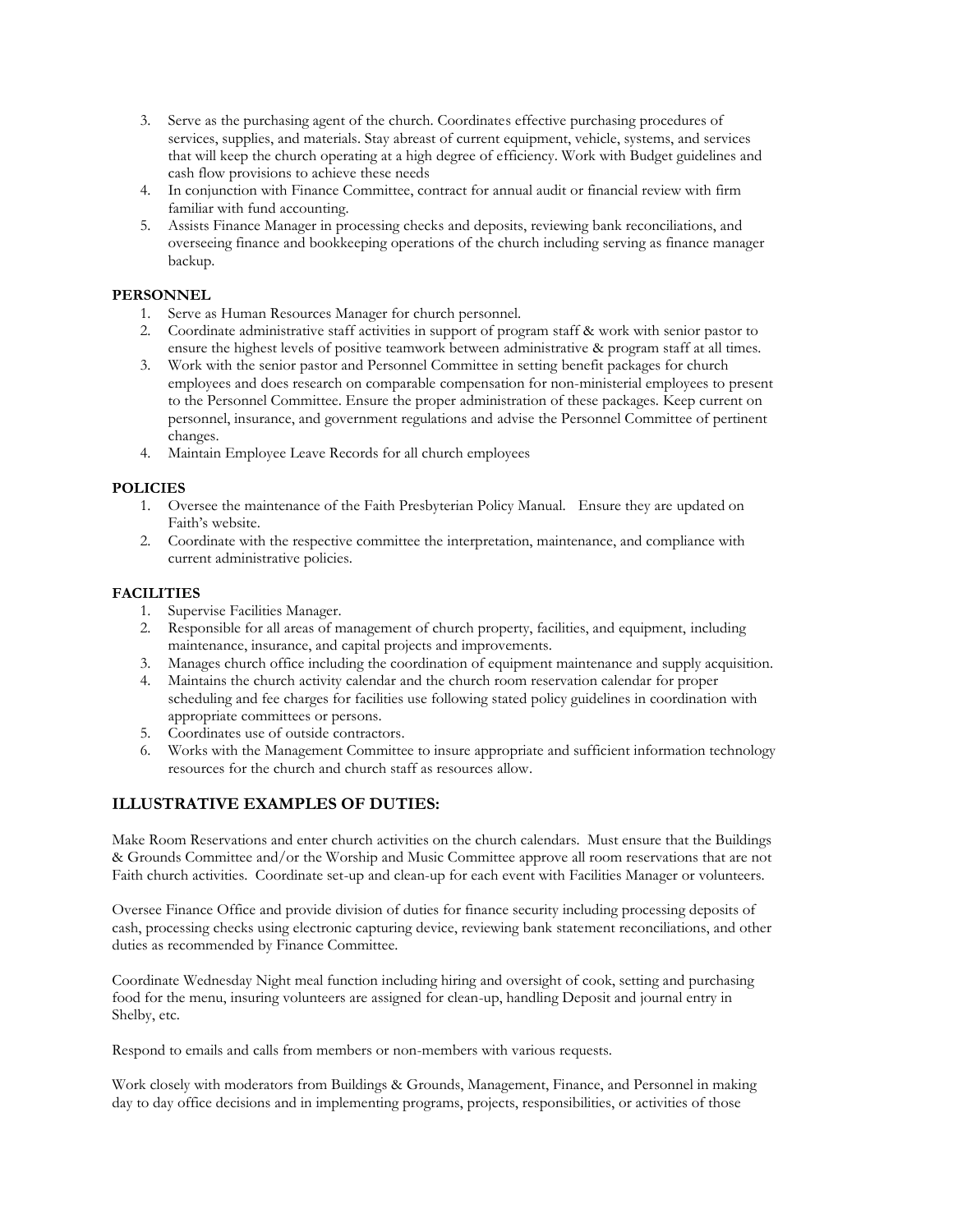committees– and attend evening committee meetings as scheduled. Work on task forces as needed. Maintain up-to-date Policy & Procedures Manual. Also work with other moderators on an as-needed basis.

Meet daily with Facilities Manager to insure that cleaning and maintenance schedules are maintained and implemented for the church and preschool areas. Monitor facilities and take action as needed including the contacting of outside vendors, maintenance service providers (plumbers, electricians, etc), maintenance supplies, lawn care, pest control, etc.

Schedule the computer controlled HVAC system for the Sanctuary and Fellowship Hall for newly scheduled events or activities.

Review budget at least monthly to note any problem areas. Work with Finance Committee and Session to insure a sound budgetary process.

Handle HR responsibilities such as maintaining leave records and personnel files on all church employees, completing Board of Pension, Capital Health, and Insurance Board's annual reports; maintaining & distributing keys and door codes to members and staff—have keys made; review and implement personnel policies.

Handle Office Management to insure adequate office supplies, kitchen supplies, maintenance supplies, phone service, and general office management activities -- includes trips to Sams, Lowes, key shop, vacuum shop, Prime Meridian Bank, Awards4U, and other vendors as needed.

Attend Session, support Session activities, and work one Sunday per month at least 6 hours.

Other duties as assigned or that arise weekly including weekly staff meetings, weekly meeting with Senior Pastor, and quarterly program staff meetings.

*Established January 2005, Revised March 2007; Revised March 2008; Revised March 2009; Revised August 2011*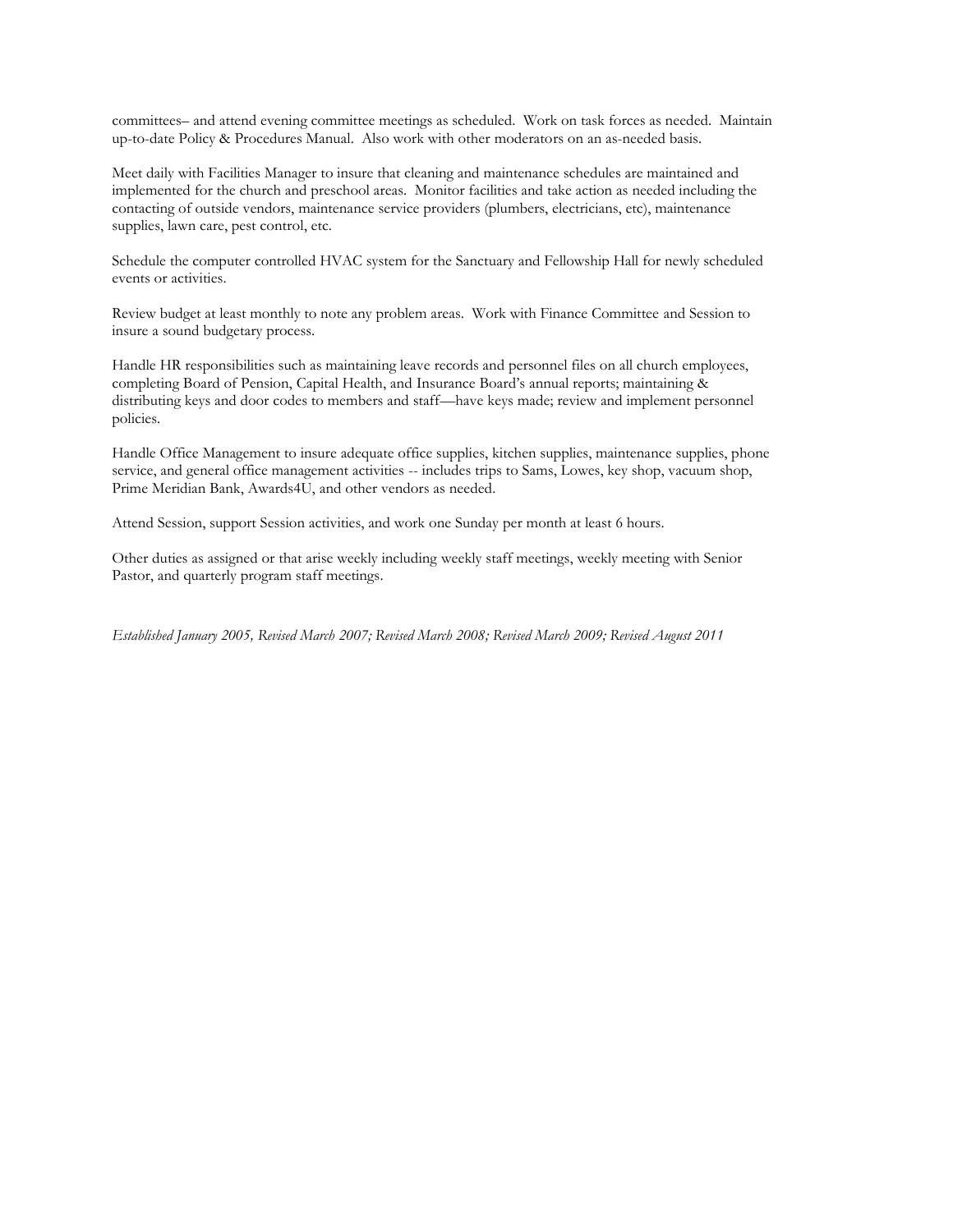## **JOB DESCRIPTION DIRECTOR OF WORSHIP ARTS**

The Director of Worship Arts shall be a committed Christian, a good pastor to ensembles and congregation, understanding and supporting the arts as part of worship, and shall be an outstanding leader. As provided in the Book of Order (S-2.0700), "…all music should serve the purposes of worship and should represent the best that Christians have to offer God."

### STAFF RELATIONSHIPS:

- 1. Directly responsible to the Senior Pastor and is expected to be the staff resource to the Worship Committee.
- 2. Supervises of the entire worship arts ministry at Faith Presbyterian Church, including the Music staff (Associated Director of Music; Assistant Director of Music; Section Leaders; Worship Arts Intern.)
- 3. Interrelates as a team member with all church staff members, and members of the church leadership.

### ESSENTIAL RESPONSIBILITES:

- 1. The Director of Worship Arts will work closely with the senior pastor to develop services that support and enhance the message of the day.
- 2. The Director of Worship Arts will also encourage the use within worship of the artistic gifts (music, drama, dance, writing, vocal & instrumental, décor, etc.) of individual members of the Faith Presbyterian community.
- 3. Be informed and supportive of the total ministry of the church.
- 4. Guide the congregation in their understanding of and participation in music and liturgy, including hymns, psalms, and other forms of expression.
- 5. Attend weekly church staff meetings, weekly meetings with the Senior Pastor, and other planning meetings as scheduled.
- 6. Hold music staff meetings once a month and individual staff as needed.
- 7. Participate in the music community in the Tallahassee area. This includes coordinating programs with other local churches, if deemed appropriate and helpful to Faith's members.
- 8. Supervise, and/or plan and direct all vocal and instrumental ensembles. Ordinarily, the Director of Worship Arts directly oversees the adult music programs. Other ensembles, including instrumental, may be delegated at the discretion of the Director of Worship Arts in consultation with the Pastor. Coordinating all ensembles includes:
	- a. Building and nurturing unity and community.
	- b. Maintain vestments for all adult, youth and children's choirs.
	- c. Recruiting new members.
	- d. Encouraging members of the music program to recruit members.
	- e. Select and/or approve all music to be sung by each choir or ensemble for worship and other events, under the supervision of the Pastor.
	- f. Scheduling of rehearsals and dates for choirs to sing in worship services.
	- g. Securing competent help and working with any of these choirs if needed.
	- h. Planning rehearsals
	- i. "Pastoral Care" of ensemble participants
- 9. Incorporate the arts into worship services where appropriate, by stimulating and encouraging drama, dance and visual arts personnel.
- 10. Plan for annual retreats/workshops for choirs and/or music staff as needed.
- 11. Supervise the maintenance and develop the music library.
- 12. Oversee the worship and music budget, working with the Worship Committee annually to review and/or revise the budget.
- 13. Keep the congregation informed through church publications, including the bulletin, newsletter and other forms of communication.
- 14. Work with the Directors of Christian Education and the Preschool to suggest ways that arts may be used to enrich the Christian Education ministry.
- 15. Approve all guest artists, including substitute organists.
- 16. Work with the Director of Christian Education to develop, implement, and conduct the music program for Vacation Bible School.
- 17. Produce annual Theatre Arts for Kids summer program.
- 18. Produce and direct productions and special music events and worship services throughout the year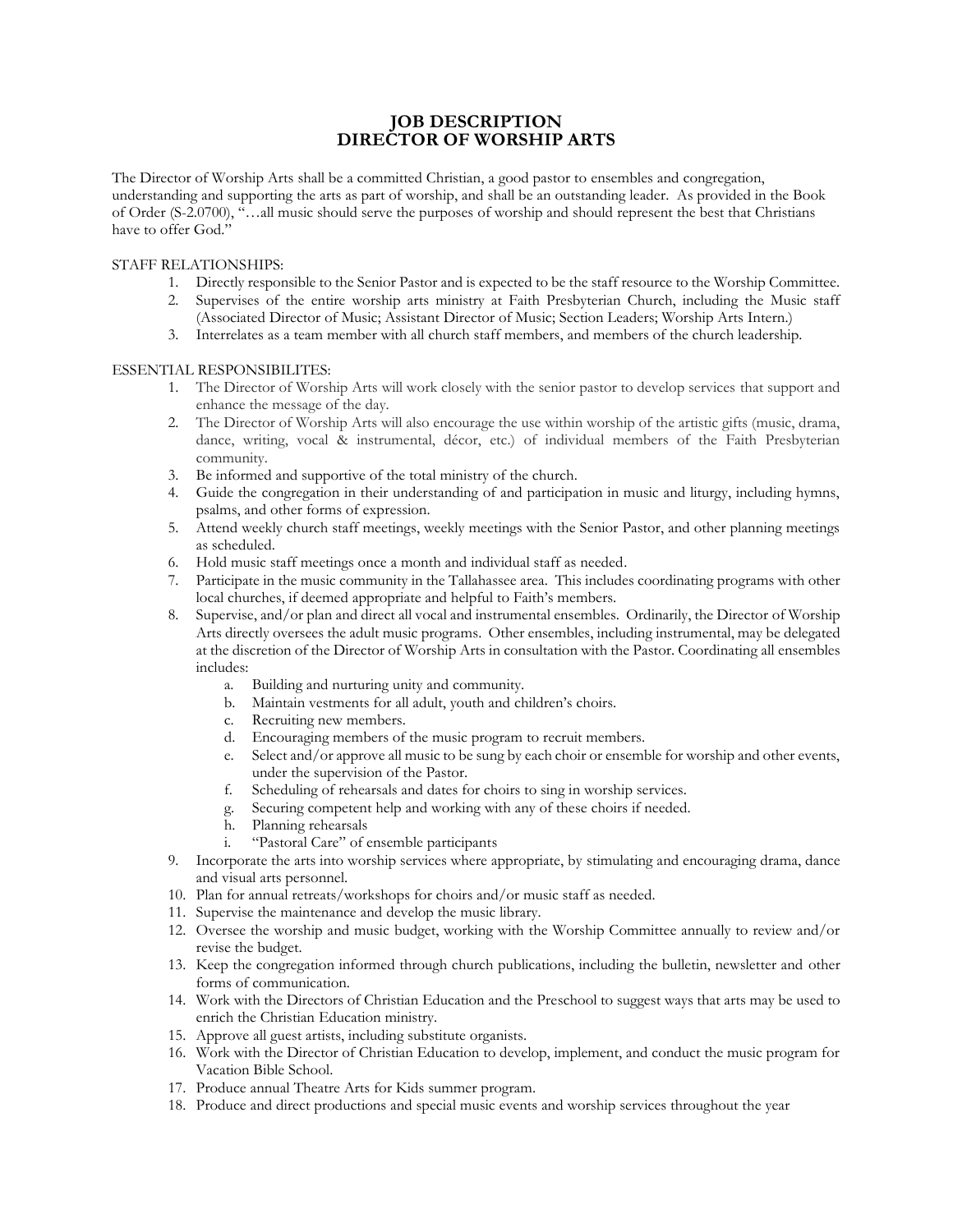- 19. Prepare liturgy for weekly bulletin.
- 20. Assist the Senior Pastor on various projects as assigned.
- 21. Help in areas of church need outside the job description, as would any member of the body.
- 22. Keep informed with new compositions and trends in worship and music.
- 23. If absent, due to illness, vacation, or study leave, work with Associate Music Director to handle the above day-to-day responsibilities.

### EDUCATIONAL REQUIREMENTS:

Master's degree in music with a concentration in choral music and/or sacred music.

*Approved by Session September 2014, Revised July 2016*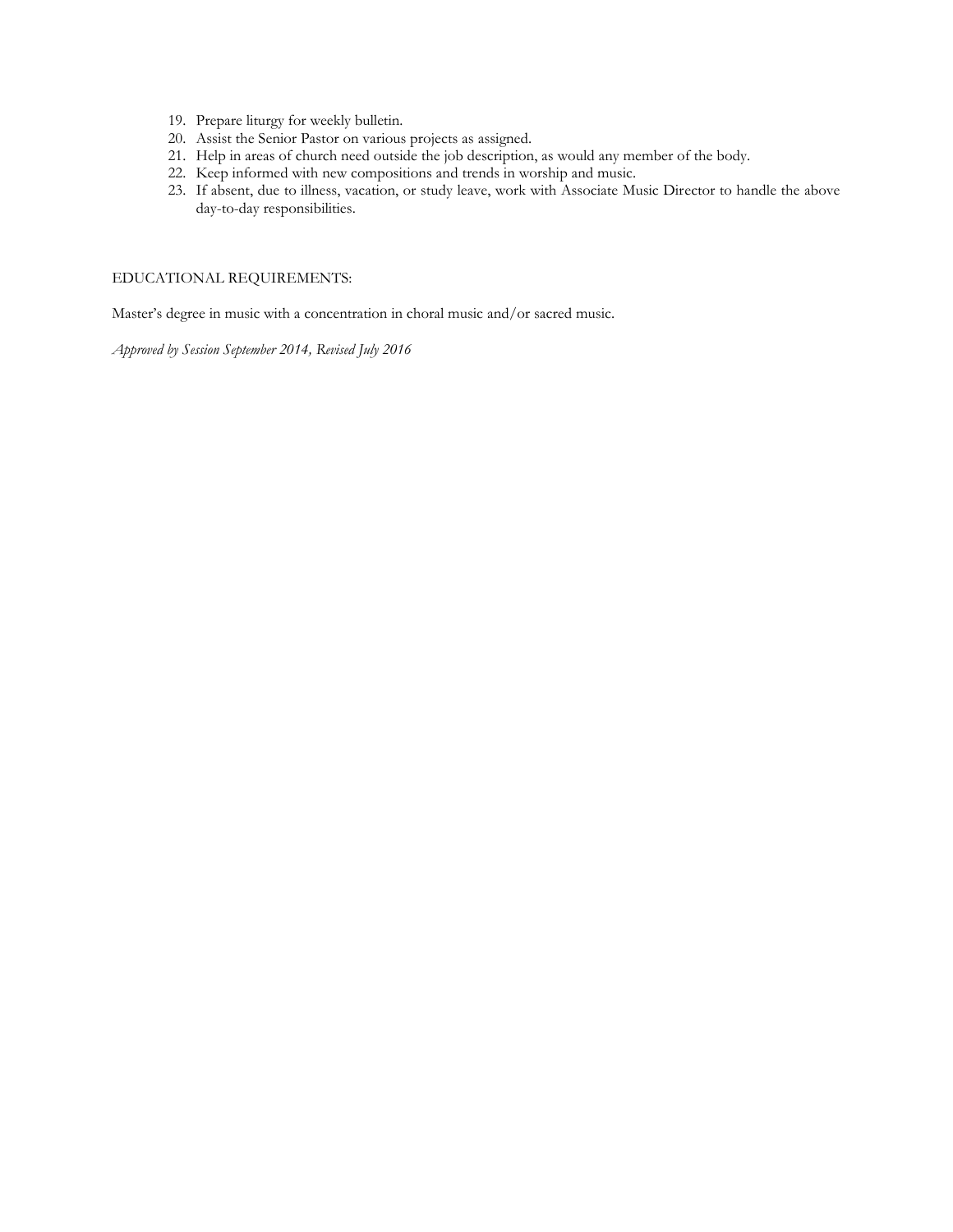# **POSITION DESCRIPTION Choir Section Leaders Soprano/Alto/Tenor/Bass**

### **Duties:**

- 1. Attend and participate in weekly rehearsals of the Chancel Choir.
- 2. Lead sectional rehearsals as requested by the Director of Music.
- 3. Attend and participate in the 10:30am worship service.
- 4. Coordinate personal vocal solo opportunities in worship with the Director of Music (at least two for the duration of contract).
- 5. Attend monthly music staff meetings, as requested by the Director of Music.
- 6. Participate in special activities and services.

| <b>Benefits:</b> | None                                                                                                                                        |
|------------------|---------------------------------------------------------------------------------------------------------------------------------------------|
| Vacation:        | None (see below)                                                                                                                            |
| Duration:        | 9 months, August 1 - May 31                                                                                                                 |
| Status:          | Part-time (3 to 41/2 hours/week), at-will employee. When absent, will be responsible for<br>providing substitute and any necessary stipend. |

*Revised December 2006; Revised March 2009; Revised August 2011*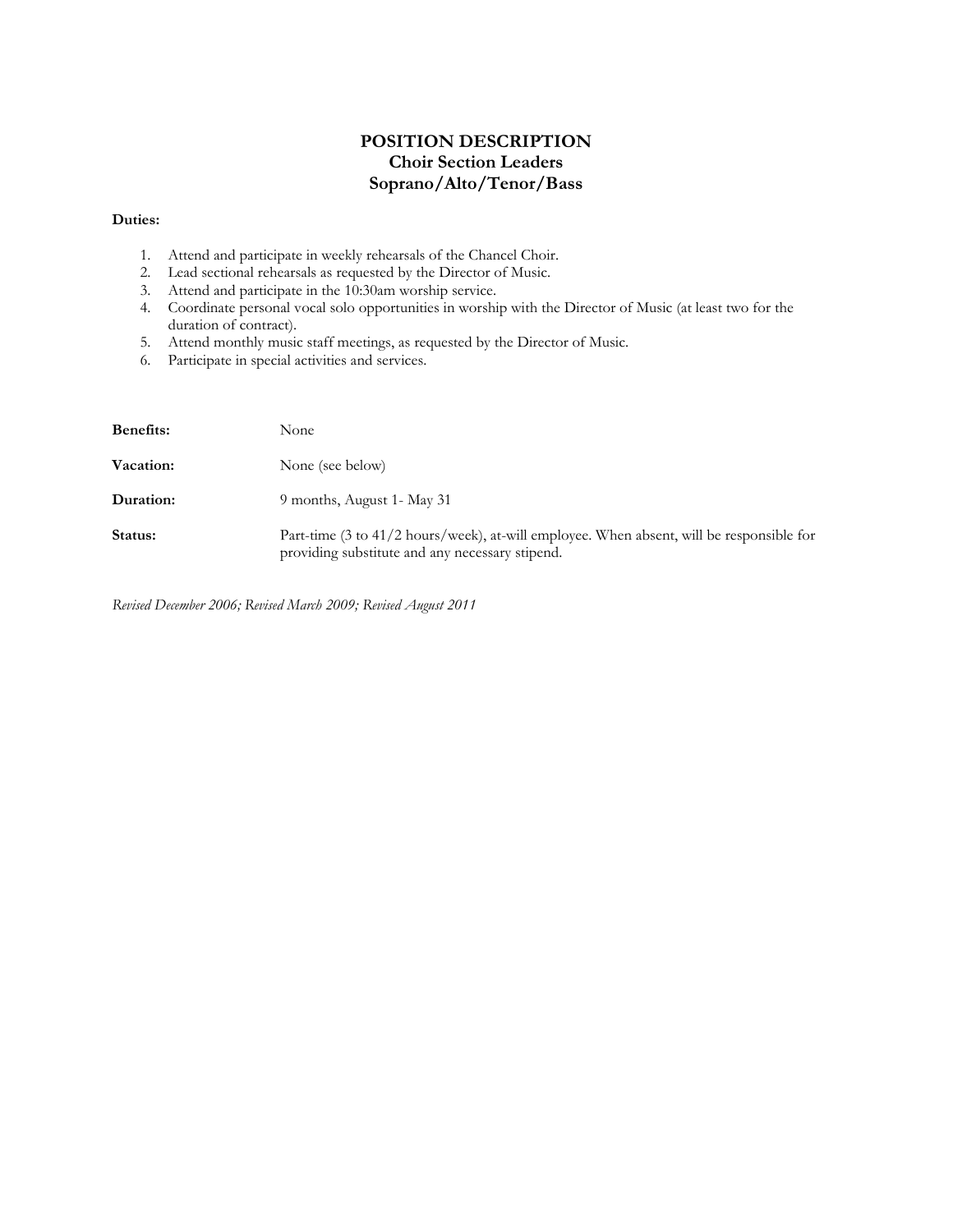# **POSITION DESCRIPTION Contemporary Worship Musicians Piano/Percussion/Bass Guitar**

### **Duties:**

- 1. Attend and participate in weekly rehearsals of the Praise Band.
- 2. Attend and participate in the 9:00am worship service.
- 3. Attend monthly music staff meetings, as requested by the Director of Music.
- 4. Participate in special activities and services as requested by the Director of Music.
- 5. Contribute repertoire and ideas that will enhance the worship service.
- 6. Worship as you work. Remain in a constant attitude of prayer as you do the technical hard work required for excellence.

| <b>Benefits:</b> | None                                                                                                                                  |
|------------------|---------------------------------------------------------------------------------------------------------------------------------------|
| Vacation:        | None (see below)                                                                                                                      |
| Duration:        | 12 Months                                                                                                                             |
| Status:          | Part-time (4-6 hours/week), at-will employee. When absent, will be responsible for providing<br>substitute and any necessary stipend. |

*Revised December 2006; Revised June 2011*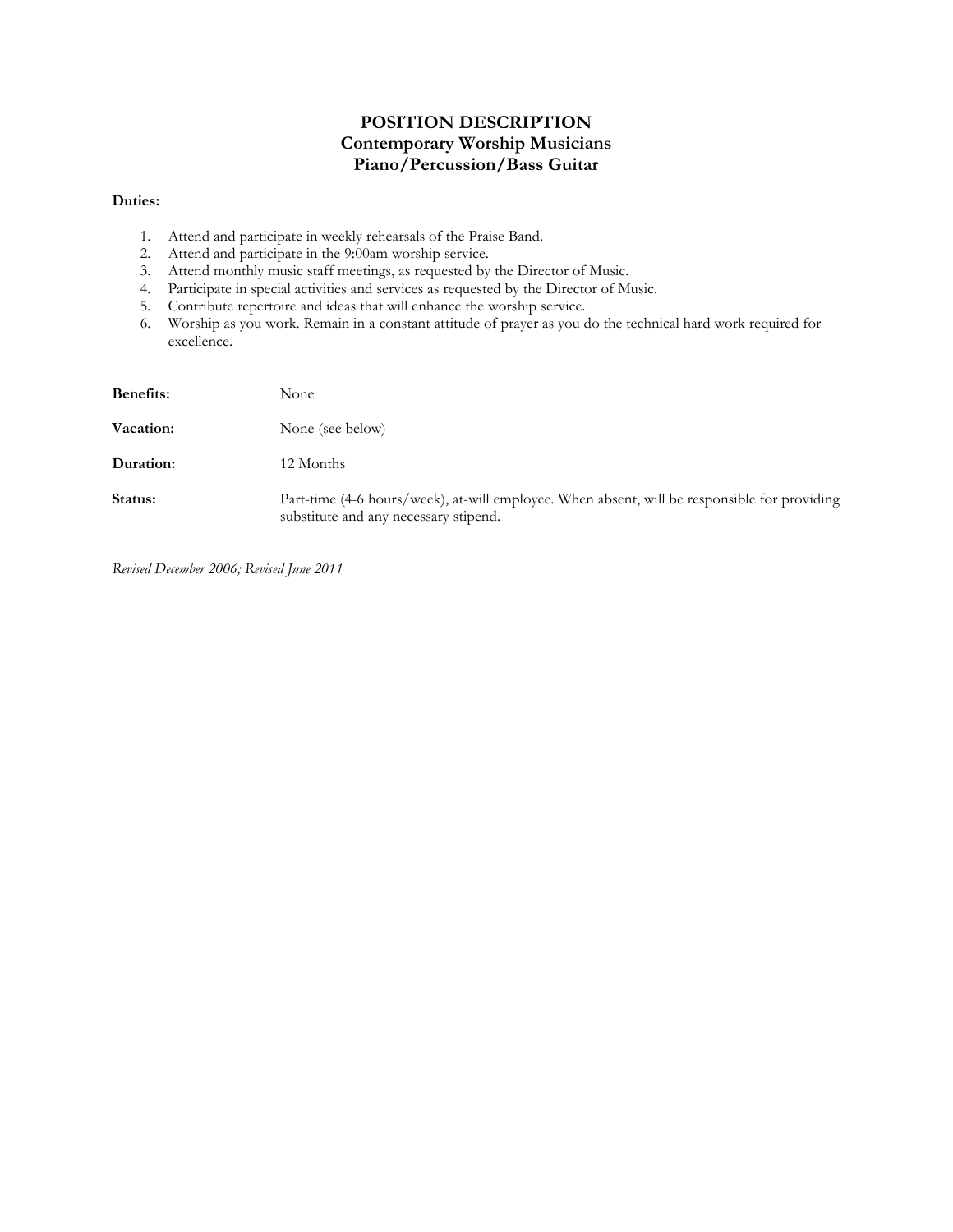# **JOB DESCRIPTION Associate Director of Music: Organist and Composer in Residence**

Under the direction of the Director of Worship Arts, the Associate Director of Music shall carry out the specified areas of responsibility and shall function in a supportive role with regard to all church programs.

### ESSENTIAL RESPONSIBILITES:

- 1. Accompany all rehearsals and performances of the Chancel Choir (10:30 a.m. worship service), and other ensembles as needed.
- 2. Prepare and rehearse all special music (soloists, ensembles, instrumentalists) for worship services and other church functions as requested by the Director of Worship Arts.
- 3. With the ministerial staff and the Director of Worship Arts, select and prepare the organ music for the Sunday morning worship services (i.e., prelude, postlude, offertory, communion, hymns). Service music is to be to the glory of God and must contribute to a worshipful atmosphere.
- 4. Accompany rehearsals and performances of any special music events and services throughout the year.
- 5. Provide music for member funerals. A fee will be paid directly to the Associate Director of Music for nonmember funerals.
- 6. Provide music for weddings and wedding rehearsals, unless the Director of Worship Arts has approved another organist by special request of the wedding party. A standard fee is established by the Session and will be paid directly to the organist by the wedding party. In accordance with Session policy: the Director of Worship Arts must approve all wedding music.
- 7. The organist is to notify the church office and Director of Worship Arts with the music selected for worship services no later than the ten days prior to the worship service.
- 8. Work with the Director of Worship Arts in planning special music programs throughout the year.
- 9. Compose and arrange hymn descants, Anthems, Preludes, Postludes, and service music for Sunday worship and special services.
- 10. Attend a weekly meeting with the Director of Worship Arts.
- 11. Attend music staff meetings.
- 12. Under the guidance of the Director of Worship Arts, be responsible for the selection and up-keep of the music library. The music is to be selected according to the following criteria:
	- a. Be based on sound scriptural and doctrinal considerations and be coordinated with the worship services.
	- b. Be part of the development of musical skill and spiritual maturing.
	- c. Be a balance of musical styles and periods.
	- d. Be appealing as well.
- 13. Assist, when needed, with special worship services such as Easter, Christmas, Youth Sunday, ensemble performances and concerts.
- 14. Assist with the administration of policies concerning use of the organ (see organ guidelines)
- 15. Supervise upkeep on all church instruments.
- 16. Maintain and develop the music library.
- 17. Recruit guest artists, including substitute organists, in consultation with the Director of Worship Arts. Recruiting and hosting visiting performers or groups, as needed.
- 18. Responsible for coordination of visual/sound equipment and personnel for worship and all church events.
- 19. Maintain all sound equipment in good working order.
- 20. When the organist is unavailable for a specified performing responsibility, the organist must arrange for a substitute of sufficient skill, subject to the approval of the Director of Worship Arts.
- 21. Keep informed with new compositions and trends in worship and music.
- 22. Help in areas of church need outside the job description, as would any member of the body.

#### EDUCATIONAL REQUIREMENTS:

Master's degree in music with a concentration in Organ performance and/or sacred music.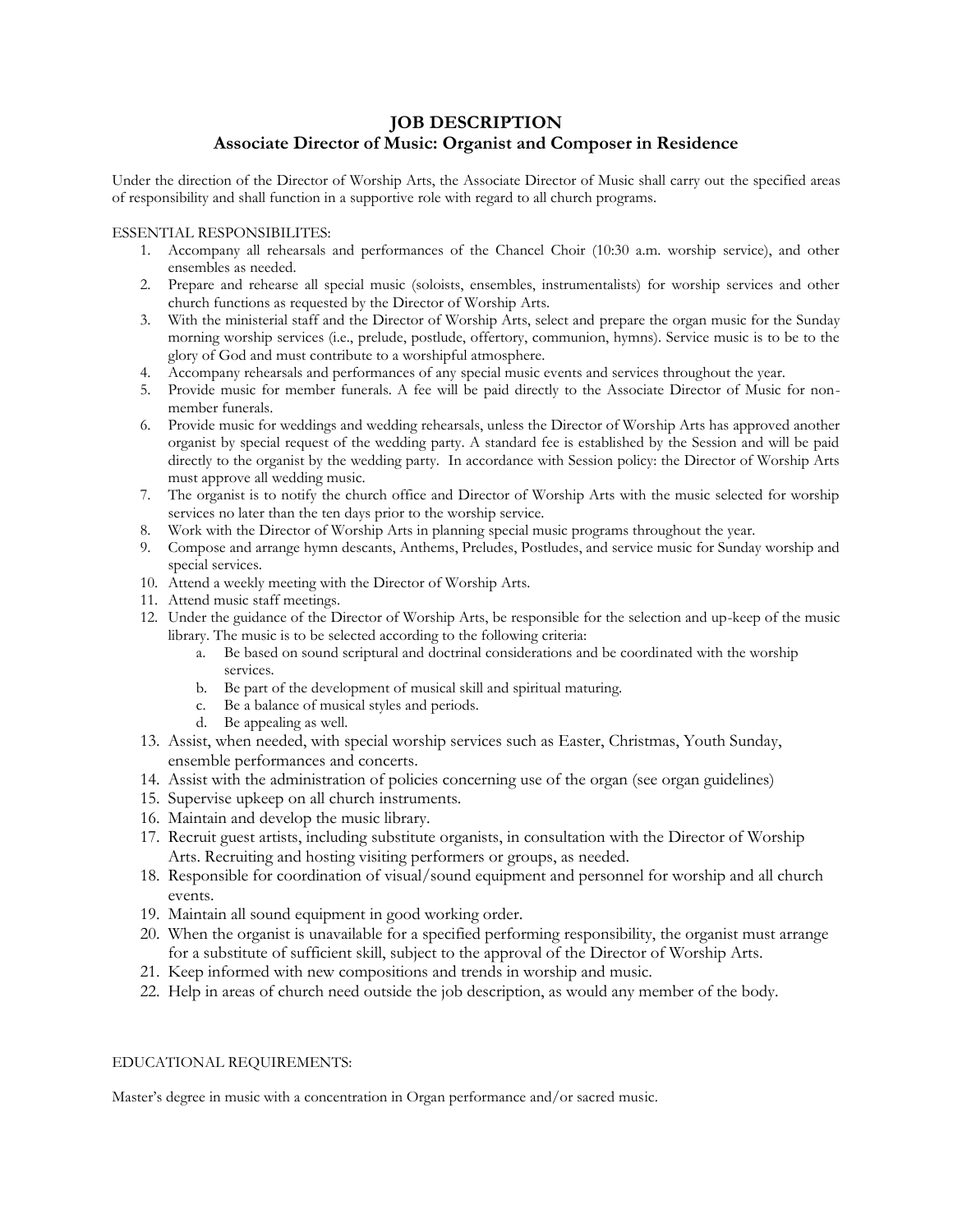*Revised August 200, Reviewed March 2007, Revised January 2009; Revised August 2011 Revised July 2016,*

# **POSITION DESCRIPTION Assistant Director of Music: Children's Ensembles**

#### **Duties:**

- 1. Direct Weekly rehearsals for Fantastichoir (1-5 grade) and Cherub Choir (3 years old to Kingergarten). This includes:
	- a. Building and nurturing choir unity and community.
	- b. Recruiting new members
	- c. Encouraging members of the choir to recruit other members.
- 2. Meet with Director of Music to plan worship participation.
- 3. Direct Fantastichoir and Cherub Choir in Worship at least once a month and for special occasions (when not preparing for a musical).
- 4. Attend monthly music staff meetings, as requested by the Director of Worship Arts.
- 5. Encourage children participation.
- 6. Under the guidance of the Director of Worship Arts, be responsible for the selection and up-keep of the music library as it relates to Fantastichoir and Cherub Choir. The music is to be selected according to the following criteria:
	- a. Be based on sound scriptural and doctrinal considerations and be coordinated with the worship services.
	- b. Be part of the development of musical skill and spiritual maturing.
	- c. Be a balance of musical styles and periods.
	- d. Be appealing as well as challenging to the Youth Choir members.
- 7. Rehearsal time should include: singing, movement, and instruments (hand chimes and orff instruments).
- 8. Prepare an annual Fantastichoir Musical.
- 9. When possible, plan outreach performances in the community. This may include but is not limited to Westminster Oaks, nursing homes, and assisted living facilities.
- 10. Establish and nourish a "support system" with the parents of choir members, to assist with Fantastichoir and Cherub Choir activities, place phone calls and have personal visits with parents to make them aware of the goals, needs and activities of the choir.
- 11. Attend weekly Chancel Choir rehearsals.
- 12. When absent, will be responsible for securing a substitute.

| <b>Benefits:</b> | None.                                 |
|------------------|---------------------------------------|
| Vacation:        | None.                                 |
| Duration:        | 10 months, August through May.        |
| Status:          | Part-time (6 hours/week), Non-exempt. |

*Established August 15, 2016*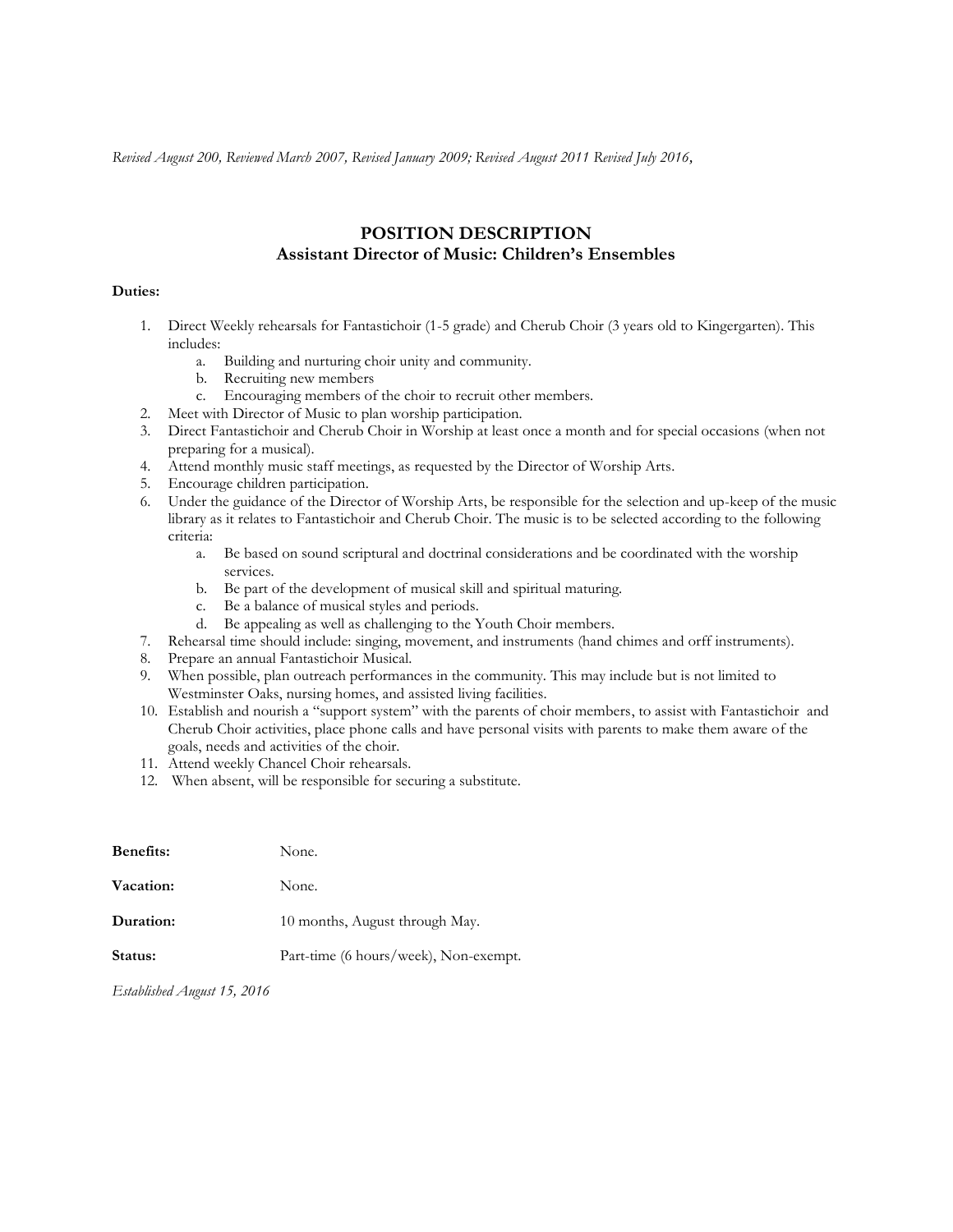# **POSITION DESCRIPTION Worship Leader**

Professional Qualifications

- 1. Experience: At least 1 year of leading a congregation in public worship,
- 2. Musical skills: Ability to lead worship while playing the guitar and singing.
- 3. A strong, mature, personal faith in Jesus Christ.
- 4. Demonstrates a keen sense of biblical awareness.
- 5. Knowledge of the liturgical year and the Presbyterian/reformed worship tradition is preferred.

General Duties

- 1. Work with the Music Director and Pastor to create a well planned and prayerful worship service.
- 2. In cooperation with the Director of Music, lead all musical aspects of the 9:00am worship service.
	- a. Lead praise band, singers, and congregation in worship at weekly Sunday morning worship service.
	- b. Any necessary rehearsals; likely a weekly evening rehearsal and Sunday morning warm- up/review, which will begin at 8:15am.
- 3. To oversee and coordinate the music binders for the Worship team and to recommend any purchases of sheet music.
- 4. Work with the Director of Music to create schedules for Worship teams (instrumentalists and/or volunteer singers).
- 5. Assist in recruiting new vocalists and instrumentalists.
- 6. Worship as you work. Remain in a constant attitude of prayer as you do the technical hard work required for excellence.
- 7. Any additional duties as agreed upon by the Director of Music and/or Pastor
- 8. Attend Contemporary Worship Planning Committee meeting as scheduled.
- 9. Coordinate the Youth Praise Band.

| <b>Benefits:</b> | None                                                                                                          |
|------------------|---------------------------------------------------------------------------------------------------------------|
| Vacation:        | 2 Sundays per calendar year                                                                                   |
| Status:          | Part-time (4-6 hours/week), at-will employee. When absent, will be<br>responsible for providing a substitute. |

*Established June 2011/Revised January 2015*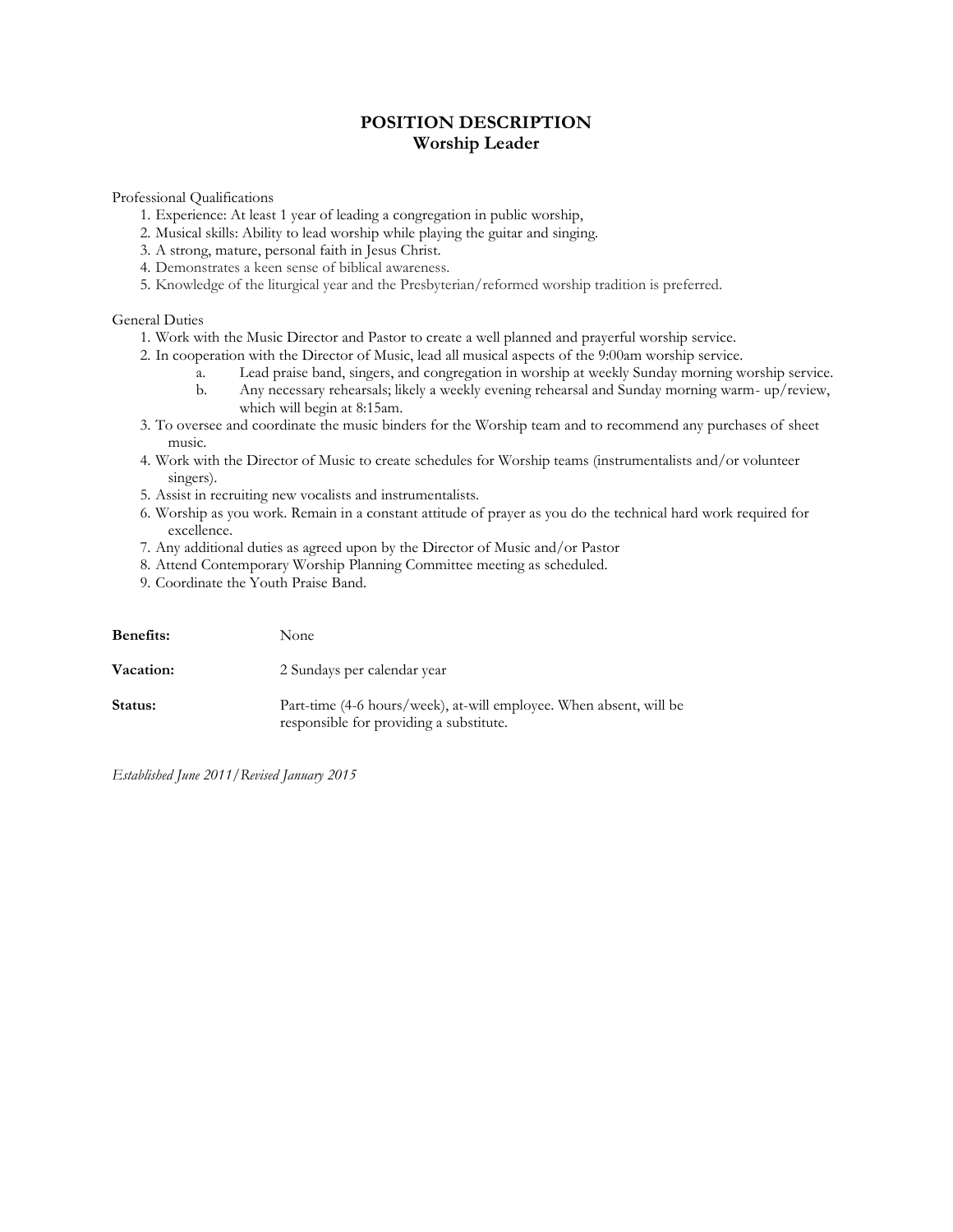# **POSITION DESCRIPTION Director of Christian Education For Youth and Young Adult Ministry**

#### Purpose:

This full-time position is responsible for planning, developing, implementing, supervising and communicating the educational ministry of the youth and young adults in the church with the ultimate objective of growing disciples for Jesus Christ.

### Primary Responsibilities:

Youth Ministry:

 $\Box$  Plan, implement, and supervise fellowship activities for youth (grades 6 through 12).

 $\Box$  Involve youth in church-wide and youth-specific service programs. Regular programs may include programs such as Sunday School, Youth Fellowship, mid-week Bible Study, confirmation classes, praise band, and choir. Special program may include events such as youth weeks, VBS, mission trips, retreats, Montreat trips, Rock the Universe, and special gettogethers.

 $\Box$  Provide opportunities for youth to plan and lead programs.

 $\Box$  Provide opportunities for parents of teens to study and engage in conversations related to current issues effecting teens.

#### Adult Ministry:

 $\Box$  Aid in identification and development of opportunities for spiritual enrichment of young adults (College age and up) including Sunday School classes and special study groups such as Lenten study series. College and young adult programs may include programs such as Sunday School, College Lunch, Supper Club, Women's Circle, and College Montreat.  $\Box$  Support and connect with young adults while in college through college mouse ministry, care packages, or other resources.

- Bridge gap for high school graduates by contacting college ministries.
- Contact visitors that are college and young adult aged.

#### Leader Development:

- Recruit, train, and supervise leaders at all levels of Christian Education.
- Recruit, organize, and support adult volunteers for youth programs.
- □ Provide for spiritual enrichment of leaders.

#### Program Development:

- Work with staff and Session committees to establish Christian education goals.
- $\Box$  Identify and plan new programs that provide a basis for theological and biblical enrichment of the congregation.
- Develop holistic ministry the focuses on the entire church family.

#### Administration of Programs:

- Evaluate theological content and effectiveness of proposed and on-going programs.
- □ Plan a year-long calendar of Christian education programs/events.
- With church support staff, obtain resources necessary for successful delivery of all Christian education programs.
- Encourage and attend PCUSA sponsored programs, event, and retreats.
- $\Box$  Evaluate Christian education budget items and recommend changes if necessary.
- Volunteer with denominational ministries, such as Montreat Work Crew and Small Group Leader, Presbyterian Youth Workers Association Core Team, APCE Facilitator, and Presbytery Committees.

#### Communication

Communicate with families with youth 6th through 12th grade, along with college and young adults, sending reminders of activities and encouraging participation of visitors and members.

 $\Box$  Send updates and event information through emails, newsletters, flyers, calendars, updates, and articles in the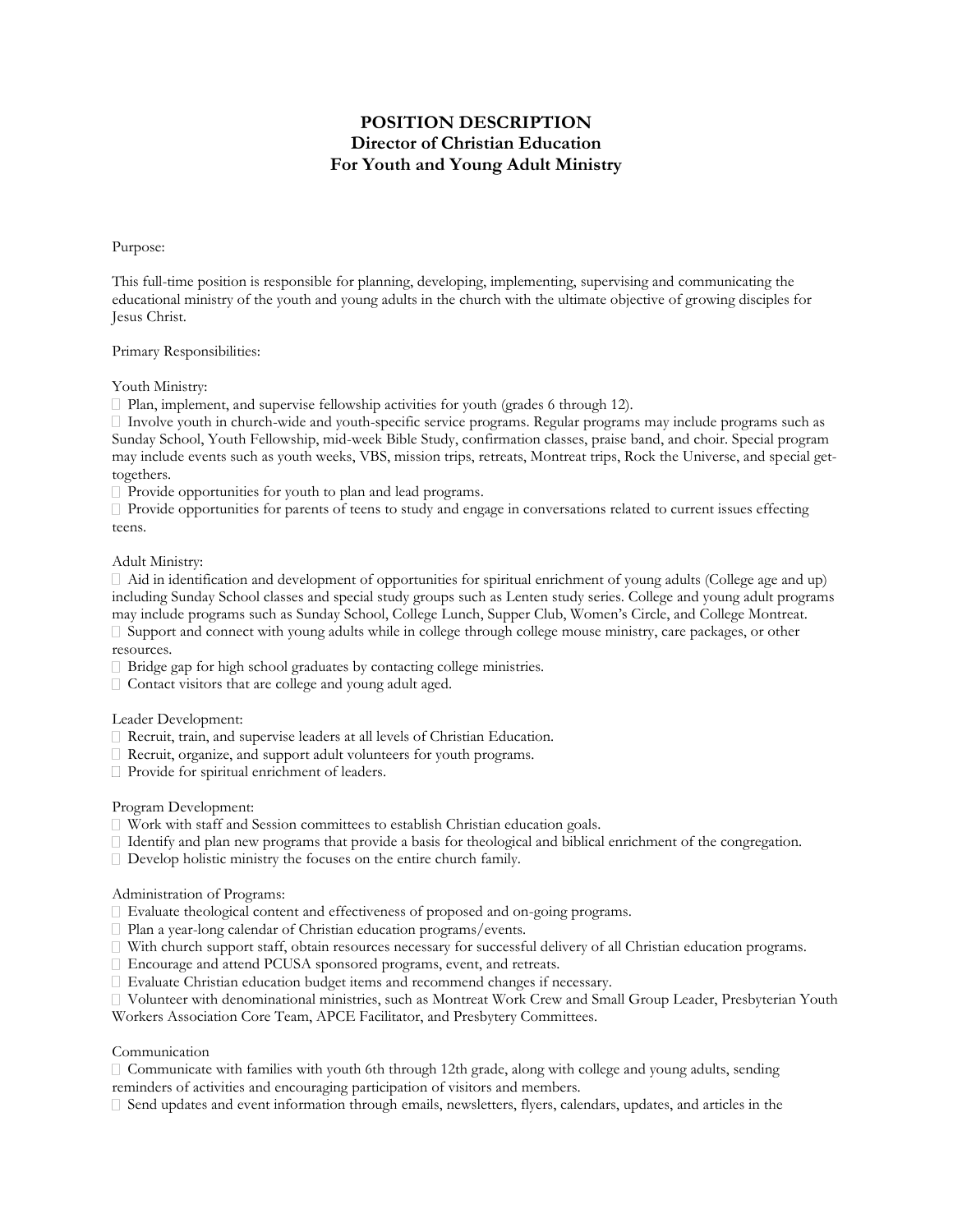newsletter.

 $\Box$  Email visitors and new members that have youth or are college and young adult age with information regarding programs, the faith website link, and a personal invite to any activities.

 $\Box$  Send reminders of activities and stay in touch with youth, college students, and young adults via birthday cards, Facebook, and texts.

#### Pastoral Care

 $\Box$  Provide pastoral care to youth and their families when pastoral care is needed.

 $\Box$  Stay in contact with youth by attending games, plays, awards banquets, etc.

 $\Box$  Take youth to lunch or out for yogurt or coffee to continue to build relationships and to gain awareness of their needs.

#### Fundraising

 $\Box$  Create and coordinate youth fundraising opportunities.

Coordinate annual Pumpkin Patch program, including youth working the patch, deliveries, publicity, desserts, openings and closings, and special events like Spooky Movie in the Patch, Jubilee, and Kickoff.

#### Relationships:

This position is accountable to the Session under the direction of the Senior Pastor.

The DCE works closely with Committees on Youth and Families and Adults and Families.

The DCE interacts primarily with the DCE for Children's Ministry, Music Director, Associate Pastor, and Pastor.

Evaluations:

The DCE will receive an annual evaluation from the Personnel Committee in conjunction with the Senior Pastor.

*Established May 2005, Revised March 2007; Revised March 2009; Revised August 2011; Revised September 2016.*

### **POSITION DESCRIPTION Director of Christian Education for Children**

PURPOSE: This full-time position is responsible for planning, developing, implementing, and communicating the educational children ministries of the church with the ultimate objective of growing disciples for Jesus Christ. This position would be under direct supervision of Senior Pastor.

#### PRIMARY RESPONSIBILITIES:

#### *Children's Ministry:*

Oversee a comprehensive Christian Education program for children (birth to grade 5) and their families, including Sunday School classes, children's worship, vacation bible school, communion preparation and special worship/fellowship events including Wednesday Night Programs, Milestone workshops ( 3-year-old Bible class and presentation, Prayer Workshop and leadership in worship (preschool & kindergarten), 3rd grade Bible workshop and presentation, Mission workshop and work day for 4th/5th graders), Pumpkin Patch (Story Time coordination), and Acolyte Program(in conjunction with Worship Committee), Living Lent Workshop and Easter Egg Hunt, Christmas Eve 5:00pm Children's service, Club 45 fellowship events, pool parties, and summer activities.

*Nursery Care*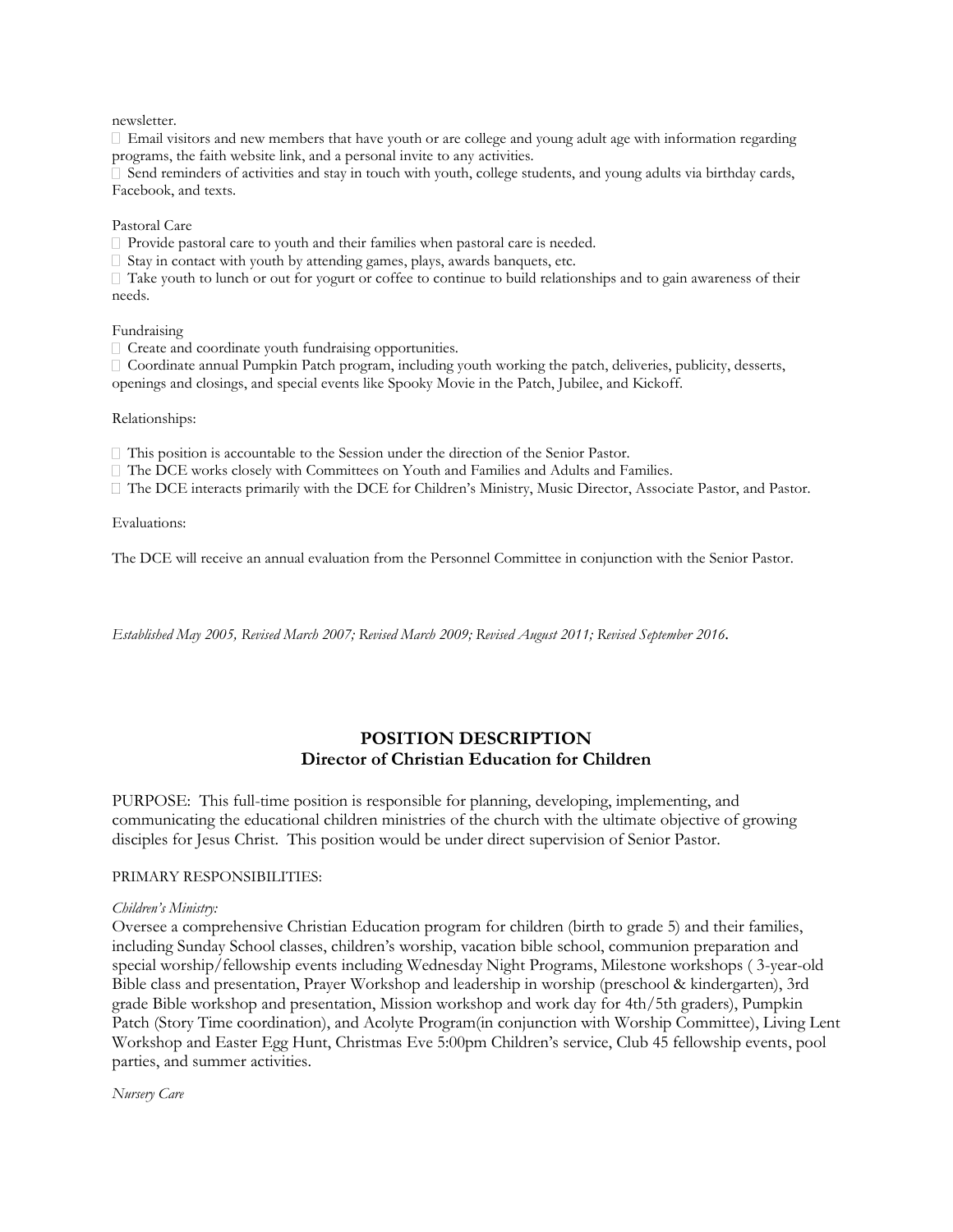Supervise the Nursery Coordinator. In conjunction with the Nursery Supervisor, train caregivers in skills and policy and the Child and Youth Protection Policy and coordinate nursery events with the Nursery Supervisor.

### $\bullet$

### *Faith Preschool*

- Serve as staff liaison to Preschool Board and Preschool Director.
- Foster relations between congregation and preschool families' joint programs.
- $\bullet$

## *Leadership Development:*

- Recruit, train and supervise leaders for children's programs.
- Provide for spiritual enrichment of leaders.

## *Program Development:*

- Work with staff and Session committees to establish Christian goals.
- Serve as staff liaison to the Children and Family Committee.
- Identify and plan innovative programs that provide a basis for theological and biblical enrichment of the children and families of the congregation.
- Develop holistic ministry that focuses on the entire church family.

### *Administration of Programs:*

- Evaluate theological content and effectiveness of proposed and on-going programs.
- Plan a year-long calendar of Christian Education programs/events.
- With church support staff, obtain resources necessary for successful delivery of all Christian education programs.
- Encourage and attend PCUSA sponsored programs, events, and retreats.
- With related nurture committees of Session, evaluate Christian Education budget items and recommend changes if necessary.

### *Relationships:*

- This position is accountable to the Senior Pastor.
- This position will work closely with the Children and Families Committee.
- The Director will interact with the Preschool Director, Music Director, Associate Pastor, Pastor, and Director of Christian Education for Youth and Young Adults.

### *Communication*

- Communicate with all families with children birth through 5th grade with emails
- Email visitors and new members that have children birth through 5th grade with information regarding programs, the faith website children's link, and a personal invite to any activities

### *Pastoral Care*

Make time for children and their families when pastoral care is needed (new baby, death, crisis, etc.)

### *Evaluations*

 The DCE will receive an annual evaluation from the Personnel Committee in conjunction with the Senior Pastor.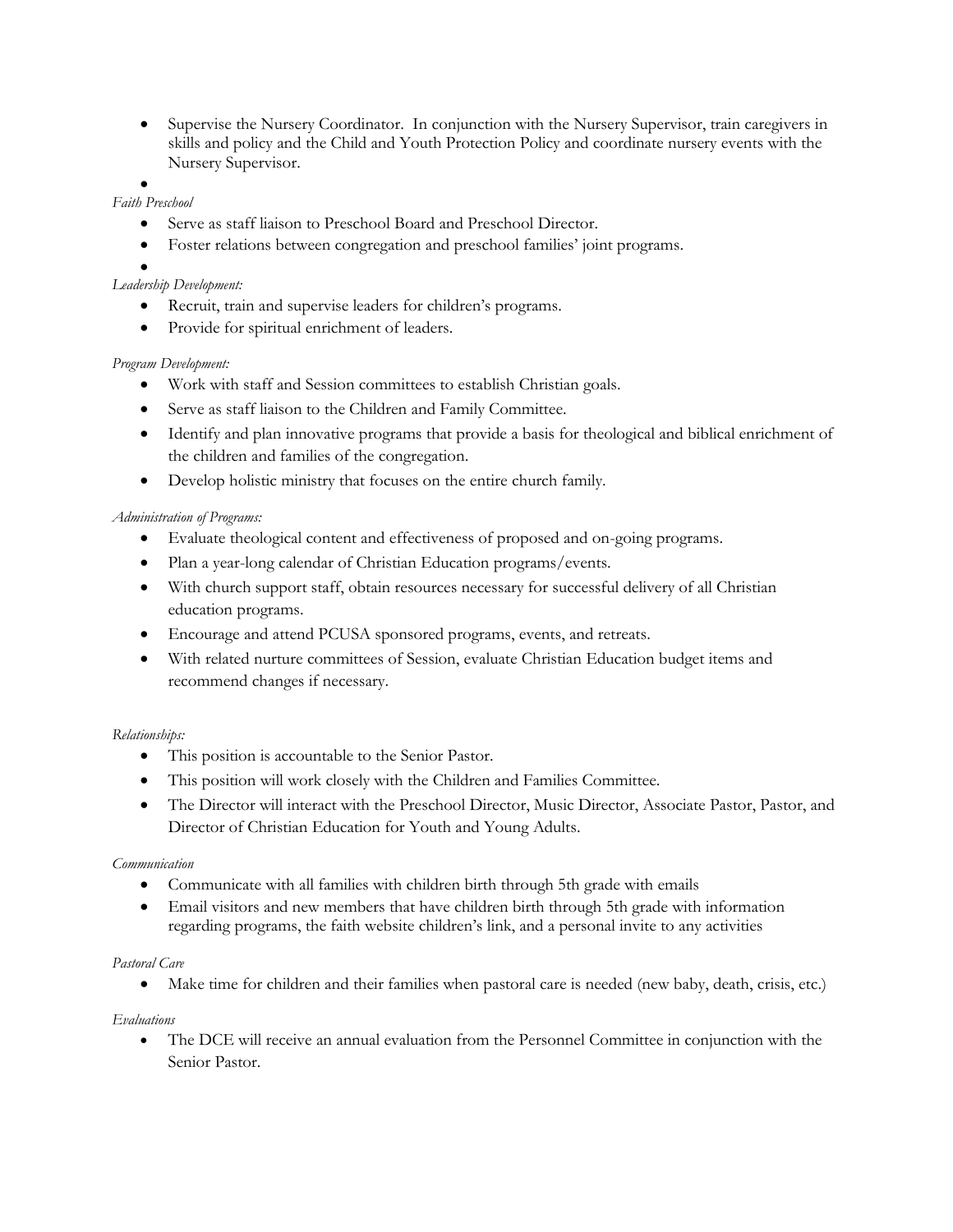*Revised June 2011/August 2015/Sept 2020*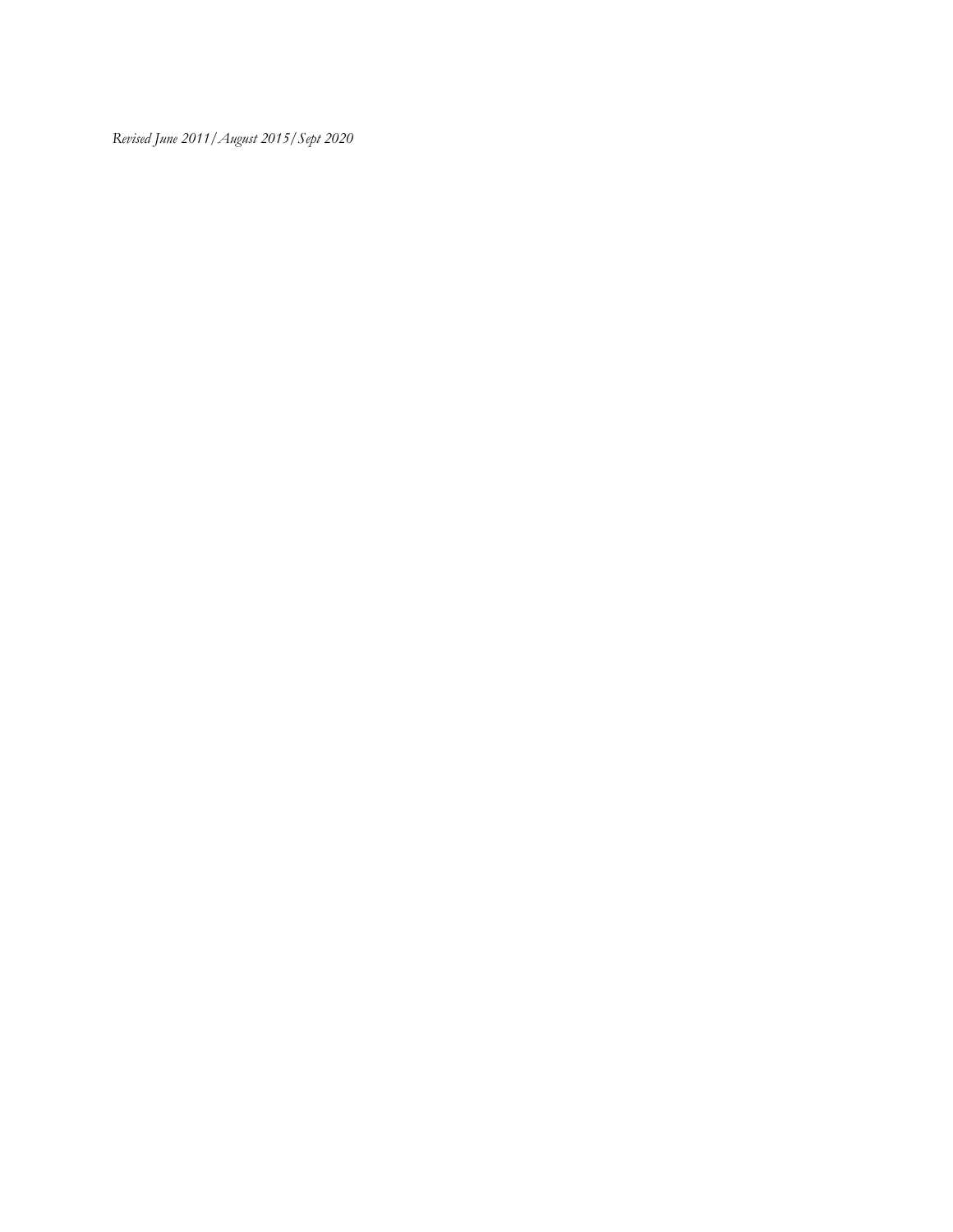# **POSITION DESCRIPTION Facilities Manager**

### GENERAL RESPONSIBILITIES

This position requires an individual who is knowledgeable about building and yard maintenance and minor repairs who is physically capable of carrying out his/her responsibilities but flexible with his/her time because of the scheduling variables associated with church programming and building use. He/she will work 37.5 hrs. per week, Monday-Friday. He/she should exhibit those personality characteristics that enable him/her to work well with the church staff and members of the congregation, to carry out responsibilities using his/her own initiative with a minimum amount of supervision/direction. He/She supervises the work of the PT Sextons and works under the direct supervision of the Church Administrator and the Pastor.

### PRIMARY AREAS OF RESPONSIBILITY

- 1. Exterior
	- Empty trash collected from Preschool daily; check outside area trash cans weekly and empty as needed; switch out Recycle "Smart Carts" at least weekly; and empty blue recycle bins weekly.
	- Insure that both playgrounds (2) are kept clean and trash is picked up.
	- Keep sidewalks blown off as necessary.
	- Keep exterior signs and walls clean on a rotating schedule.
	- Wash windows and keep screens clean (as time allows).
	- Replace light bulbs as needed. (Replacement should be LED)
	- Spray for insects/wasps as needed.
- 2. Interior
	- Unlock buildings as directed by Church Administrator.
	- Set up rooms and take down for classes and activities.
	- Clean all tile floors. Sweep-dust-mop; strip and wax.
	- Clean carpets as requested by Preschool Director or Church Administrator.
	- Clean all corridors, assigned classrooms, parlor/library, Delta Court, and conference rooms weekly.
	- Clean the Fellowship Hall and stage. Both set up for church functions in the Fellowship Hall and dismantle.
	- Wash dishes, clean up kitchen, and empty trash when church groups fail to do so.
	- Storage closets are checked and cleaned periodically; store supplies upon delivery.
	- Clean walls, doors, baseboards in all areas on a regular basis.(check monthly)
	- Church Administrator is notified of all supplies and equipment that are needed.
	- Windows are washed and blinds dusted (as time allows).
	- Light bulbs are replaced with LED as needed (except sanctuary).
	- Clean bathrooms in office area and administrative wing (both floors).
	- Clean Sanctuary dust, vacuum, sweep between pews, clean balcony and choir loft.
	- Clean offices and upstairs daily.
	- Report promptly any HVAC, plumbing or other problems or maintenance needs to Church Administrator.
	- Check all bathrooms daily and complete & initial Bathroom Cleaning Schedules.
	- Keep Facilities Manager's office/storage area clean and organized at all times.

#### 3. Other

- Do minor repairs as needed and coordinate vendor repairs.
- Back-up for part-time sexton during illness, vacation, etc. and generally assist as needed.
- Provide assistance to members and staff as needed and/or requested.
- Set up for weddings and funerals.
- Other duties as assigned by the Church Administrator, Head Pastor, or the Buildings and Grounds Committee.

*Reviewed August 2001, Revised April 2007; Revised March 2009; Revised August 2011; Revised November 2021 Revised March 2022*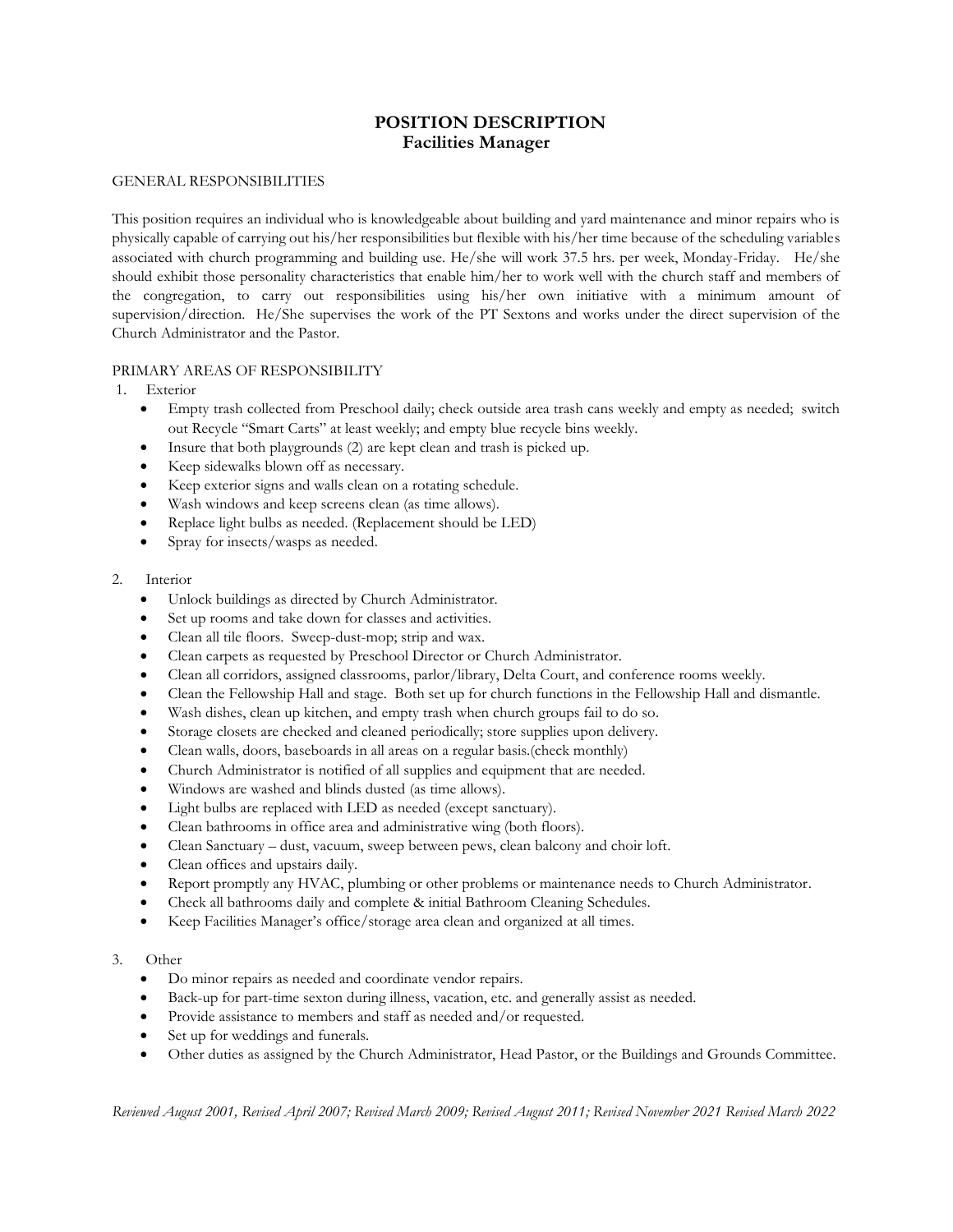# **JOB DESCRIPTION Part-time Sexton**

### GENERAL RESPONSIBILITIES

This position is primarily responsible for cleaning preschool classrooms and the crib nursery and is an hourly position for 20 hours a week (generally four hours per day) when the preschool is in session. This person receives day-to-day instruction & supervision by the Preschool Director with general supervision by the Facilities Manager. This position will also serve as the substitute Sexton when the Facilities Manager is out due to vacation or illness.

### PRIMARY AREAS OF RESPONSIBILITIES

- 1. All bathrooms daily Pre-school wing including hallway restrooms and classroom restrooms including the restrooms used in the 2-year old classroom area and the preschool music room. Duties include mop, sweep, general cleaning of tile floors, walls, fixtures, cabinets, mirrors, window sills, stall partitions, and empty trash.
- 2. Kitchen

Clean the large kitchen at least once per week; and spot check the kitchen for areas that need attention daily. Deep cleaning of kitchen should be done as arranged with the Church Administrator on days or weeks that the preschool is not in session.

3. Pre-school Wing - daily

Offices, conference rooms, reception area, music center, all preschool classrooms including the music room and two-year old classrooms, corridors, and crib nursery. Vacuum, sweep, dust, empty trash, clean glass doors, furniture, fixtures, cabinets, water fountains, and window sills; clean blinds as time permits.

### OTHER AREAS OF RESPONSIBILITY

- 1. Back-up for Facilities Manager. .
- 2. Other duties as assigned by Facilities Manager, Preschool Director or Church Administrator.

*Established August 2011*

# **POSITION DESCRIPTION**

### **Pastors' Assistant/Membership Manager**

The Pastors' Assistant/Membership Manager is responsible for providing administrative support to the Pastor and Associate Pastor; maintaining an up-to-date membership roll; and the maintenance of the Shelby data base. This is a fulltime position that reports to the Pastor and Associate Pastor. Details of responsibilities are listed below:

#### PASTOR/ASSOCIATE PASTOR ASSISTANT

1. Assist the Pastor and Associate Pastor in a variety of ways that frees them for the tasks of ministry.

2. Attend to the administrative and development needs of the Pastor and Associate Pastor, e.g., correspondences, special programs/reports, minutes, phone calls, project development, etc.

3. Assist with special projects throughout the year.

#### SESSION

- 1. Communicate with session members deadlines for agenda consent items
- 2. Receive Action and Consent Items for session meetings.
- 3. Prepare monthly agenda with help of senior pastor, and distribute agenda and supporting documents electronically, along with session packet.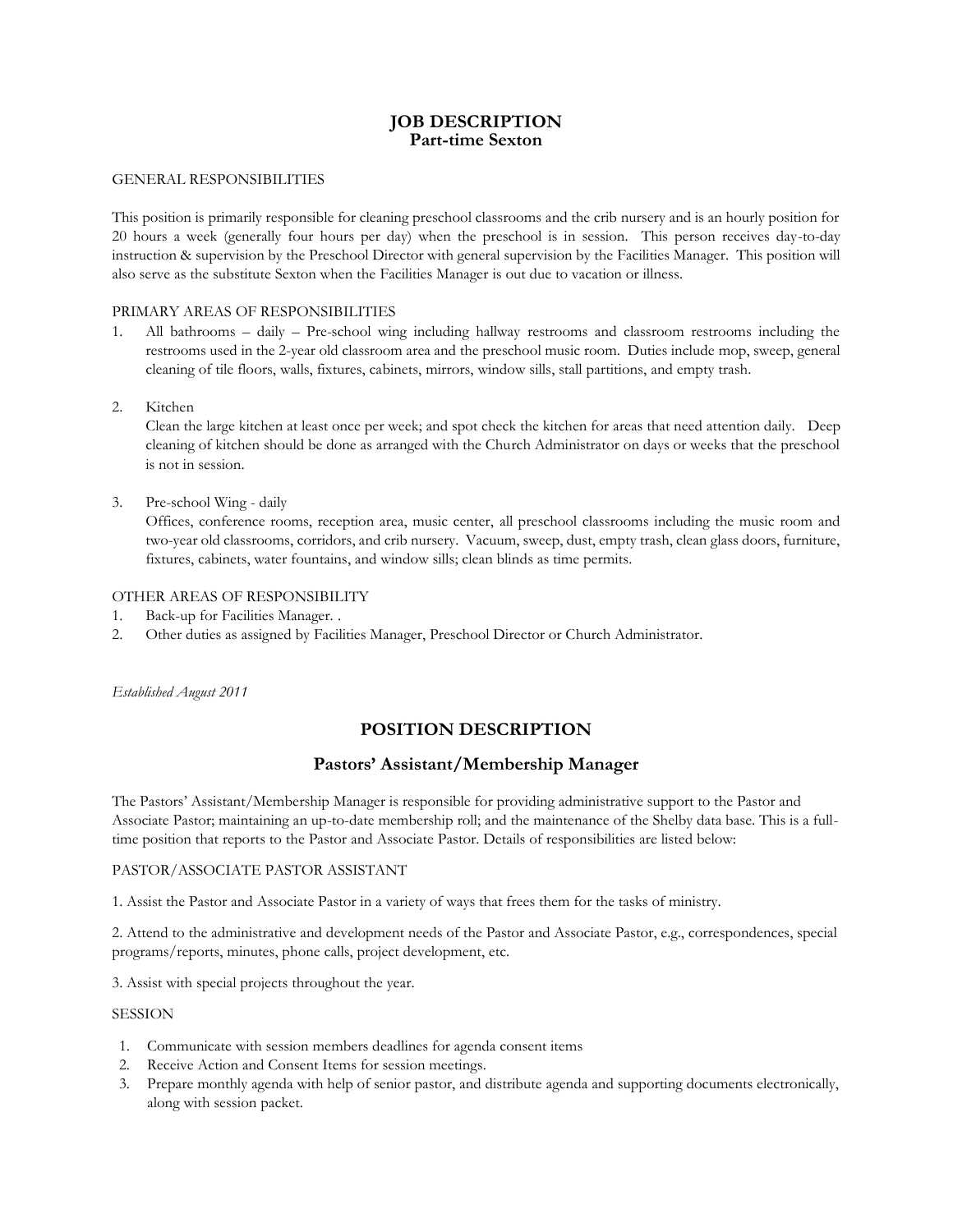### DIACONATE

1. Attend weekly Pastoral Care meeting providing the updated detailed report. Distribute assignments afterwards.

2. Maintain member(s) on hospital board. Receive monthly schedule from Hospital Visitation Coordinator and email to visitation volunteers.

3. Assist, create, develop, produce, and maintain all materials needed to support the Associate Pastor's Diaconate responsibilities, e.g, Angel Tree, Jubilee, Fellowship Luncheons, Habitat Build, Funeral Receptions, Thanksgiving Baskets, Shelter Meals, Manna on Meridian, etc.

4. Create and provide Deacon Notebooks for the new class of Deacons; and provide updates for the current classes of Deacons.

5. Attend monthly planning meeting with the Diaconate Moderator and the Associate Pastor.

#### FINANCIAL ASSISTANCE REQUESTS

1. Receive assistance requests from walk-ins and by phone - assist with completion of applications. If request is under \$350, process without supervision. If request is over \$350, process through Subcommittee.

2. Purchase gas and/or Publix cards, if needed. Maintain record of cards on hand.

- 3. Maintain record of assistance provided to who, when, for how much, for what, etc.
- 4. Balance to monthly budget.
- 5. Provide monthly financial report to Diaconate.

### WITNESS COMMITTEE

1. Prepare mission (domestic and international) information/brochure and publish accordingly.

2. Help publicize special offerings and provide inserts/envelope materials to Communication Director to be inserted in the appropriate Sunday worship bulletins.

3. Assist, create, develop, produce, and maintain all materials needed to support the Associate Pastor's Witness Committee responsibilities.

Adult & Families

- 1. Assist, create, develop, produce, and maintain all materials needed to support the Associate Pastor's Adults & Families Committee responsibilities.
- 2. Produce semi-annual program brochure about adult formation opportunities.

3. Order books for small groups and facilitate the purchase of those materials for church members.

#### STEWARDSHIP AND MEMBERSHIP

1. Record in required places membership changes (i.e., new members, inactive members, transfers, drops, deaths, marriages, births, and baptisms).

2. Prepare letter for Stewardship Committee moderator's signature to member(s) who moves out of town advising member(s) of the PC(USA) churches and the Presbytery of that area; and letters to those churches and Presbytery advising of the member(s)' move to the area.

3. Record in Register the hire or termination date of Minister(s), Associate Minister(s), & Interim Minister(s).

4. Record in Register Elder and Deacons rotating off and new officers being ordained/installed.

5. Maintain computer data base for membership status changes.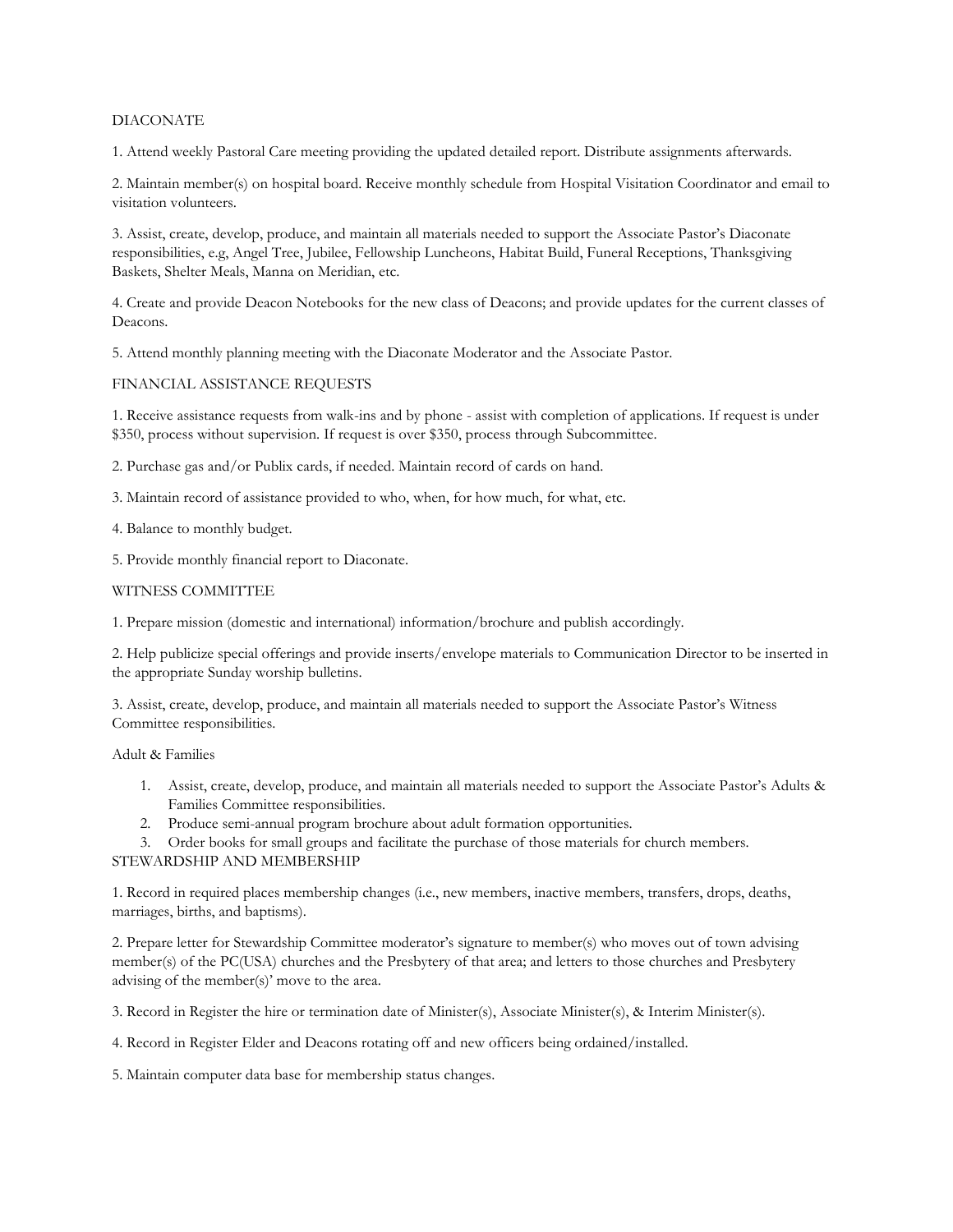6. Compile and submit information/recommendations of membership changes to Stewardship Committee for discussion, follow up, or action to be taken by Session.

- 7. Prepare monthly Membership Report and submit for Session packet.
- 8. Maintain filing system of Members' Information forms.
- 9. Prepare and submit annual Presbytery Statistical Report and Clerk's Annual Questionnaire.
- 10. Data Base Management
	- A. Maintain an up-to-date data base of members' addresses, phone numbers, and email addresses.
	- B. Email membership directory to congregation annually.

11. Work closely with the Stewardship Committee Membership Representative to follow up on members who have not participated in the life of Faith within the last 3 years and purge Active Roll.

12. Work closely with the Stewardship Committee Membership Representative to follow up with inactive members (2+ years on the Inactive Roll) and purge Inactive Roll.

- 13. Provide Church Registers for annual Presbytery review.
- 14. Publicize and prepare documents for Stewardship ministry.

#### Other:

- 1. Sign checks as needed (two signatures required on checks).
- 2. Complete bulk mail form for bulk mailings.
- 3. Respond to emails and calls from members or non-members with various requests.
- 5. Other duties as assigned or that arise weekly including weekly staff meetings.
- 6. Provide rotating telephone and other office coverage with other administrative staff.

#### KNOWLEDGE, SKILLS, AND ABILITIES:

- -Knowledge of Shelby Church Database (complex software, training required)
- -Knowledge of Microsoft Word, Microsoft Publisher, and Office Creative Suite software
- -Knowledge of church procedures and practices
- -Knowledge of office principles and practices
- -Dedication to the church program
- -Ability to work independently
- -Ability to plan, organize, and coordinate work assignments
- -Ability to operate general office equipment
- -Ability to communicate effectively verbally and in writing
- -Ability to establish and maintain effective working relationships with others
- -Ability to communicate with members of the congregation in an understanding, patient, and sympathetic manner
- -Ability to maintain confidential information.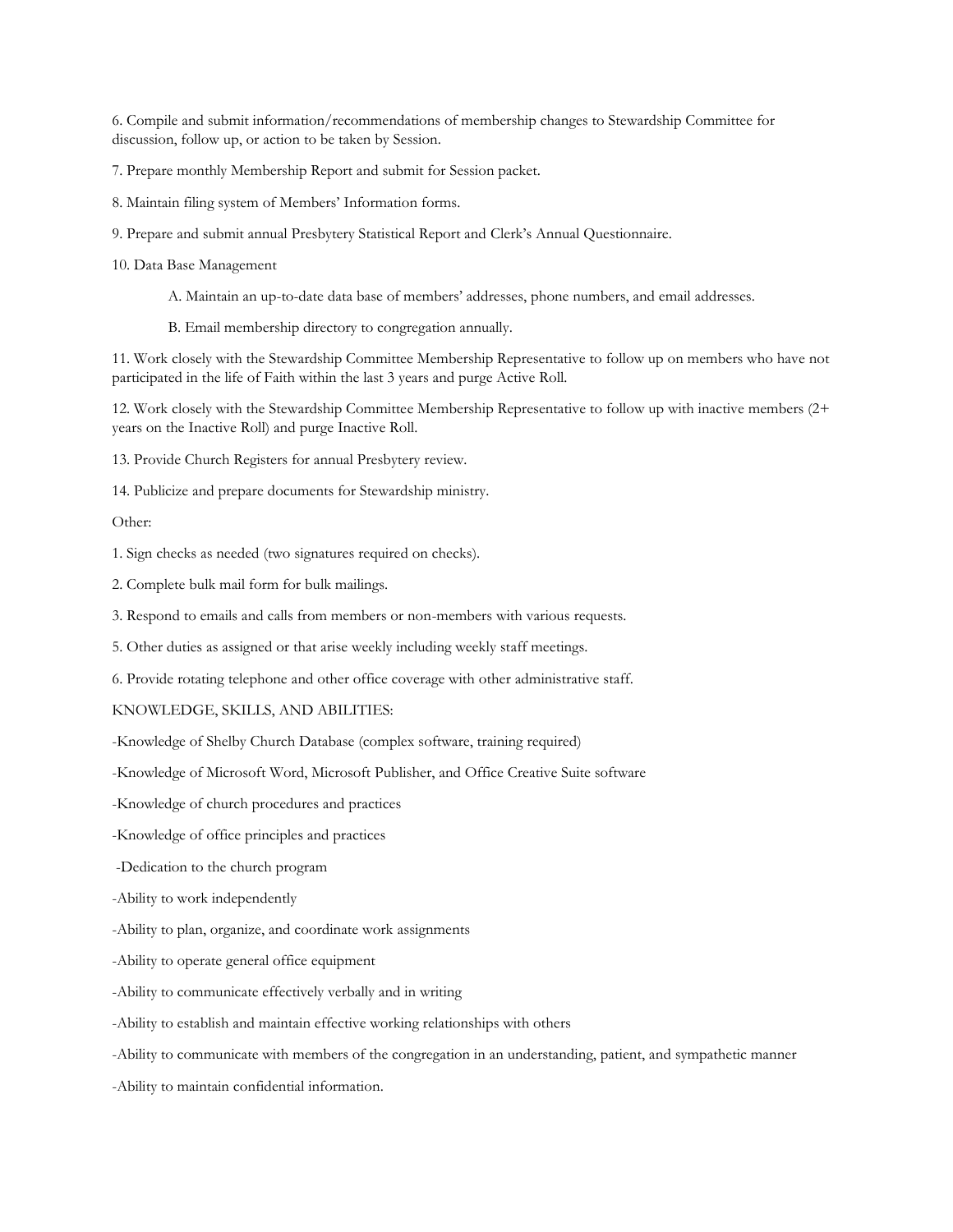MINIMUM QUALIFICATIONS -High School Graduate required, college or technical training in computer software and hardware maintenance and usage required with related associate degree preferred; public relations, membership and/or computer experience preferred.

-General Office Skills (word processing, excellent typing abilities, phone etiquette) -Knowledge of Microsoft Word, Microsoft Excel, Microsoft Creative Suites, Microsoft Publisher, Microsoft Outlook required; knowledge of Shelby software desirable.

Revised January 2005, Revised March 2007, Revised March 2009, Revised June 2010, Revised February 2011, Revised September 2015. Revised March 2020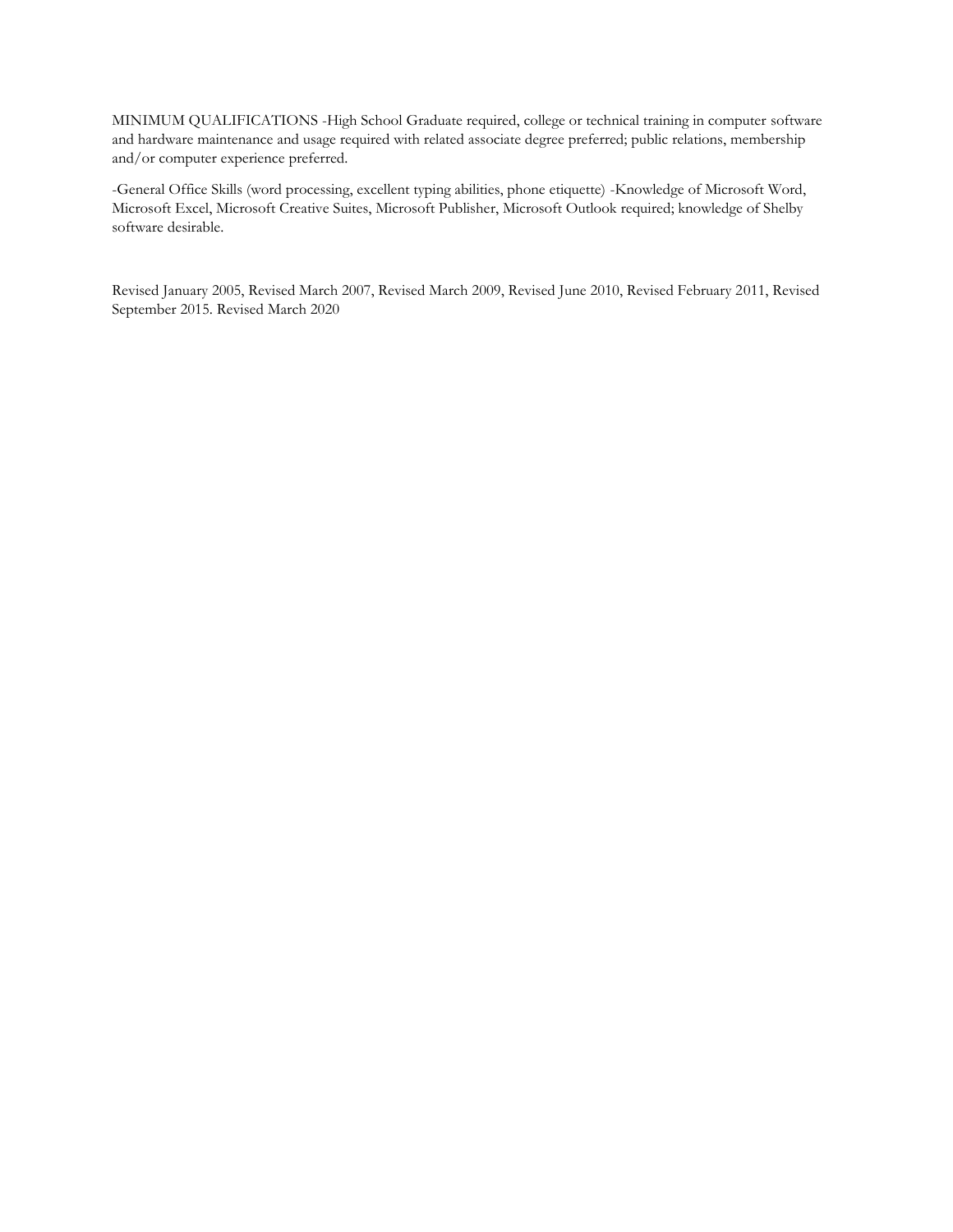# **JOB DESCRIPTION Financial Manager**

This position is the chief financial staff position of the church and is responsible for maintaining all church financial records. This is a full-time position that reports to the Church Administrator.

#### **Areas of Responsibility**:

### **Payroll**

- Completes employee payroll twice monthly.
- Prepares direct deposit to employees' financial institutions.
- Prepares quarterly 941s for both Church and Preschool.
- Prepares semi-monthly payroll taxes for the IRS.
- Prepares W-2s annually for both Church and Preschool staff.
- Monitors tax documents to ensure that Faith adheres to federal, social security, and state tax guidelines.
- Prepares Personnel Budget to assist with yearly budgetary request.
- Works with Personnel Committee to ensure pay and benefits changes are recorded and implemented.

### **Contributions**

- Works with Stewardship Committee and Church Administrator during annual pledge drive including implementing a budget preparation time-line, preparing pledge cards, and other pledge drive activities as directed by the Stewardship Committee and Pastor.
- Coordinates weekly processing of contributions received from services, mail, walk-ins, and direct debit.
- Prepares quarterly member statements of contributions to ensure proper documentation of pledges.
- Prepares and distributes end of the year statements to members for tax purposes.

#### **Accounts Payable**

- Processes payments to vendors and reimbursements to members and employees.
- Processes in-house journal entries to post charges to individual committees.
- Provides monthly budgetary reports to committee moderators.
- Assists committees in processing payments and providing supporting documentation to assist in yearly budget preparation.

#### **Bank / Financial Investments**

- Reconciles all church bank statements.
- Processes bank transfers upon request from Session or Finance Committee.

#### **Financial Analysis**

- Monitors all financial transactions of the church; makes recommendations to Church Administration and Finance Committee regarding ways the church can save money or spending that may need oversight or attention.
- Recommends to Church Administrator and Finance Committee when monies should be moved to interest bearing accounts. Monitors all accounts so that the best return can be achieved for each account.
- Monitors off-budget line accounts and makes recommendations to Church Administrator and Finance Committee to keep off-line accounts to a minimum.
- Monitors pledges and advises Pastor and Stewardship Committee based on pledge and giving patterns.
- Reviews deposits and postings to the Shelby Database System.

#### **Finance Committee**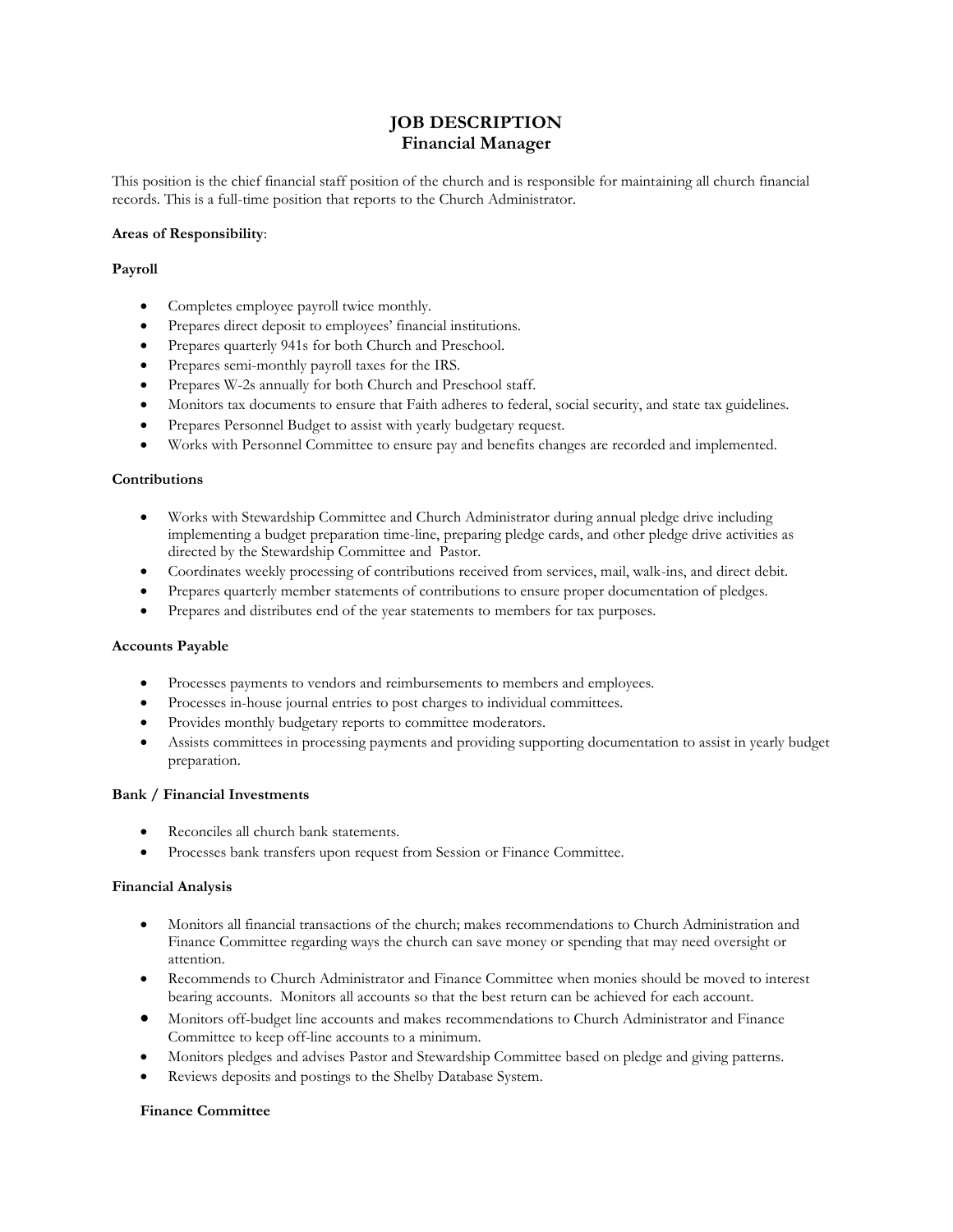- Provides information to the Moderator of the Finance Committee and attends monthly Committee meetings.
- Prepares monthly financial reports for Finance Committee to be presented to Session members.
- Prepares end of the year financial documentation and reports.
- Works with Finance Committee on annual budget and implementation of approved budget.
- Implements directives from the Finance Committee and Session.
- Works with outside accountant for annual audit or review of financial records.

### **Other**

- Ensures that financial documents are filed correctly and in a timely manner.
- Provides clerical support for church office including assistance to members, Church Administrator, and Pastor as requested.
- Provides telephone support as rotated by office personnel.
- Serves as back-up to Church Administrator in Church Administrator's absence including making facility maintenance calls and overseeing Facilities Manager's duties.

*Rewritten & Revised 3/9/2005, Reviewed March 2007; Revised March 2009; Revised August 2011; Revised August 2012; Revised March 2022*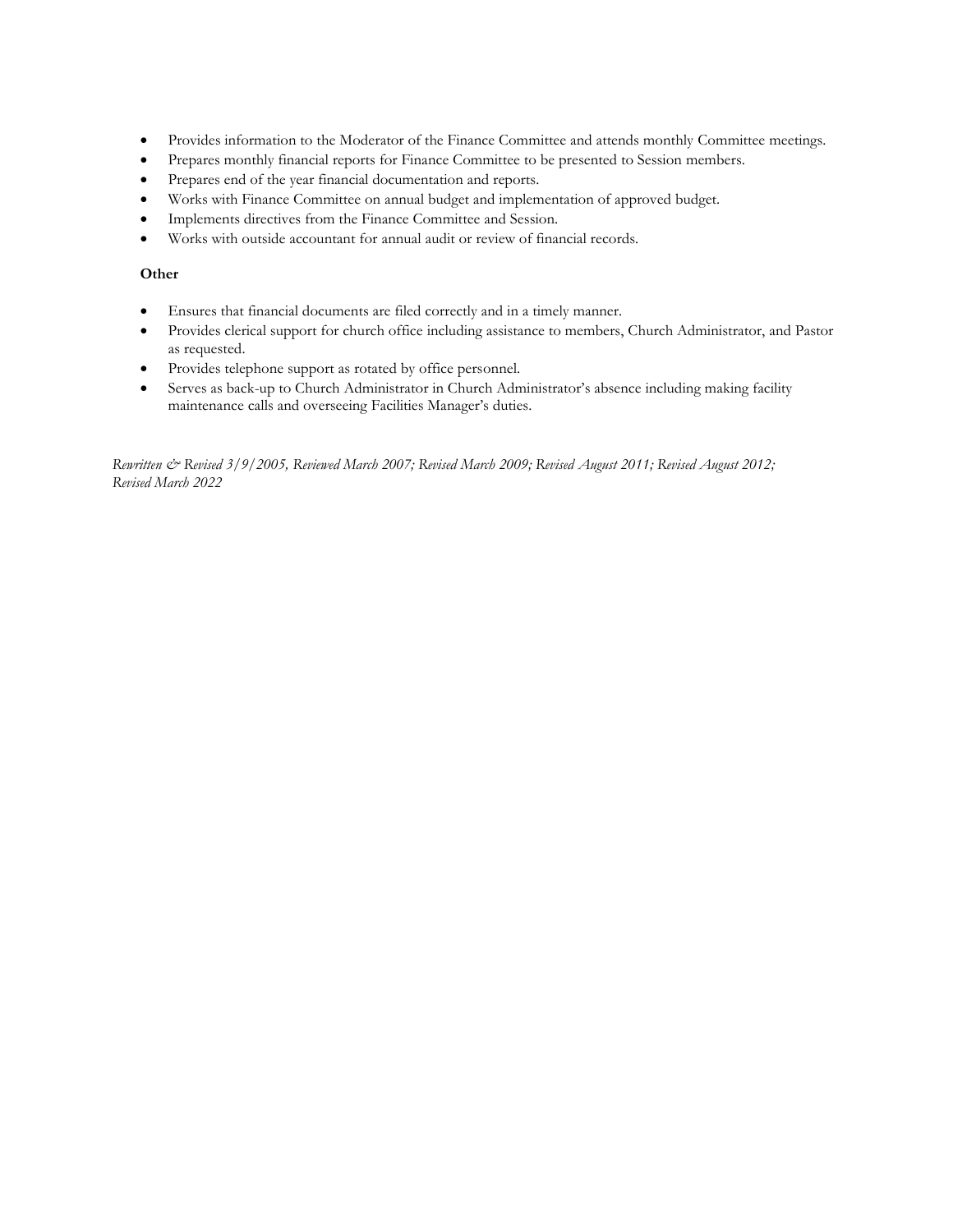# **JOB DESCRIPTION Resident Caretaker**

### GENERAL RESPONSIBILITIES

The resident caretaker reports to the Facilities Manager and Church Administrator with the oversight from two standing committees of congregation members (i.e., Personnel and Buildings and Grounds). The caretaker position provides nightly and weekend security presence at the church facilities. He or she shall live in the unfurnished apartment above the scout hut and will pay no rent. The church will pay for all utilities up to the amount stated in the Letter of Employment. The caretaker may not use the scout hut and may not clutter up the grounds. The caretaker is responsible for securing a replacement to perform duties when he or she cannot be there. The caretaker must submit the name, address, and contact information of any Substitute Caretaker and a signed Criminal Background permission form at least two weeks prior to the person being allowed to be the Caretaker Substitute; and the Church Administrator must approve any Caretaker Substitutes.

### PRIMARY AREAS OF RESPONSIBILITY

Maintain security surveillance of church property, church grounds, and parking area.

- 1. Daily
	- Secure the buildings no later than 10 p.m. unless notified of a late night church event. Check all exterior doors and windows to be sure they are locked; and lock all interior doors.
	- Adjust thermostats in classrooms as needed (Church Administrator will instruct on how to make sure each thermostat is in programmed "Auto" mode).
	- Turn on the breezeway lights.
	- Turn off lights that have been left on in the buildings including restrooms.
	- Room 210 is used by AA every Thursday at 8 p.m. and always needs to be unlocked (for example, during week of Christmas). It is permissible to leave that room unlocked on Thursday nights since they often stay late.
	- Notify the Buildings & Grounds moderators, the person on-call, the Facilities Manager or the Church Administrator immediately when any major maintenance issues are noted. Also, call 9-1-1 or police if a break-in or potential break-in is noted.

### 2. Saturday Morning

A walk-through of all buildings should be done each Saturday morning and evening (even when there are no scheduled activities) to make sure members have not left doors unlocked and to make sure there has been no vandalism. The Church Administrator will email the caretaker weekly when there are special events and will instruct the caretaker on which doors need to be unlocked.

### 3. Sunday Morning

- Unlock buildings by 8:30 a.m. Blow off the side walks around buildings when necessary, particularly the sidewalk in front of the Sanctuary. Turn on AC/heat in all rooms if the programmed settings have been turned off [note: the Sanctuary and Fellowship Hall are computer controlled by the Church Administrator so only the other rooms need to be checked].
- Keep sidewalks, porches, and breezeways clear of any trash or limbs that may pose a tripping hazard (by either sweeping or using the blower), especially after a storm (a lawn care company cuts the grass and blows the sidewalks weekly, typically on Friday afternoons).

### 4. Caretaker Apartment Upkeep

The Caretaker is expected to keep the Caretaker apartment in good order including basic cleaning, changing the air filter on a regular basis, vacuuming vents and behind refrigerator and stove twice a year, and taking care of minor maintenance issues in the apartment. He or she is to report any major maintenance issues immediately to the Facilities Manager. He or she is not to make any modifications to the Caretaker apartment without Buildings & Grounds Committee permission. The Caretaker is also asked to work with the scouts in keeping the outside area of the Caretaker House in good order with garbage being placed in the dumpster.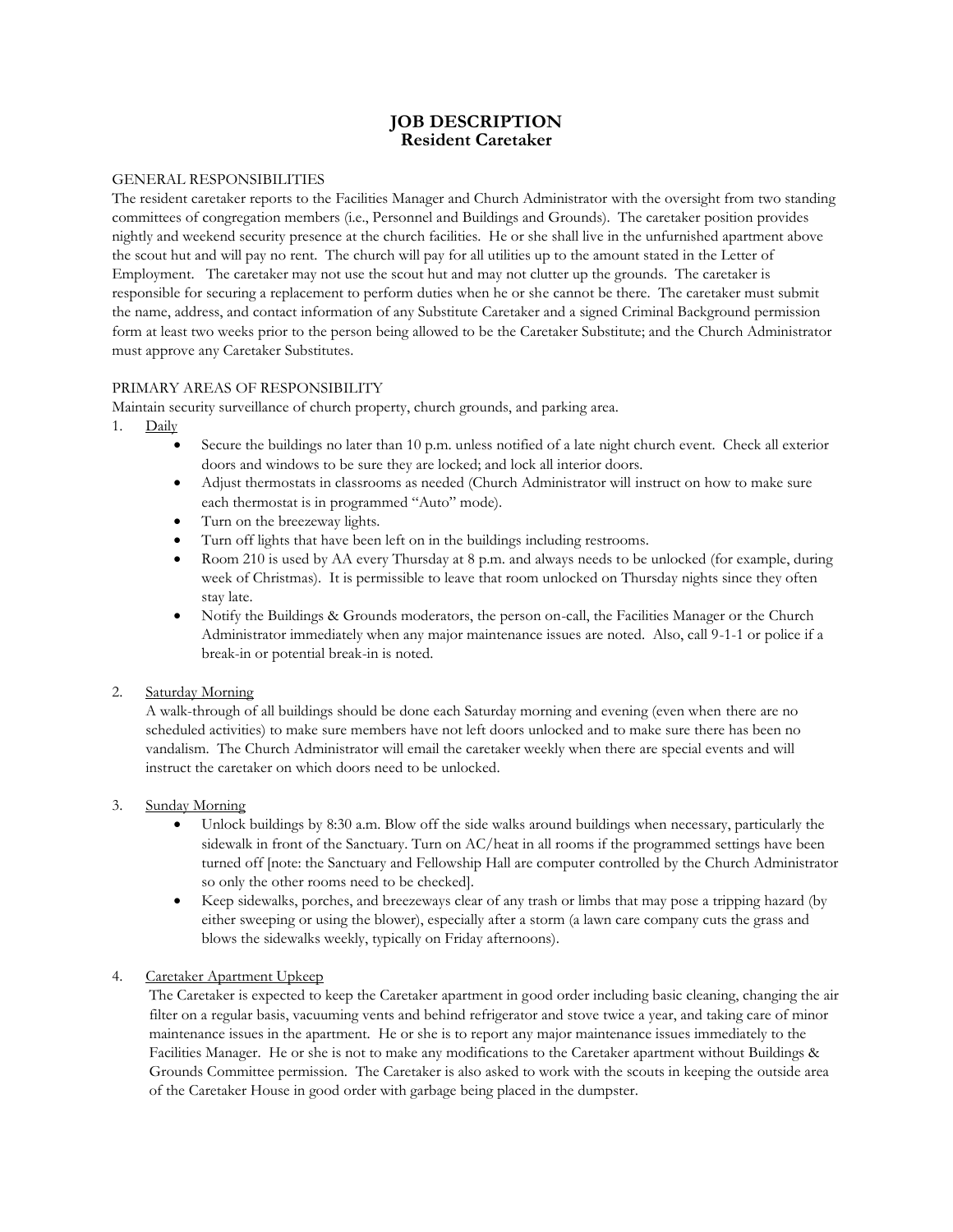#### 5. As Needed Assignments

Additional duties as assigned by the Pastor or Church Administrator.

*Revised July 2012, March 2022*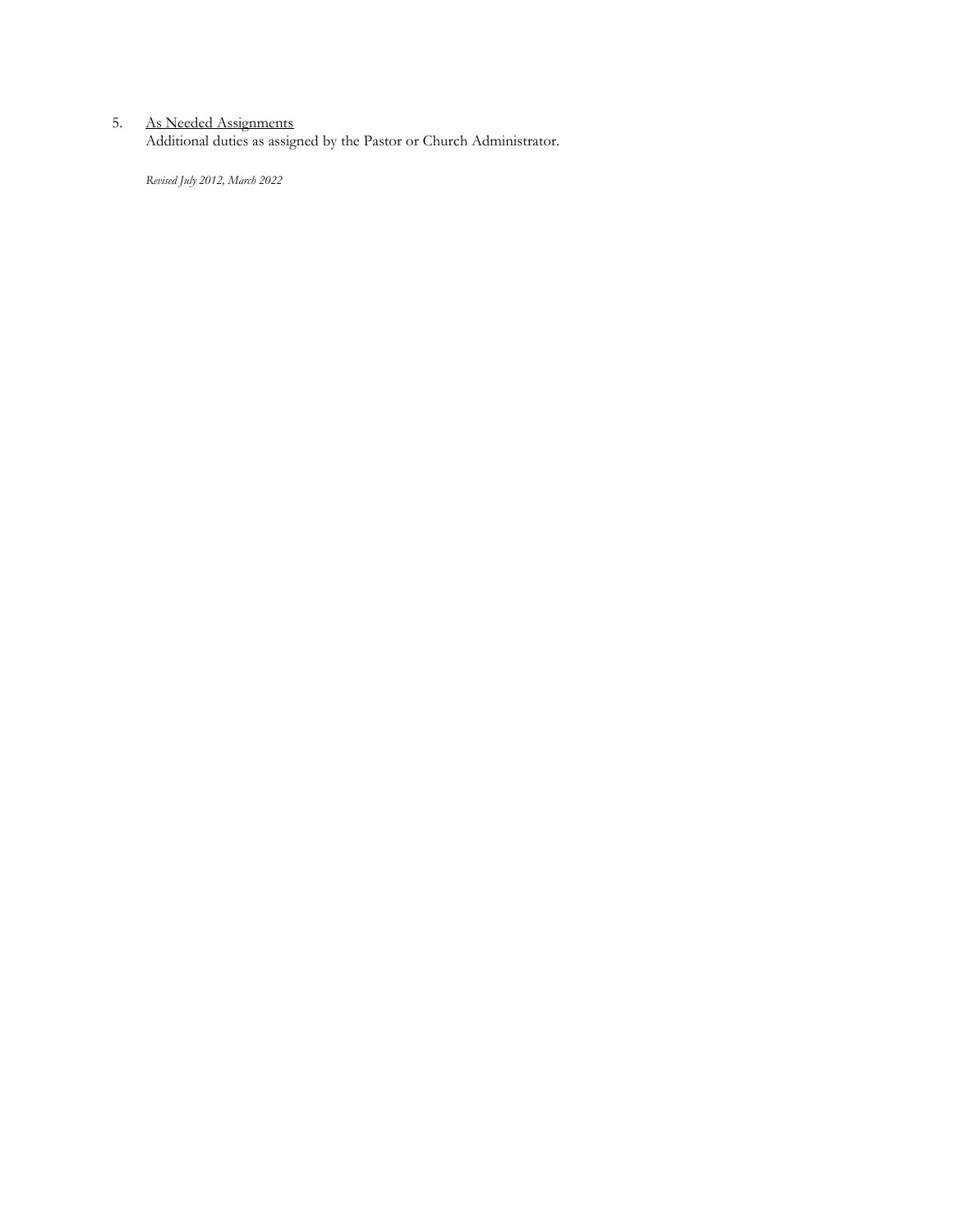### **POSITION DESCRIPTION Nursery Coordinator**

The nursery coordinator will be responsible to the staff assigned to the Nurture Committee. She/he will be a part-time employee of the church.

- 1. The Nursery Coordinator will be an individual who:
	- a. Is over 25 years of age.
	- b. Has experience and education in the care of infants, one and two-year olds, such as the HRS educational certification or its equivalent.
	- c. Has the ability to supervise a staff of other adults to work in the nursery complex.
	- d. Has the ability to work with parents and volunteers in the management of the nursery complex.
- 2. The Duties of the Nursery Coordinator will include:
	- a. Providing child care in the nursery complex on regularly scheduled events and coordinating or providing all child care for other events.
	- b. Sunday: 8:00 a.m.-12:20 p.m.: providing care and supervision in the nursery complex, supervising five individuals to assist and calling volunteers as needed. There will be a caregiver for every five infants, every 8 one-year olds, and every ten two-year olds.
- 3. Other regular scheduled care will be offered:
	- a. Wednesday evenings 5:30-7:30 or 8pm
	- b. Weekday mornings and evenings, as need requires.
- 4. Fee schedule: The coordinator who is the caregiver of choice will receive \$10.50 an hour.

*Reviewed August 2001*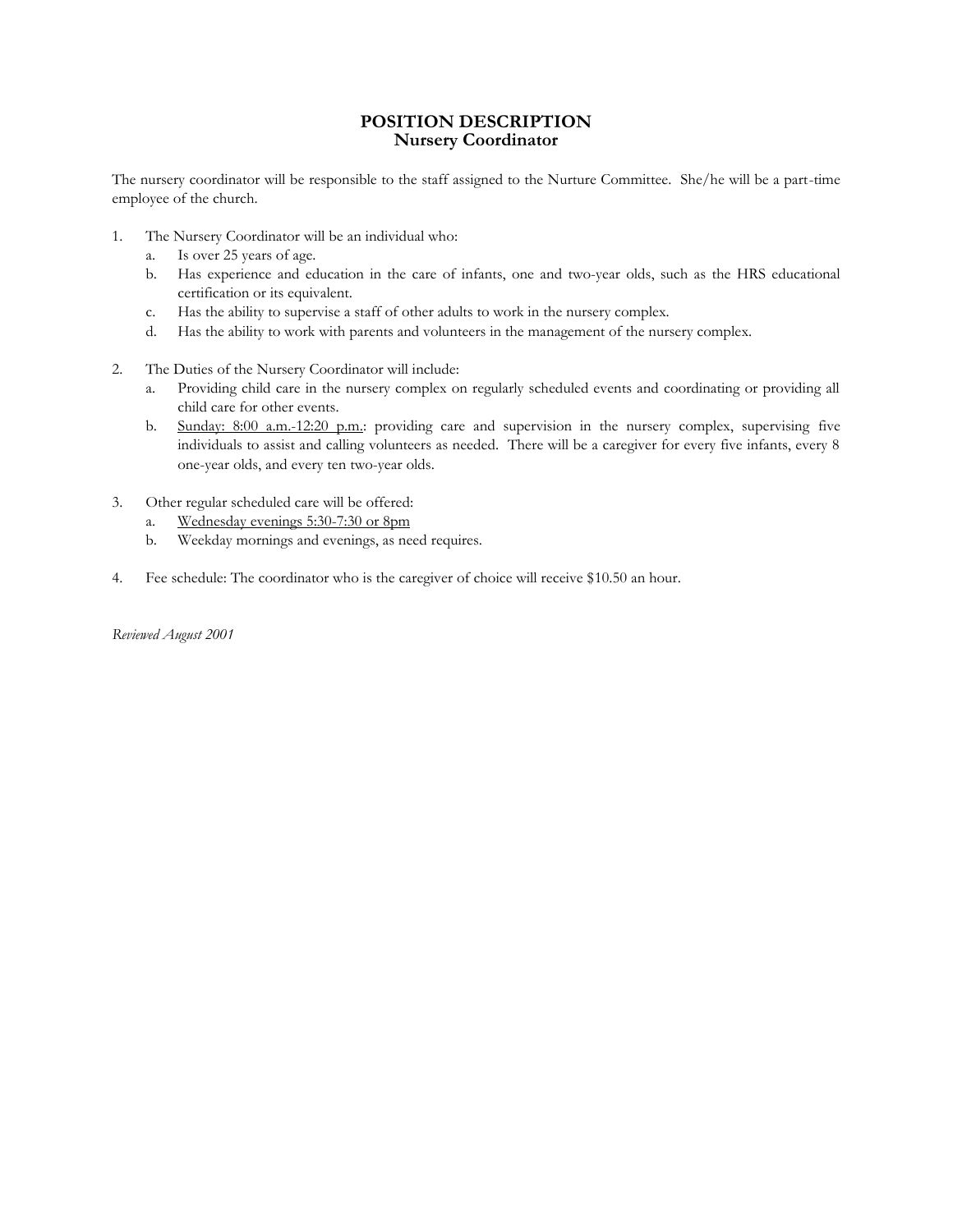# **Nursery Staff Policies**

# **Absences**

- Caregivers must find a substitute for all leave time from the designated substitute list. If one cannot be found, caregiver must inform the Nursery Supervisor and the Director of Christian Education for Children at least two weeks prior to your scheduled work day.
- If sick, caregivers should speak with Nursery Supervisor to confirm they will not be expected at work. If possible, caregiver should secure a substitute.
- Caregivers are allowed two sick days per year (calling out with illness within 48 hours of work)
- Nursery Supervisor is to report all absences and schedules weekly to the DCE.

# **Discipline/Dismissal Policy**

- In the event of policy violation, caregiver will receive a verbal warning.
- Second violation will result in written warning.
- Third violation may result in termination.

# **Dress Code**

- Wear comfortable clothing and shoes.
- Wear Faith Nursery staff T-shirt.
- Shorts are allowed during warm weather, but must be at least reach the lower thigh.

# **Employment Requirements**

- Paid caregivers must be a minimum of 18 years old.
- All nursery workers are to attend the Child and Youth Protection Policy within 2 weeks of employment and renew every 3 years.
- All background checks must be done 2 weeks prior to employment and repeated every 3 years.
- CPR is required to stay up to date. Periodic classes will be offered free of charge by Faith. Employees have 3 months to be certified and show proof of certification after being employed.
- Knowledge of diaper changing and willingness to change diapers.
- Physically able to hold, carrying and bend down with young children.

# **Employment Qualifications**

- **•** Growing Christian
- Love for babies/toddlers
- Know/Willing to learn about baby/toddler characteristics
- Dependable
- Ability to get along with people
- Friendly and cheerful
- Willing to serve on a regular basis

# **Health & Hygiene**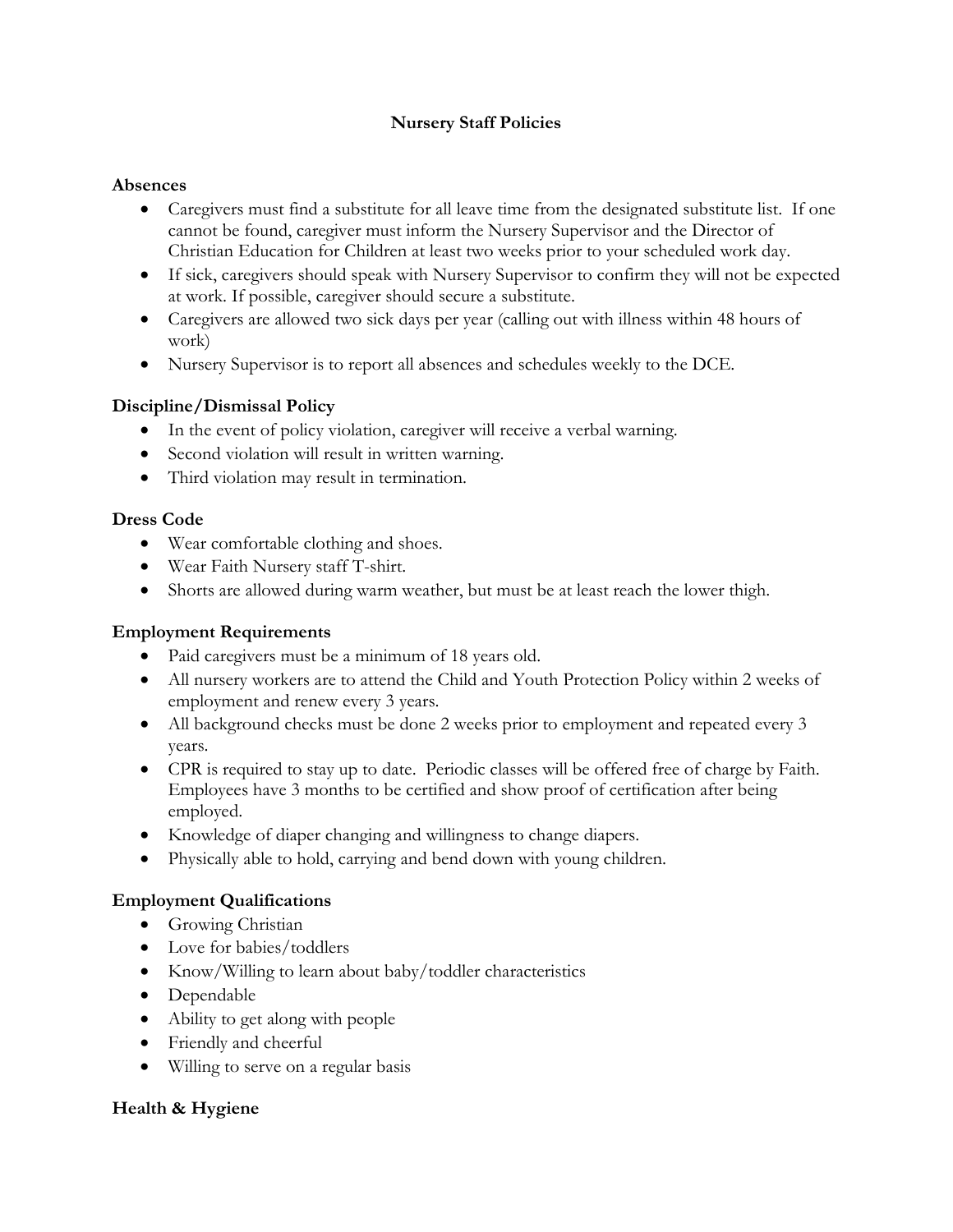- Caregivers may not work in the baby and toddler room(s) if they are coming down with a cold or have other illnesses.
- Caregivers must wear clean clothes and practice proper hygiene.
- Caregivers must wash their hands upon arrival to the nursery, after changing diapers and any trip to the restroom.
- Caregivers may not give medication to any children, even with parent permission.

# **Interacting With Parents**

- Always thank the parent for bringing their child. It is our privilege to serve them.
- Always smile (even when you are tired).
- Always tell the parents about any diaper or feeding events.
- Always follow sign out process.

# **Routine**

- Caregivers should arrive 15 minutes prior to scheduled program time.
- Upon arrival, caregivers should help get the room ready put sheets and blankets on cribs, organize check-in materials, turn on pagers, take chairs off table, etc.
- Welcome parents and babies/toddlers in a friendly way and help with the sign-in procedures.
- Be sure diaper bags and other belongings are marked.
- Be involved with the care of the children by rocking them, talking to them, playing with them and so-on.
- Continually check for diaper change needs, and be aware of signs of hunger or of discomfort.
- Every child's diaper should be changed before parent's pick up. Potty training children should 'try' at least once.
- After the children leave, caregivers must clean and straighten the areas used to include:
	- o Picking up toys
	- o Wiping toys and surfaces with disinfecting wipes
	- o Putting rocking chairs back in middle nursery
	- o Remove sheets/blankets used
- Caregivers should report any concerns or ideas for improvement to the Nursery Supervisor or Children & Families contact.
- Caregivers should get to know parents and pray for them and for their children.

# **Safety & Security**

- Except for the caregivers and/or screened volunteers, no one else should be in the baby and toddler room(s) except in special circumstances decided upon by the Nursery Supervisor or DCE.
- Caregivers must not leave children alone at any time or allow a child to leave the room alone.
- Only paid caregivers may take a child to the restroom and/or change diapers.
- Caregivers should know the fire escape route.
- Caregivers are not to use cell phones for any reason while on duty unless it is designated for work purposes. (Stay focused on the children.)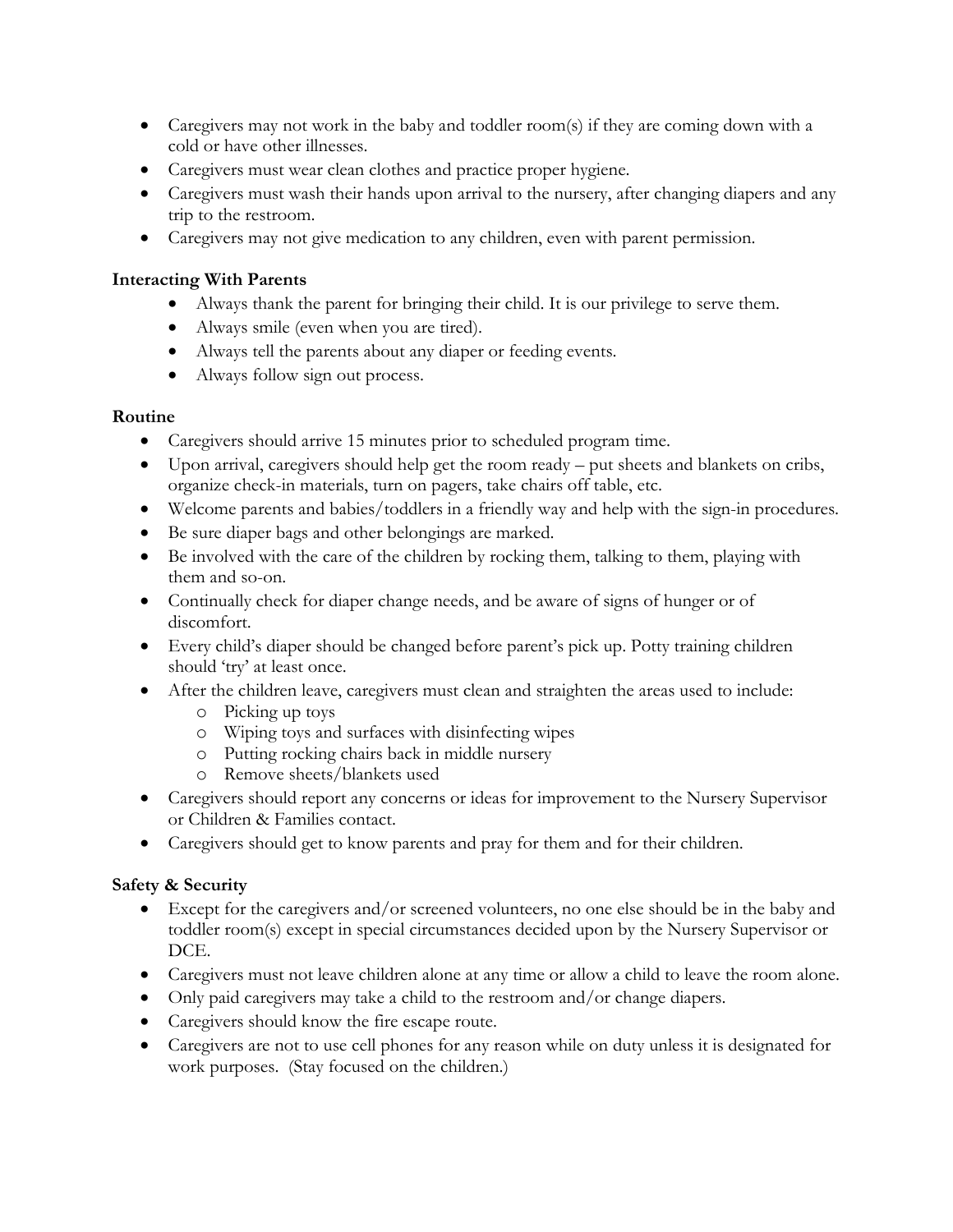Whenever caregivers on "big" playground, they should have a walkie-talkie to ensure immediate communication channel with caregivers in nursery.

# **Sunday Services**

- Two designated caregivers are to report to work at 8:00am, two additional designated caregivers are to report to work at 8:30am, and two additional caregivers are to report at 10:30am.
- The middle infant room must be used for children 6 weeks to 11 months.
- The classroom is for children 12 months to 3 years. During 8:00am and 9:00am services, children through 4 years are allowed in the classroom.
- Enrichment is for ages 3 and 4 years old. This begins with a Bible story in a classroom and moved to the playground. If there is excessive heat, cold or other weather restraints, all enrichment is moved to a classroom to watch a Christian video or another quiet activity.
- Caregivers working with enrichment group should have a walkie-talkie to ensure immediate communication channel with caregivers in nursery.
- Caregivers should make a schedule with the Nursery Supervisor of which rooms they will be working in, and all employees must be active in watching and caring for children.
- Nursery Supervisor is to check all rooms extensively for items that are potentially dirty or dangerous.
- Snack should be served during 11:00 service. Snack should consist of no more than two servings of juice or water and no more than two servings of food item (Goldfish or cookie). Be aware of food allergies.
- Staff should utilize hallway door instead of main nursery foyer to enter classroom in order to avoid congestion during pick-up time.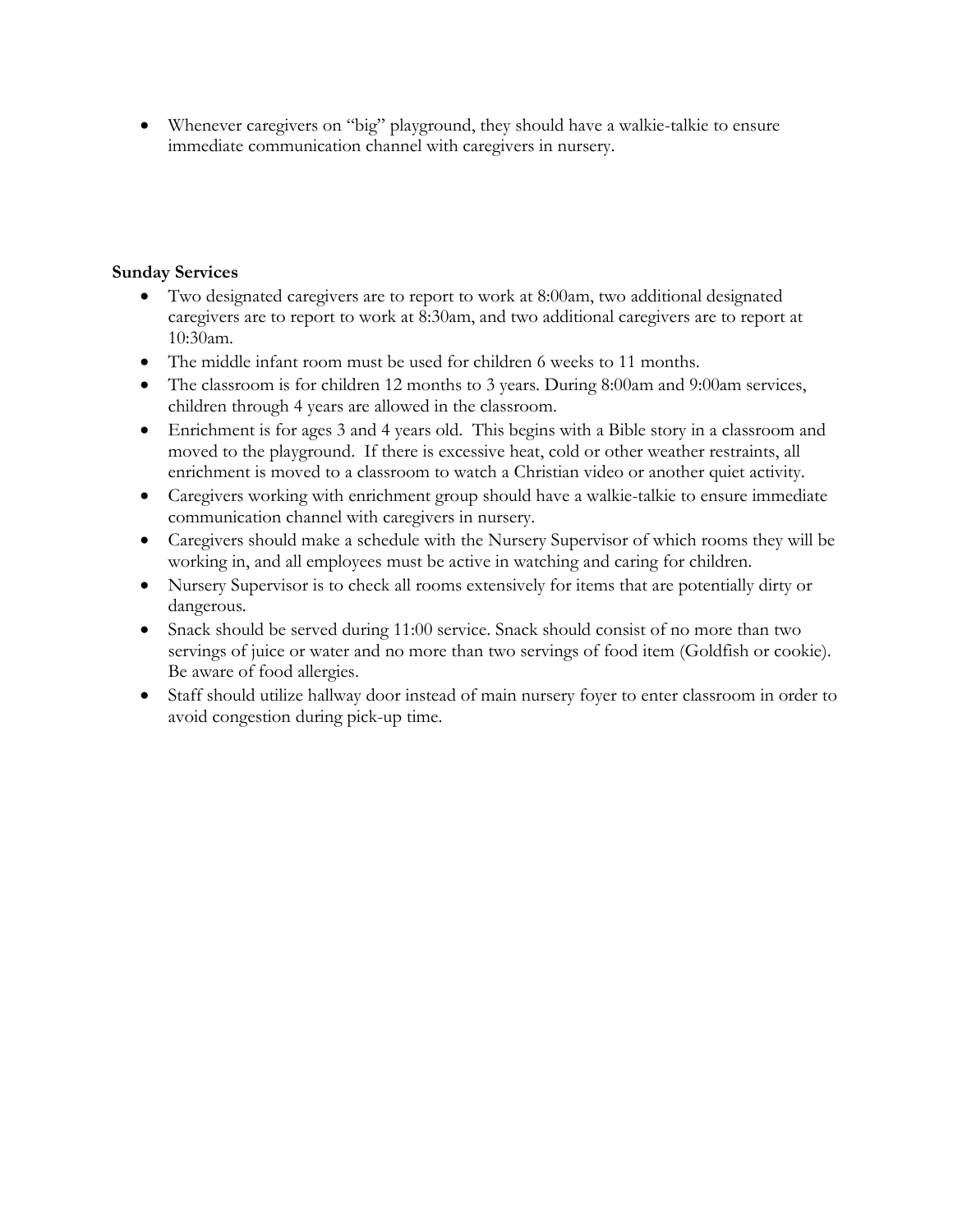# **Faith Presbyterian Church Nursery Policies**

### **Coverage**

Church events. No minimum for children. Must be requested at least two weeks ahead of time and include estimated number of children. If it is during a mealtime, plans for feeding children and nursery staff must be discussed.

# **Cost**

No cost to members. Personnel budget will pay salaries of nursery workers. All events will have a minimum of two staff present at all times.

In the event no child shows for a requested nursery time, the staff will remain in the nursery for 30 minutes past the program start time. After that, the staff is free to leave but will be compensated for the entire period nursery was requested for.

Should coverage need to be cancelled, there will be no cost (and no payments to staff) as long as the Nursery Supervisor is contacted to confirm at least 24 hours prior to the scheduled start time.

## **Emergency**

In the event of an emergency, staff will call 911 (if appropriate). Administer CPR and/or first aid, if necessary. Page parents. Contact DCE.

In the event of minor emergencies, staff will page parents first.

### **Fire Route**

Each room will have a fire escape route posted by the exits. The fire escape route will be practiced by staff at least twice per year.

### **Ratio**

There will be a minimum of two staff working in each room/area being utilized.

### **Sick Children**

Children should be kept at home if they've displayed any of the following symptoms in the past 24 hours without medicine: fever of 100 degrees or more, vomiting, diarrhea, cough and cold, widespread rash.

### **Staff Role**

Provide safe, secure, nurturing, clean and efficient care to our children. Ministry responsibilities include playing with the child or directing his play, reading to him, praying for each child, exhibiting Christ-like patience and love, and relating the events of the day to the lesson and theme in words the child can understand.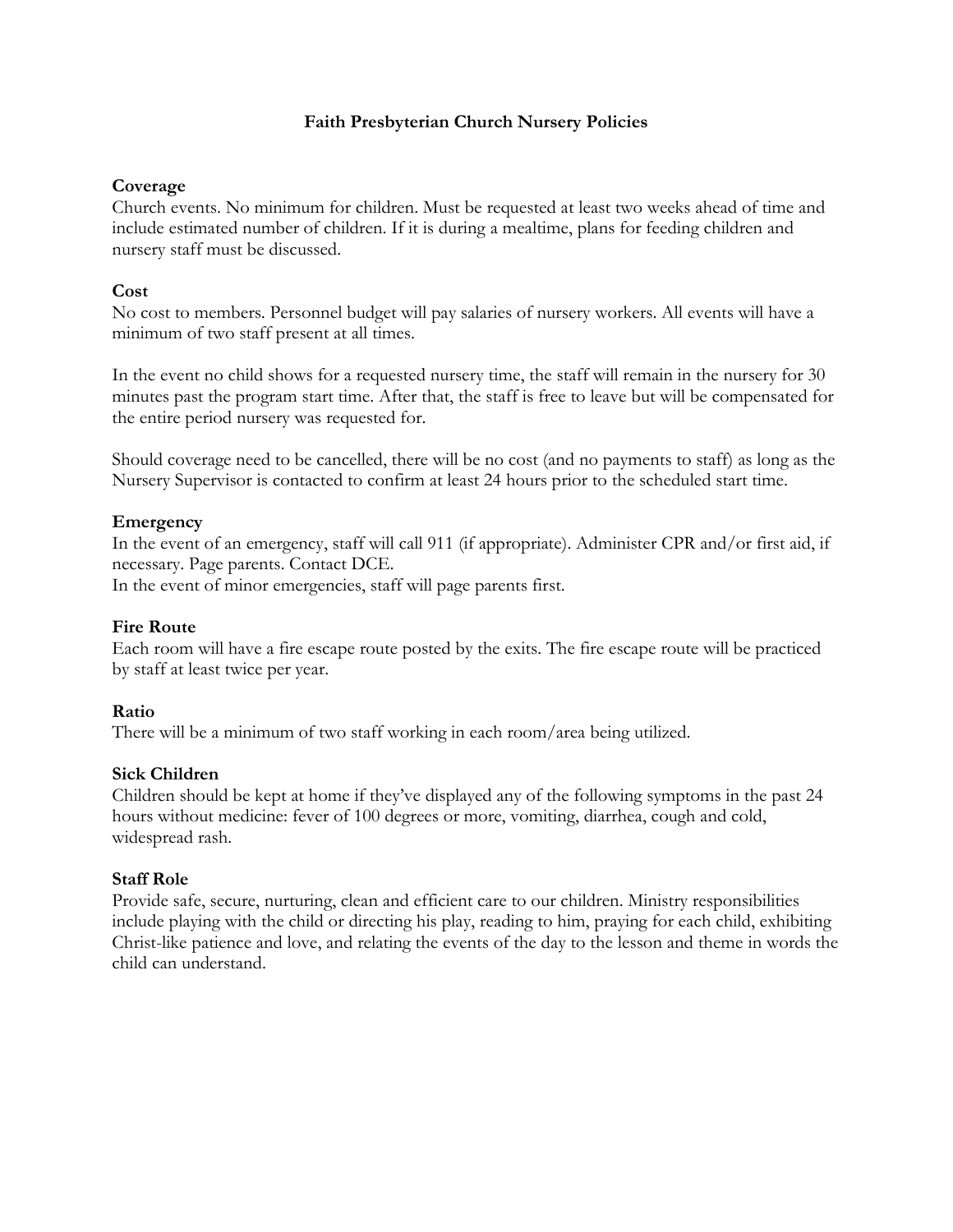### PERSONNEL POLICIES

### **1. Personnel Philosophy**

### a. PURPOSE AND RESPONSIBILITY

The purpose and responsibility of the Personnel Committee is to manage the Church's human resources in a manner that results in trust between the committee and staff.

The Committee on Personnel shall be responsible for all matters pertaining to church employees and for giving support to the Pastor and Church Administrator in the administering of personnel policies and practices as set forth by the Session:

Duties:

Recommend to the Session all staff positions needed by the church, with the exception of those for the Preschool.

Formulate job descriptions for each staff position recommended; develop lines of authority, duties, areas of responsibility and qualifications.

Formulate a policy concerning terms of employment, compensation, allowances, and benefits for each recommended position.

Develop and execute appropriate evaluation procedures for each recommended position.

Present, relative to the approved budget, all salary recommendations relating to church personnel.

- b. PERSONNEL COVERED All full and part-time church personnel.
- c. RESPONSIBLE FOR ADMINISTERING Pastor, Church Administrator, and Personnel Committee.
- d. POLICY We shall treat every individual with concern, dignity, and fairness in terms of assigned job duties, working conditions, pay and benefits, and promotion consideration.

In return, we ask that you as an employee perform your jobs to the best of your ability and take responsibility for making suggestions to your immediate supervisor as to how we can better serve our congregation.

e. EQUAL EMPLOYMENT OPPORTUNITY Faith Church will recruit and hire all persons in any job without regard to race, creed, color, national origin, sex, age, marital status, religious affiliation (except when, after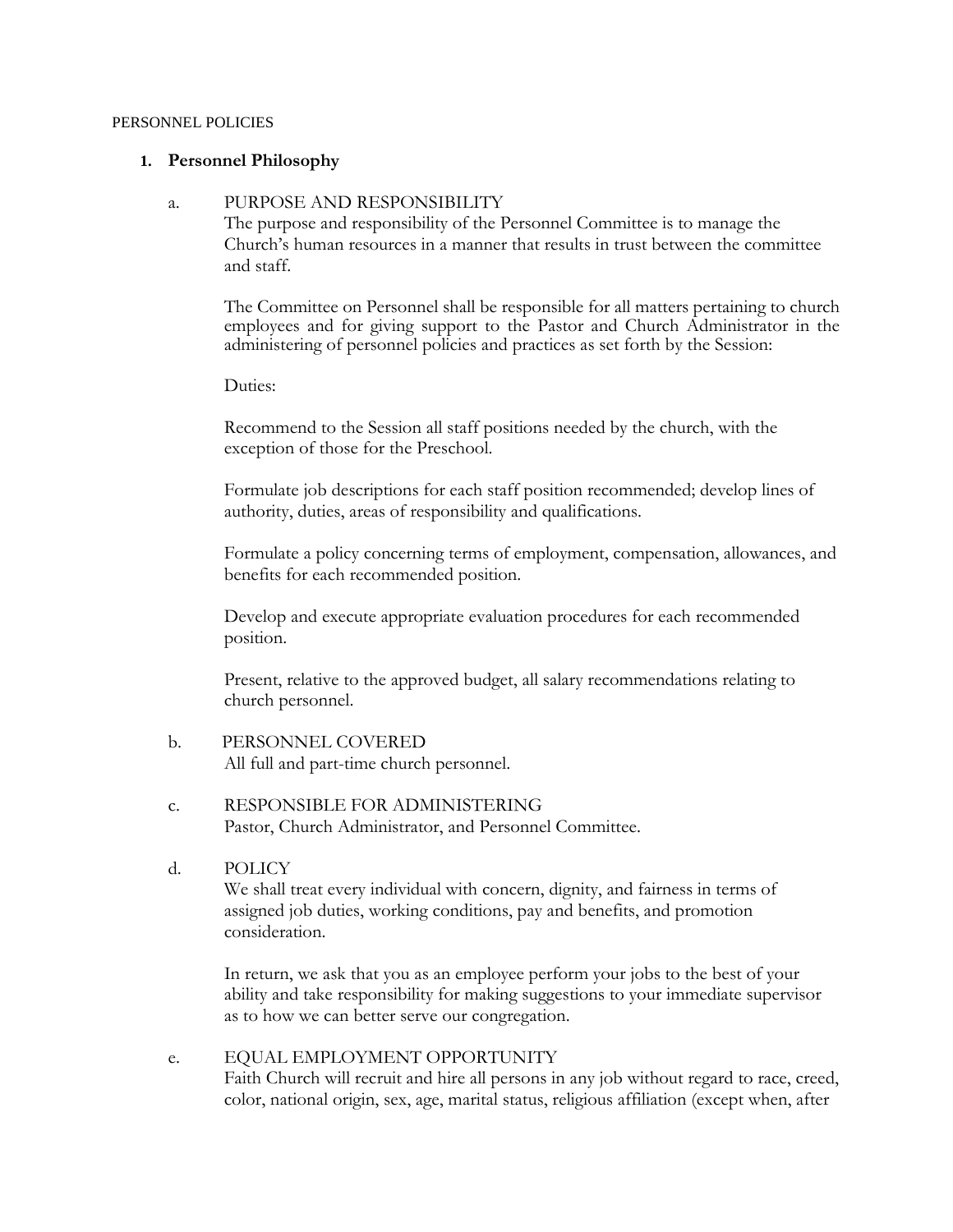careful study, religious affiliation is determined to be a bona fide occupational qualification), physical, mental, or medical disability unrelated to the ability to perform the essential functions of the job with or without reasonable accommodation.

f. GENERAL RULES In consideration of others, Faith Church maintains a smoke-free office environment.

## g. HARASSEMENT OF EMPLOYEES

Harassment of employees will not be tolerated in any form and violation will result in disciplinary action. The term harassment includes, but is not limited to, slurs, jokes, other verbal, graphic or physical conduct relating to an individual's race, sex, religion, national origin, marital status, age, or handicap. The terms also include unwelcome sexual advances, request for sexual favors, and other physical contact of a sexual nature.

# h. DRESS CODE

Employees will dress in a neat, clean, and professional manner appropriate to their particular position. All employees, whatever their job, reflect the image of the church.

## i. POLICIES DO NOT CREATE CONTRACTS

These policies do not constitute an employment contract, nor is the language intended to imply that a contract exists. Employment exists at the will of the church, as do the terms of employment. The church may change policies or benefits with notice.

### j. COMPUTERS/ELECTRONIC MEDIUM

i. Computer, E-mail, and Internet Policies

Faith Church owns and maintains control over all computers used by its employees. The computers are to be used in furtherance of the ministry of the church. Personal use of computers is to be limited and appropriate. Viewing of inappropriate material, such as pornography via the Internet will not be tolerated in any fashion. Viewing or otherwise accessing inappropriate material will result in immediate investigation and disciplinary action up to and including termination. Faith Church is hereby giving notice that the Administrator, Pastor or a designee may monitor computer, Internet and E-mail use by its employees and employees should have no expectations of privacy. Clergy who record pastoral care issues on the computer or communicate pastoral care issues over the Internet should ensure that information is kept confidential. An employee who downloads material from the Internet or imports material from E-mail onto Faith Church computers is responsible for the content of that material.

### ii. E-mail

E-mail messages are subject to the same regulations as any other form of communication or conduct. E-mail users must realize that no E-mail communication is private or confidential, and that E-mail messages may be retrieved and may be subject to disclosure to third parties, including the press, the courts, and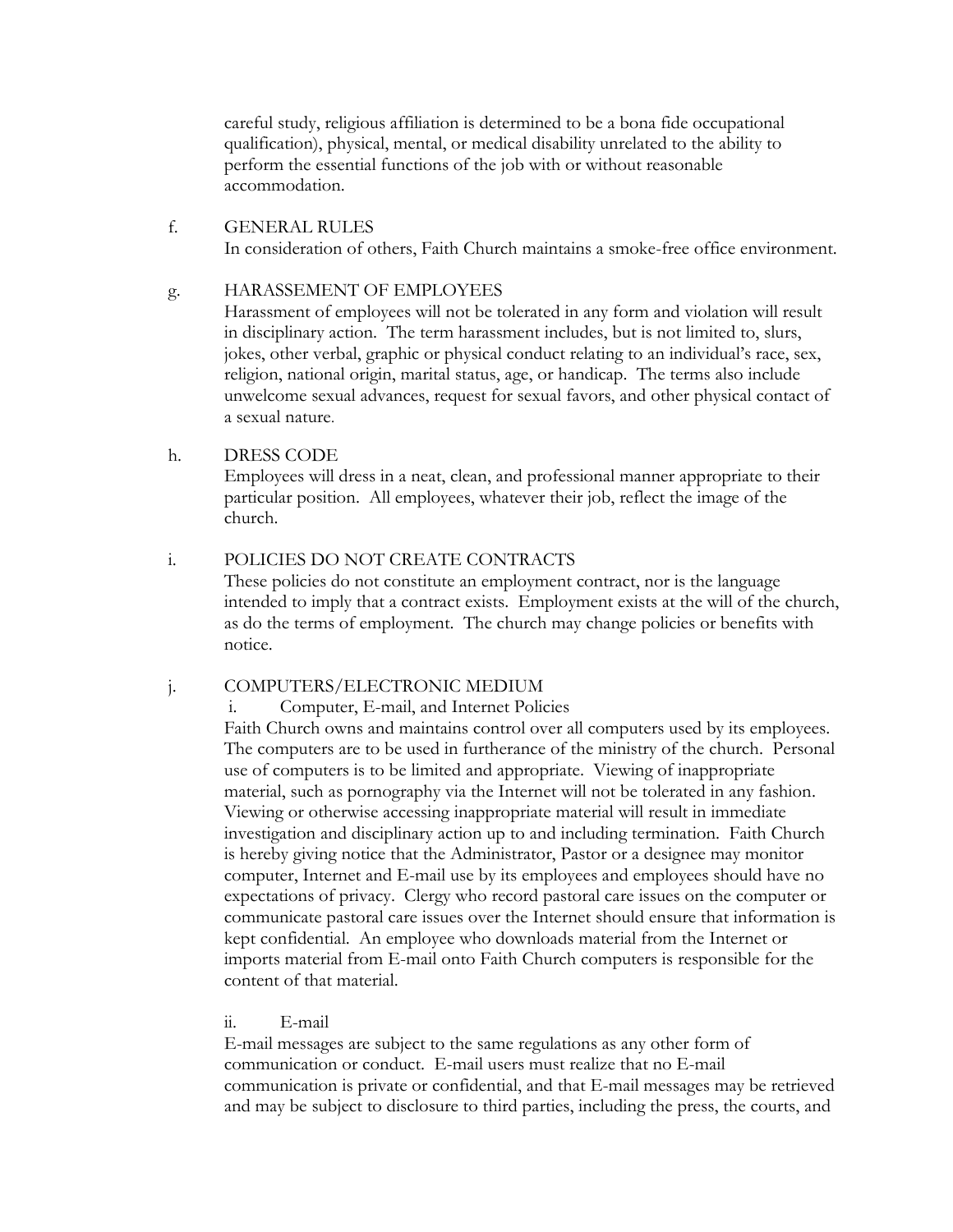governmental agencies. Accordingly, such messages, like other communications, should be professional, comply with Faith Church's rules and policies, and reflect well upon the sender and the respected image of Faith Church.

# iii. Encouraged use of E-mail and the Internet

E-mail and Internet users are encouraged to: transmit and receive correspondence and transfer documents that are not confidential; participate in discussion groups on job-related topics; pursue professional and career development; or communicate with work-related professional organizations.

## iv. Inappropriate use of E-mail and the Internet

The following uses of E-mail and the Internet are considered inappropriate: engaging in unlawful and malicious activities; sending, receiving or accessing pornographic material; engaging in abusive profane, sexist, racist, homophobic or otherwise objectionable language; misrepresenting oneself or Faith Church; defeating or attempting to defeat security features on Faith Church's applications; engaging in commercial activities for personal profit; sending chain letters; causing congestion or disruption of Faith Church's network; or downloading music and burning CD's of pirated music.

## v. Computer Viruses

In order to prevent the spread of computer viruses, employees shall not open attachments to E-mail unless the employee is expecting the E-mail with attachment. If the employee is uncertain about an E-mail or attachment, he or she should call and confirm the attachment from the sender.

# vi. Use of Personal Software Prohibited

Only the Administrator, or a direct designee, may download software for use on Faith Church's computer system. Use of personal software applications or unlicensed/pirated software on Faith Church's computers is strictly prohibited.

vii. Prevention Techniques for Discouraging Unauthorized Use of Computers All applicable Faith Church's employees shall have a password. Employees shall not share their passwords with anyone other than the Administrator. Faith Church employees should not sign on for any other person, nor allow anyone to work in the system using their password. All employees shall log-off their computers when leaving their workstations for any extended period of time. Employees are not to allow any unauthorized person to access to their computer. If any employee notices an unauthorized person at a computer station, that employee should immediately report this activity to the administrator. If another person becomes aware of an employee's computer password, that employee shall select a new password.

*Established May 2005, Revised April 2007*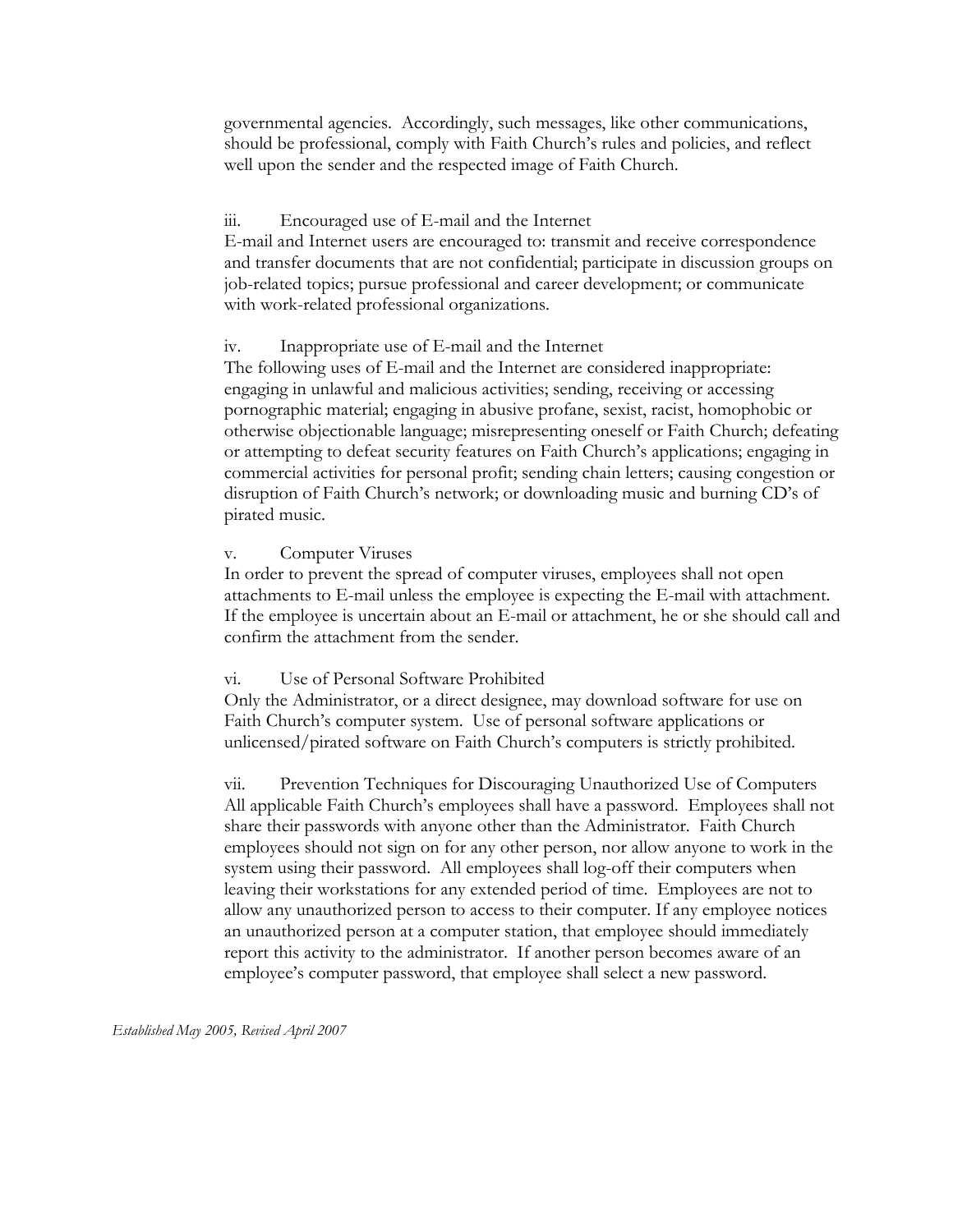# **2. Employment**

# a. PURPOSE

To ensure that the most qualified job applicants are selected for employment that the church complies with federal and state employment laws, and that employee wage equity is maintained in the church's salary administration plan.

# b. PERSONNEL COVERED

All full and part-time personnel, ordained pastors, Director of Music, and Directors of Christian Education. Full-time is defined as those working a 37 1/2 hour per week. Parttime is defined as anything less than full-time. The Preschool is exempted.

## c. RESPONSIBLE FOR ADMINISTERING

Pastor, Church Administrator, and Personnel Committee.

d. POLICY

i. NEW POSITIONS: Positions must be approved by the Personnel Committee and the Session.

SUBSTANCE ABUSE OR SEXUAL HARASSMENT: If either prohibited activity is suspected, an investigation will be conducted by the Personnel Committee.

Substance abuse is defined as the use of illegal drugs and/or the abuse of legal drugs or alcohol.

If substance or sexual harassment abuse by an employee is substantiated after investigation, the Personnel Committee will make a recommendation to address the situation to the church officers after consulting legal counsel, if appropriate.

Such abuses by an employee may be grounds for dismissal.

iii. ABSENCES OR TARDINESS: All employees are expected to report to work regularly and on time. Excessive and chronic absences or tardiness may be justification for termination.

# iv. BENEFIT PLANS:

1. Health Insurance Plan: It shall be the policy of the church to provide single health insurance coverage for all full-time employees. Employees are required to pay 20% of the employee cost of health insurance. Family coverage is also provided under the group plan with the employee paying the difference between the individual and family premium costs.

Policy for Employee Health Benefit:

a) It is the policy of the church that all employees who work 25 or more hours a week for at least 9 months out of the year must be covered by a health plan. Faith will cover 80% of the cost of this plan as a benefit to employees. On January 1,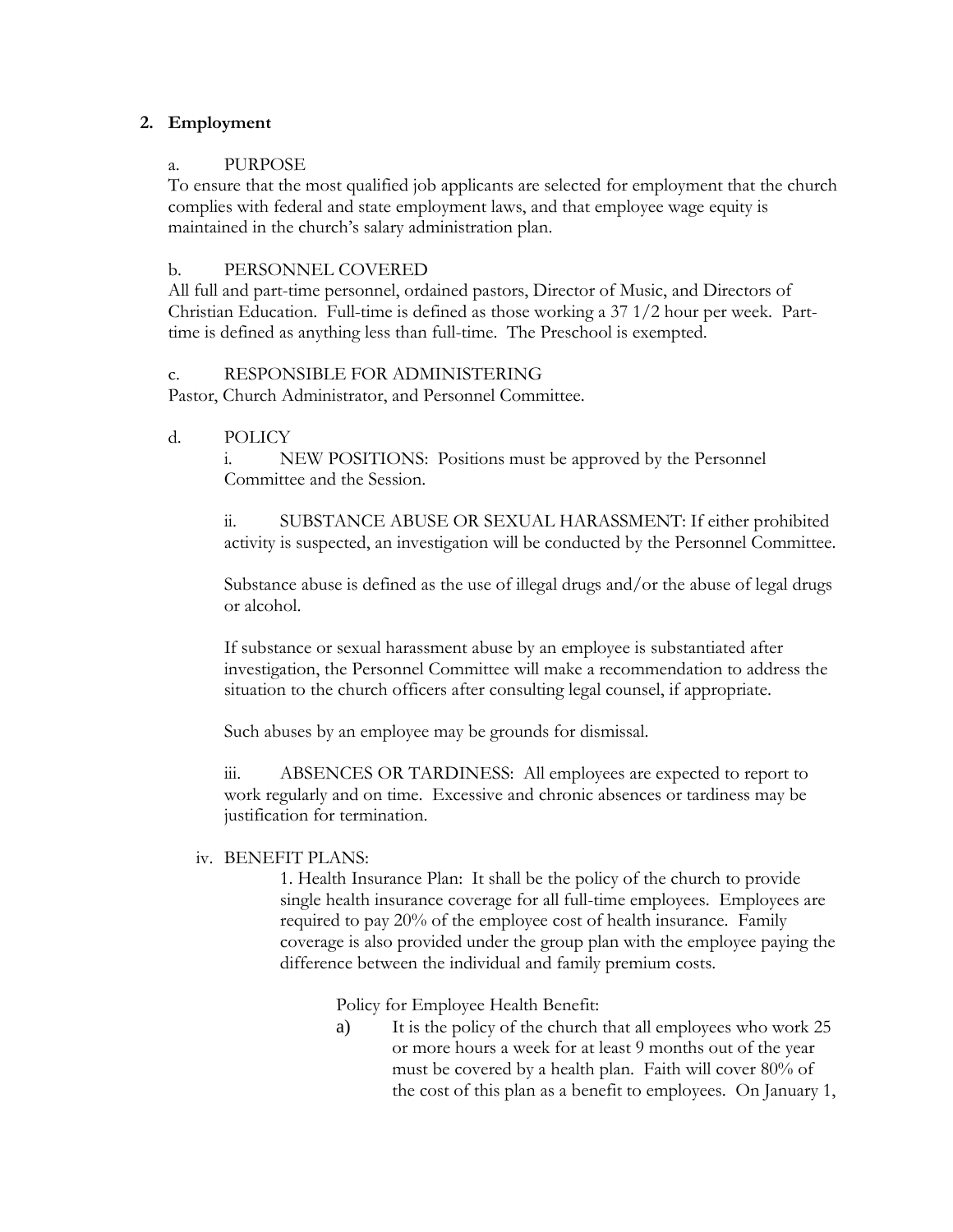2013, Faith implemented a Premium Only Cafeteria Plan that allows employees' portion of the premium to be pre-tax. The document is on file in the Church Administrator's office and will be renewed annually.

- b) An employee may opt out of the church benefit plan by meeting the following criteria:
	- 1) First, if opting out by any number of employees does not reduce the benefit available to other employees, i.e., if opting out does not nullify the rate paid by the church for the current plan. (Opting out might nullify the rate paid by the church for the current benefit plan, thus increasing the church's cost for a health benefit plan or lowering benefits to other church employees.)
	- 2) Second, on an annual basis, the employee will provide to the Church Administrator certification of health coverage either through a plan for which they independently pay, or through another health plan which approximates coverage available through the church plan.
- *c)* In the past, employees who opted out of the health insurance plan were given \$2,500 to help pay for health insurance they obtained through another plan (e.g., a plan through their spouse's employer). This policy was discontinued on February 1, 2014. From that point forward, no current or future employees who opt out of the church's health insurance plan will receive this money. However, employees who were receiving the \$2,500 as of this date (in lieu of participating in the health insurance plan) will be allowed to continue receiving such payments as long as they choose to opt out of the church's plan. If these employees decide to participate in the health insurance plan in the future, but later opt out of the plan, they will no longer be eligible to receive the \$2,500 like they did in the past. *(Approved by Session January 2014)*
- d) An opt-out employee's health benefit cost reimbursement will have full Social Security and income tax consequences for the employee. If an employee chooses to opt out of the church health benefit plan, the church will deduct from the reimbursement amount, but will not bear any tax obligation.
- e) An opt-out employee's salary exclusive of benefits is based on Faith's budgeted amount for the position they hold.
- f) While a health benefit cost reimbursement is taxable to the employee who chooses it, this benefit is not considered salary compensation for the purpose of salary increases, the calculation of bonuses or other benefits, or use in wage/salary compensation studies.

Mini-Cobra: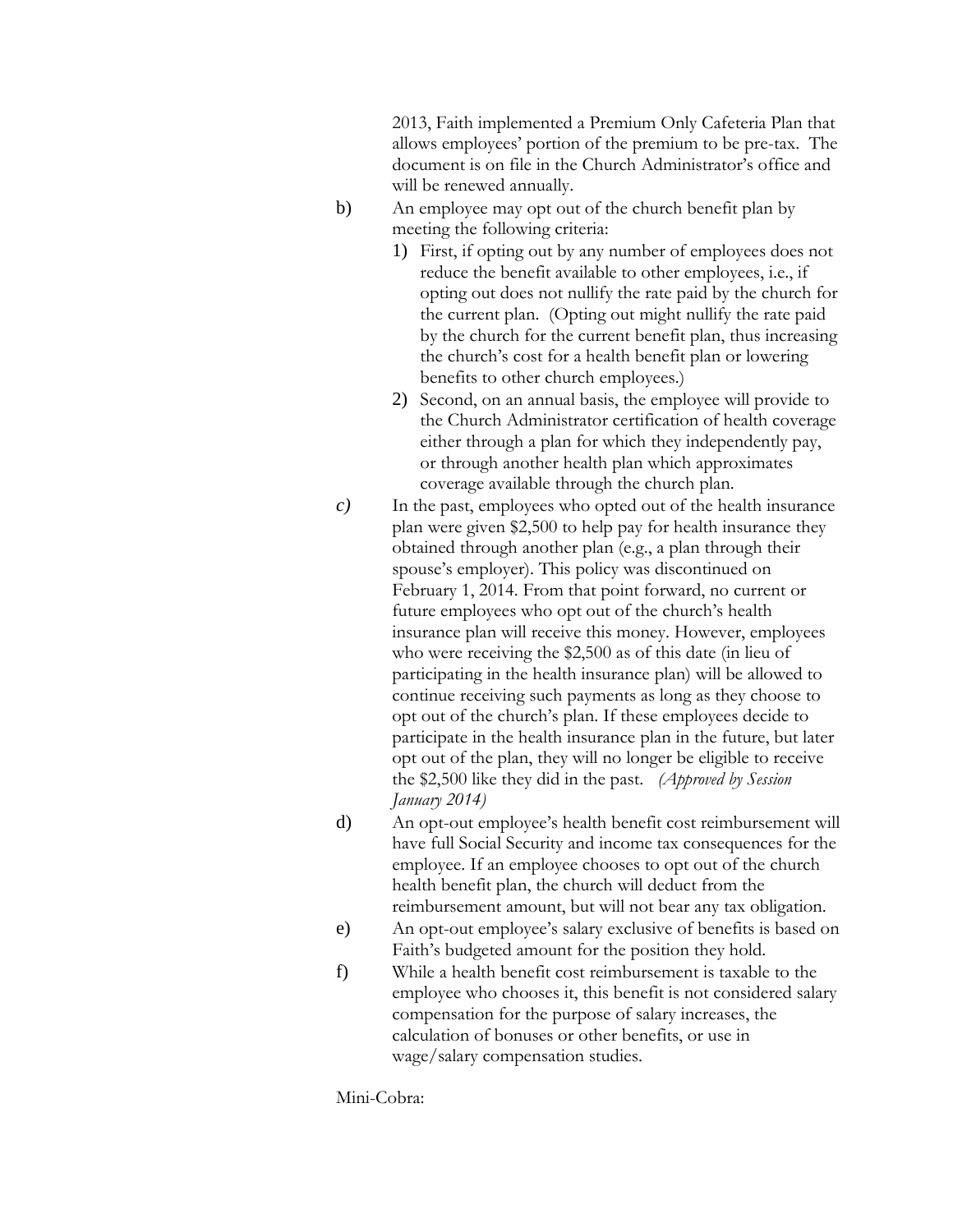Faith is not subject to the requirements of the Continued Omnibus Reconciliation Act of 1985 ("COBRA") for continued health care coverage for employees with certain "qualifying events," including termination, layoff or other change in employment status. However, section 627.6692 of the Florida Statutes provides for continued access to affordable health insurance coverage for those employed by small companies following a qualifying event. Faith has chosen to ensure that this continuation coverage is available to its employees by notifying its health insurance plan provider that it is a small employer whose employees are entitled to coverage under this section, and by notifying its employees of the availability of this continued coverage. However, under the statute, it is up to the employee to notify the health insurance provider if he or she wishes to elect continuation of coverage, and it is up to the health insurance provider to contract with the employee for such coverage. *[This paragraph approved by Session July 2012]*

Flexible Medical Spending Account and Dependent Care Flexible Spending Account:

On July 1, 2013, Faith implemented a Flexible Medical Spending Account and a Dependent Care Spending Account as a benefit to any church employee who works at least 37.5 hours per week on an annual basis.

*[This paragraph approved by Session May 2013]*

2. Retirement: As of January 1, 2014, Faith contributes 6% of gross salary to the PCUSA Board of Pensions 403b retirement plan for all employees who work at least 37.5 hours per week on an annual basis, excluding ordained employees who are covered under the PCUSA Board of Pensions pension plan. Current employees at the adoption of this employer sponsored retirement plan may opt to be grandfathered in under the former retirement policy that allowed 5% of gross salary plus both sides of Social Security to be paid directly to the employee. *[This paragraph approved by Session August 2013]* As of January, 2014, for the 2014 Church Budget, Session approved an additional 1% retirement match through the PCUSA Board of Pensions 403b plan through Fidelity for employees who work at least 37.5 hours per week on an annual basis. The additional 1% is only provided by the Employer if the Employee also pays the 1% match.

3. Travel Allowance and Professional Development Funds: Shall be set forth annually as part of the budgeting process *[this sentence revised December 2011*].

4. Vacations: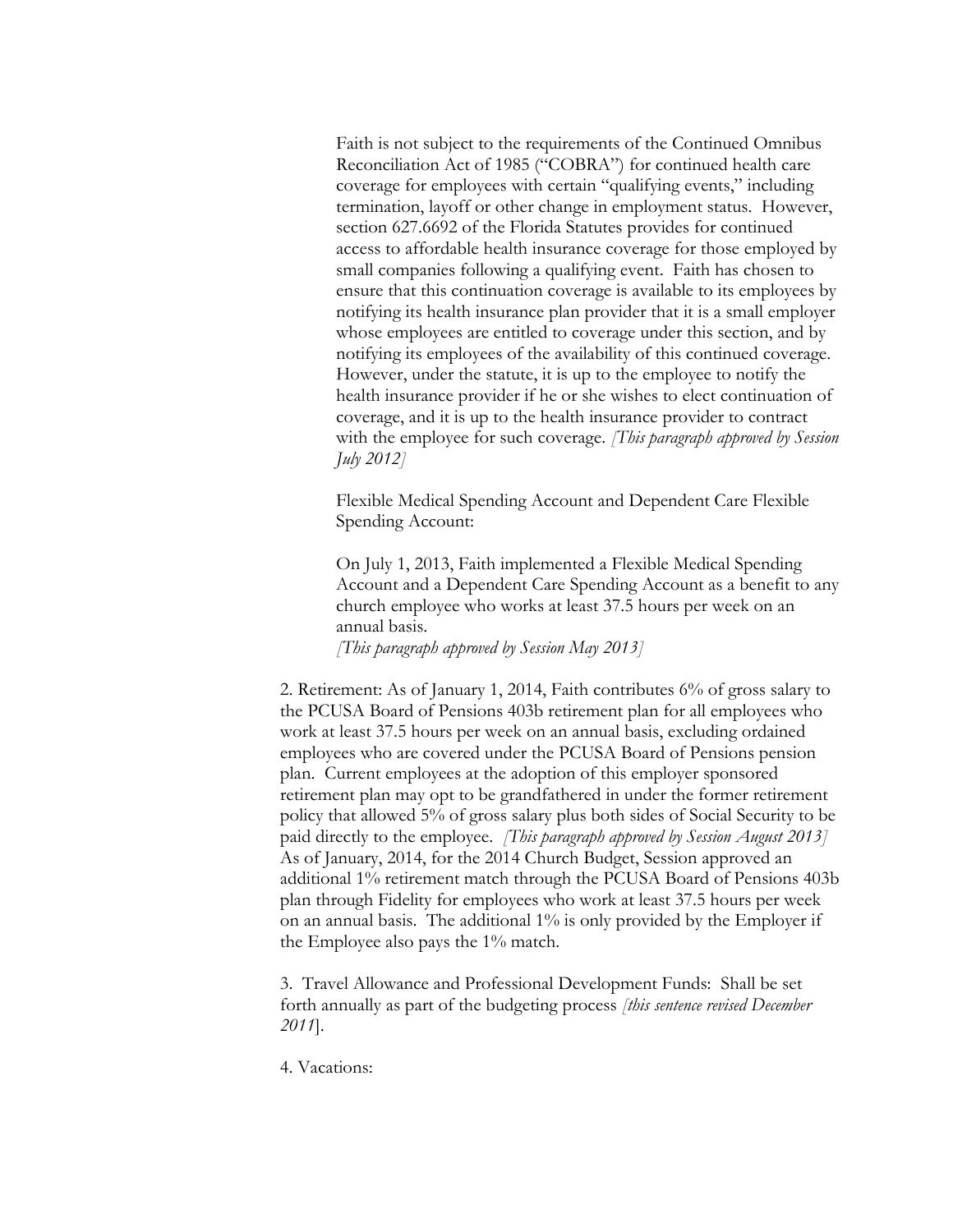a. Ordained, full-time program Exempt staff, and Administrative Exempt staff receive 13.5 hours per of vacation time per month for a total of 20.25 eight-hour days per year (accrued monthly). One vacation day counts as 8 hours for program or Exempt administrative staff. *[Revised March 2014 Session Meeting with the approval of Exempt Administrative Staff classification for Communication Director.]*

b. All other full-time employees receive 13 hours of vacation time per month for a total of 20.8 days per year (accrued monthly). One vacation day counts as 7.5 hours due to the 37.5 work-week for support Non-Exempt staff.

*[This paragraph revised as of July 2009 Session Meeting; revised March 2014 Session Meeting]*

c. Paid vacation time accrued as described above may be used only at a time mutually convenient to the church and the employee. Only 40 hours of vacation may carry over into the next year *defined as February 1 through January 31 of the following year [approved Personnel Committee September, 2013].* Requests to take paid vacation must be submitted (in writing or email) to the Senior Pastor or Church Administrator, preferably 30 days in advance of the desired vacation dates. At time of retirement and/or termination, the cash value of any accrued vacation shall be paid to the employee.

d. At the supervisor's discretion, an employee may be allowed to use annual vacation time or sick leave before the hours have been accrued to allow employees, particularly program staff, to take vacation time or sick leave, (for example, a planned minor surgery), during non-peak times of the year (such as summer months) so that key staff are not out during peak activity times of the church. If an employee terminates employment prior to leave time taken being accrued, the pay for the unearned leave taken will be deducted from the employee's last paycheck. An employee will NOT be granted early leave for more than the equivalent wages of one pay period.

5. Sick Leave: (Excluding Pastor and Associate Pastor)

Sick leave is accumulated from one year to the next at the rate of eight hours per month for full-time employees only. For this purpose, sick leave is defined as absence due to illness or medical/dental appointments of the employee, or the employee's spouse, children, or parents. The Personnel Committee has the option to require certification of illness for extended illnesses. Upon retirement, resignation, or termination, an employee may receive 50% of accrued, unused sick leave to a maximum of 160 hours.

6. Family Medical Leave: (Excluding Pastor and Associate Pastor)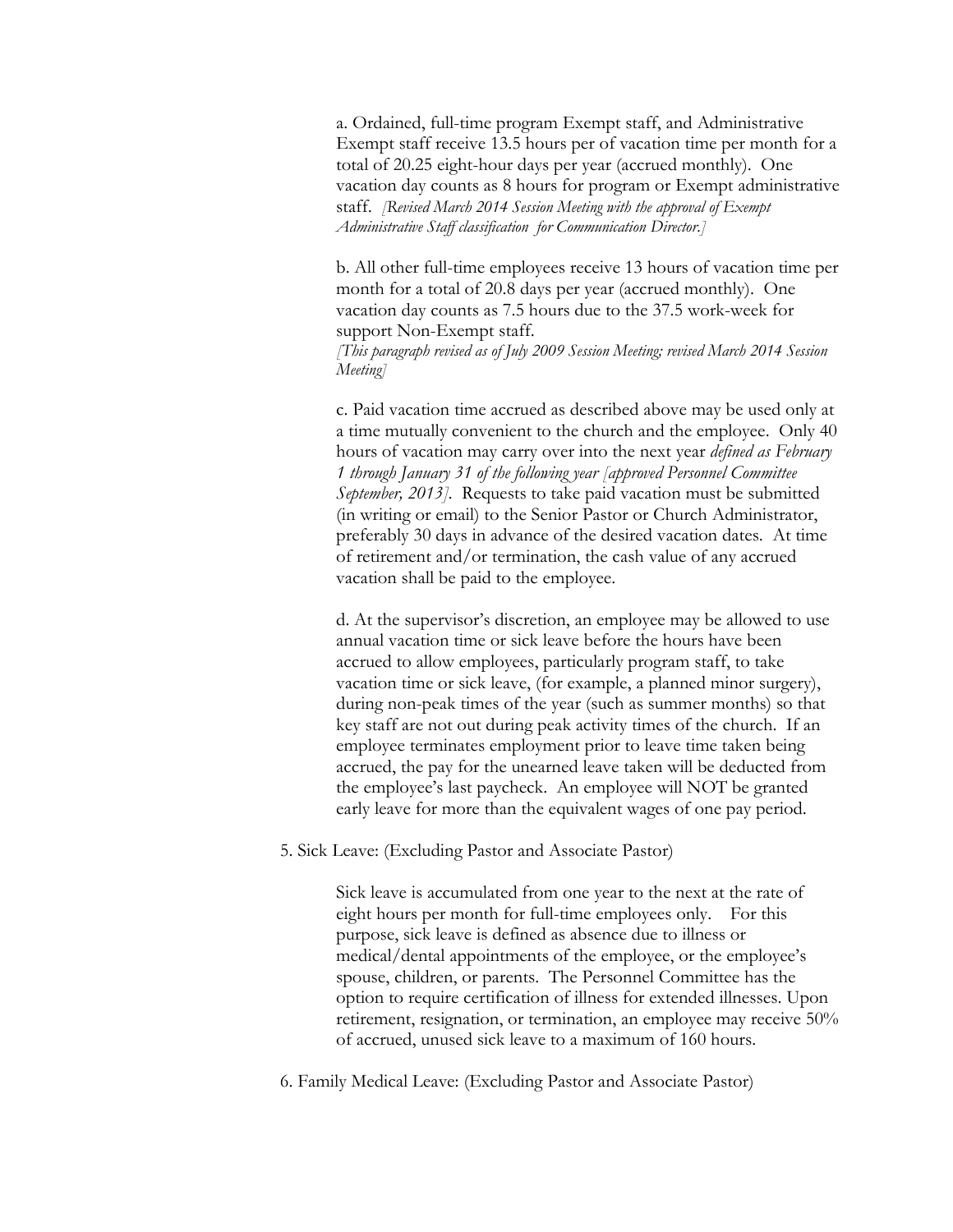Faith has a family medical leave policy whereby full-time employees who have been employed for at least one year are permitted to take a paid and job-protected family medical leave during the calendar year. This leave covers the birth of a child; the adoption of a child; care of a spouse, child, parent or grandparent with a serious health issue where the employee is the primary caregiver; and any debilitating medical issue impacting the employee.

Leave is granted for a period of up to 4 weeks, and can be used in conjunction with up to 2 weeks of accrued compensation, sick, and/or vacation leave (i.e., a maximum of 6 total weeks). Such leave must be applied for in advance and is subject to approval of the senior pastor after evaluation of the circumstances. This leave will be granted only with the understanding that the employee intends to return to work at the end of the leave period. Also, the employee cannot take continuous leave of more than 6 weeks and cannot use other compensatory, vacation, or sick leave within one month prior to or after the 6 week family medical leave period. However, if the employee himself or herself is suffering a debilitating medical issue, and has unused compensatory, sick, or vacation leave, the senior pastor may authorize continuous leave exceeding 6 weeks.

Finally, unpaid, job-protected leave for catastrophic events and in excess of paid leave will be considered on a case-by-case basis and requires approval of the senior pastor, Personnel Committee, and the Session. However, such unpaid leave will not be granted if the employee has unused paid leave available. *[This section approved by Session July 2012]*

7. Compensatory Time

Compensatory time is discouraged but inevitably necessary at several peak work times during the year. No more than 22.5 (three 7.5 hour days) hours of compensatory time can be accrued at any one time and no more than 52.5 hours of comp time can be earned during a calendar year. An employee's immediate supervisor must approve the need of any compensatory time over 37.5 hours per week. These limits of 22.5 hours accrual at any one time and 52.5 hour maximum per year can only be exceeded if permission is granted by both the Church Administrator and Pastor and only under emergency circumstances.

8. Holidays:

Each full-time and part-time employee is authorized to take the following twelve (12) holidays:

New Year's Day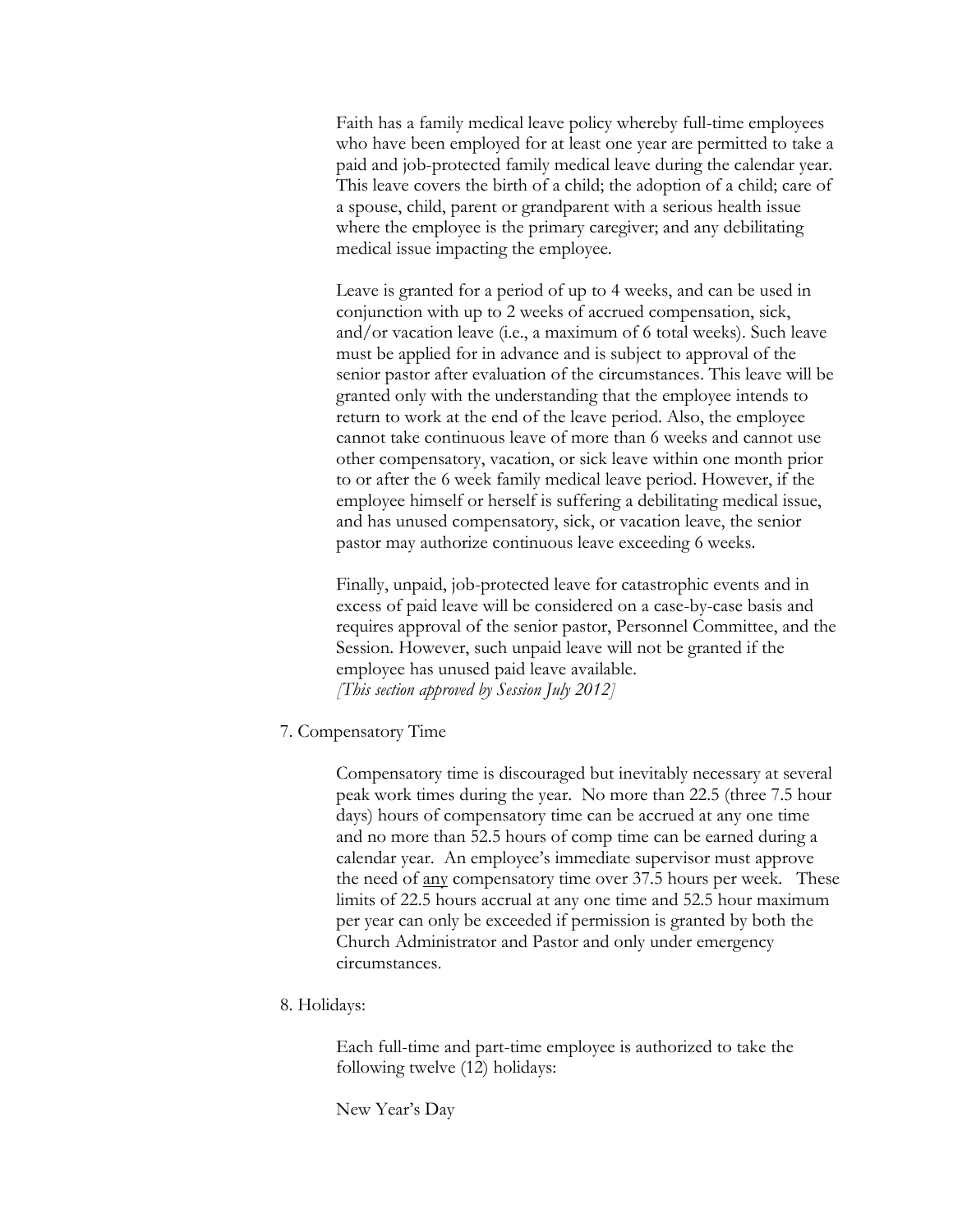Martin Luther King's Birthday Easter Monday President's Day Memorial Day July 4th Labor Day Veteran's Day Thanksgiving Day and the day after Christmas Day Personal Day

Should a holiday fall on a Saturday or Sunday, the day observed will be determined by the Pastor and Church Administrator. If employees are required to perform duties on any of the above holidays, compensatory days will be given. Should a holiday coincide with an employee's day off, the Church Administrator will have discretion to work out an alternative day off for that employee. The Pastor has the authority to grant leave between Christmas Day and New Year's Day with the assumption that employees may be called in to work in the event of a funeral or other urgent need.

9. Study Leave:

All ordained and full-time program staff will be granted two weeks of study leave a year after 3 months' employment. Such leave must be used in the calendar year or may be carried over for 30 days into the following year with Pastor approval. Unused study leave is not paid out upon resignation, termination or retirement. The context and timing of the study leave requires the prior approval of the Pastor.

10. Employee Monthly Leave Report:

All church employees must submit to his/her supervisor a Monthly Leave Report form at the end of each month. This report must be signed by the immediate supervisor and retained on file in the Church Administrator's Office. [this paragraph revised 12/11]

 *Revised January 2008; December 2011*

### v. GRIEVANCES:

If an employee wishes to file a grievance, he/she must first discuss the issue with his/her immediate supervisor. If the concern is not resolved, the employee should discuss the matter with the Pastor. If the concern is still not resolved, the employee may contact the Moderator of the Personnel Committee.

*vi.* TERMINATIONS: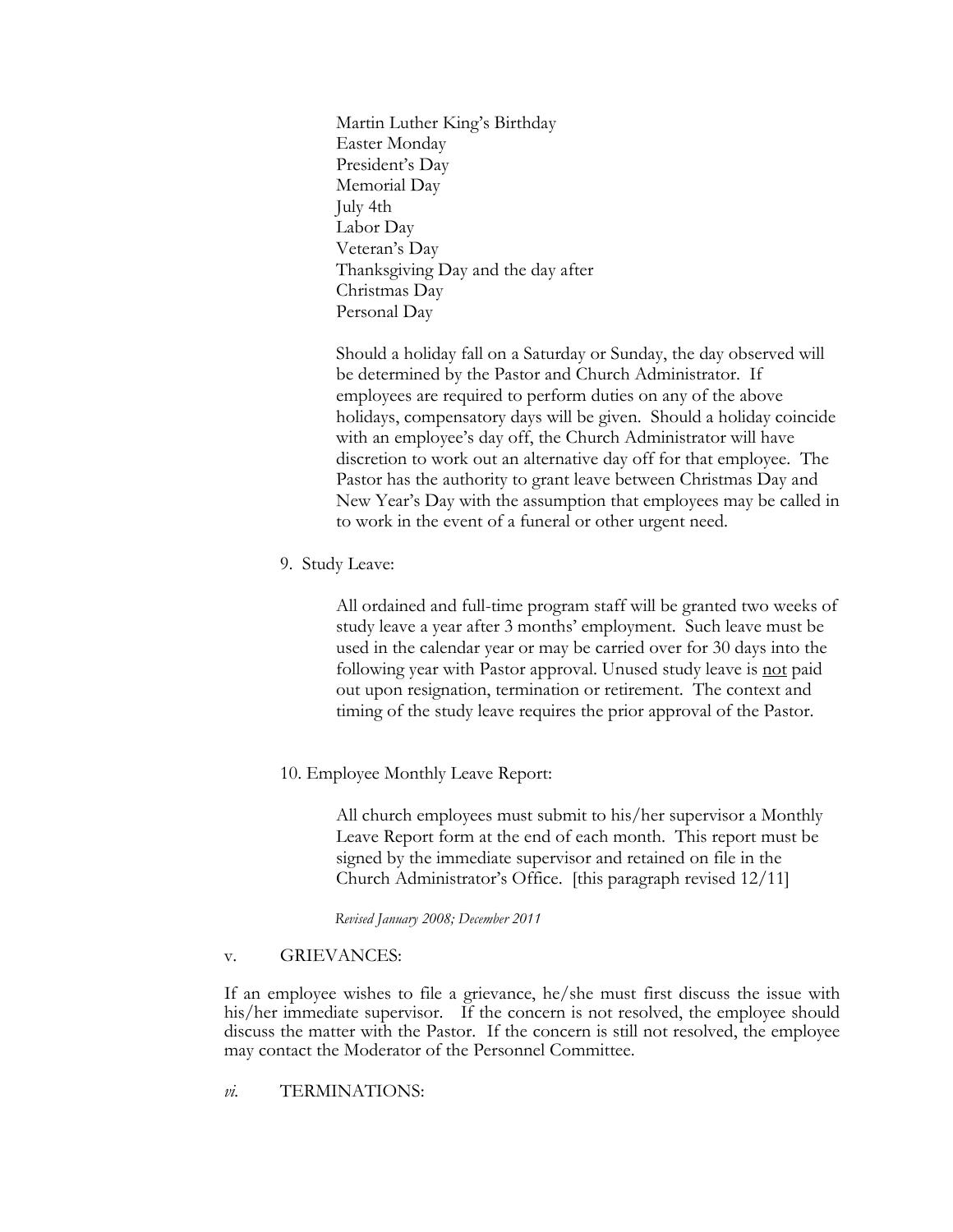Termination of Employment for Non-Ordained Employees

1. Dismissal For Cause: Employment may be terminated at any time at the discretion of Faith Presbyterian Church. Dismissal for cause will take place through notification by the employee's supervisor. No such action will be taken without the approval of the Pastor and the Personnel Committee. Session will be immediately notified of the action. A severance allowance may be paid at the discretion of the Pastor with approval of the Personnel Committee. Reasons for termination may include, but are not limited to, unsatisfactory performance, refusal to do work within the employee's position description, repeated unexcused absences, repeated tardiness, incompetence, or illegal, dishonest or unethical conduct.

2. Reduction in Workforce: Employees may be dismissed because of reorganization, retrenchment of program, or other circumstances arising out of no fault of the employee. In such situations, a severance allowance may be granted in relation to length of service.

3. Voluntary Resignation/Retirement: A non-ordained employee is expected to give notice of at least two weeks in advance of employment termination. An ordained employee is expected to give at least eight weeks in advance of employment termination. Retirement arrangements should be made with the Church Administrator a minimum of four weeks prior to retirement date.

### e. PROCEDURE

i. EMPLOYMENT: Applicants for an approved position must complete the appropriate Employment Application form, including permission for a criminal background check and fingerprinting. A "yes" answer to the question regarding misdemeanors, etc. does not eliminate the applicant from further consideration, but failure to answer the question truthfully will result in elimination. All applicants are to be interviewed by the appropriate person(s). Employment references (for at least the past five years of employment) must be investigated by the Personnel Committee or an appointed subcommittee using the Employment Reference Investigation form and/or the Employment Reference Inquiry form.

ii. NEPOTISM: To ensure fairness in hiring practice, no relative of an existing church employee may serve on the church or preschool staff. "Relative" means an individual who is related to a church staff member as father, mother, son, daughter, brother, sister, uncle, aunt, first cousin, nephew, niece, husband, wife, father-in-law, mother-in-law, son-in-law, daughter-in-law, brother-in-law, sister-in-law, stepfather, stepmother, stepson, stepdaughter, stepbrother, stepsister, half-brother, or half-sister. If an employee becomes related to another employee, those employees will be allowed to continue to serve in their position for up to six months, but will work with the Church Administrator to determine a time by when one of the employees will transition out of their position. *(Nepotism Policy adopted May 2010).*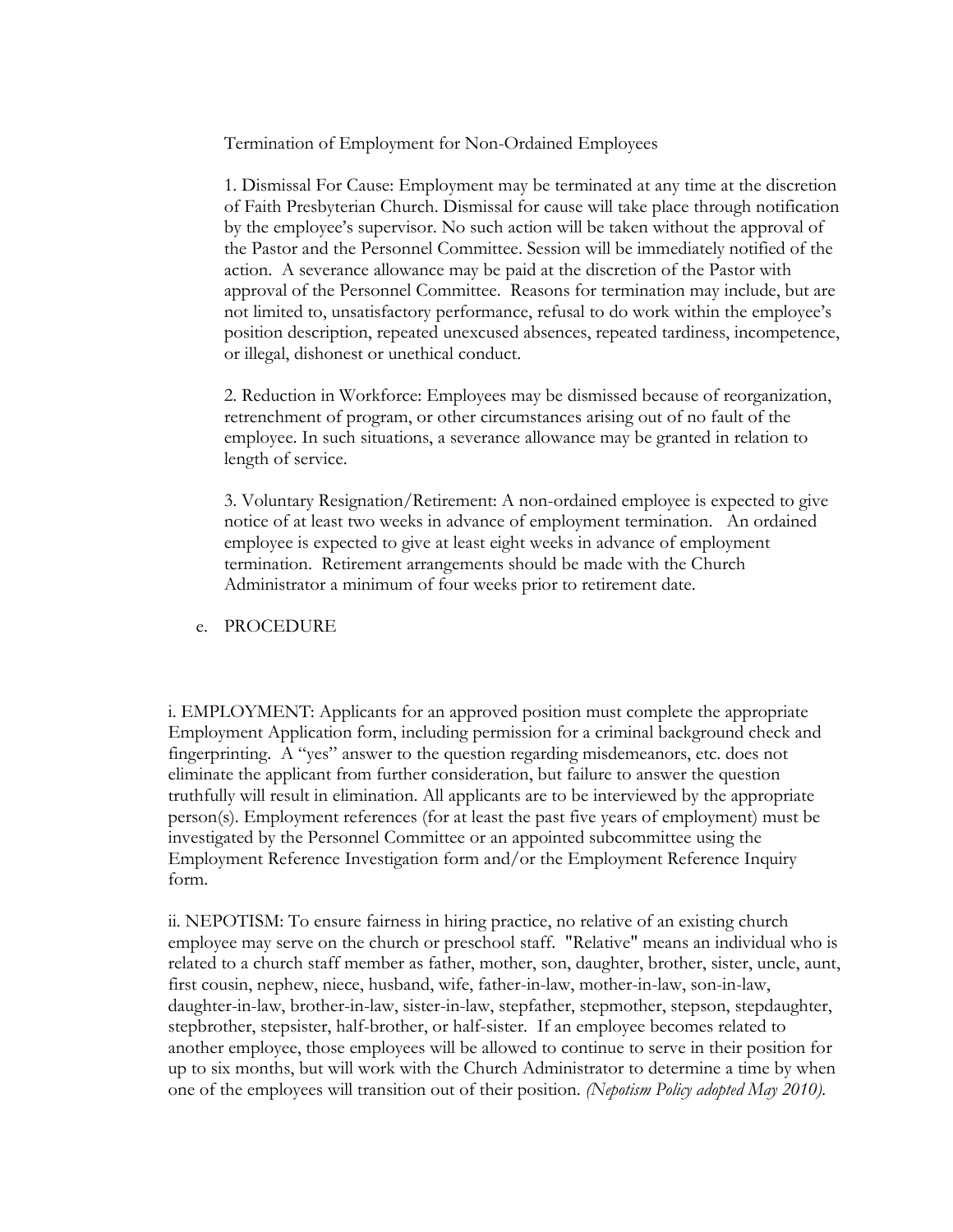Part-time employees of the church and the preschool who work 10 or fewer hours per week are exempt from this policy*. (Nepotism Policy addition adopted September 2010.)*

iii. OFFER LETTER: After the above requirements have been satisfied, the Church Administrator will prepare an offer letter for the Pastor's signature. The Pastor or Church Administrator is responsible for signing and mailing *two copies* of the offer letter to the candidate selected for employment. The candidate must return a copy of the offer letter to the Church Administrator for filing in the employee's personnel file.

iv. PERSONNEL ACTION NOTICE: Any change in an employee's employment letter will be documented in writing to the employee with a copy being retained in the employee's personnel file.

v. PAY: All employees will be paid twice a month (the  $15<sup>th</sup>$  and the last day of the month). Direct deposit is strongly encouraged.

*Established May 2005, Revised April 2007; Revised May 2010; Revised June 2011; Revised July 2012*

## **3. Salary & Performance Evaluation Administration**

### a. PURPOSE

To ensure that employees continually understand what is expected of them and know how their performance is judged. To ensure that each employee's' potential for growth is recognized and nurtured, to pay ordained and non-ordained staff competitively, fairly, and consistently, recognizing that such a process will enable our church to attract, motivate, and retain personnel.

### b. PERSONNEL COVERED

All full and part-time personnel except the Preschool.

### c. RESPONSIBLE FOR ADMINISTERING

Pastor, Church Administrator, and Personnel Committee.

### d. POLICY

The church is committed to achieving the purpose stated above by paying employees a competitive wage. Employees are to be appraised by their supervisor on an ongoing basis with salary consideration annually.

Employees are to be appraised objectively, accurately, and fairly. Supervisors are expected to provide employees with ongoing feedback on their job performance and employees are expected to share with supervisors on an ongoing basis any questions or concerns about their work responsibilities. No less than once each quarter a supervisor shall share with the employee written feedback on the employee's job p e r f o r m a n c e At least once each year, an employee and his or her direct supervisor shall meet to review the employee's job description and any needed changes to same, and discuss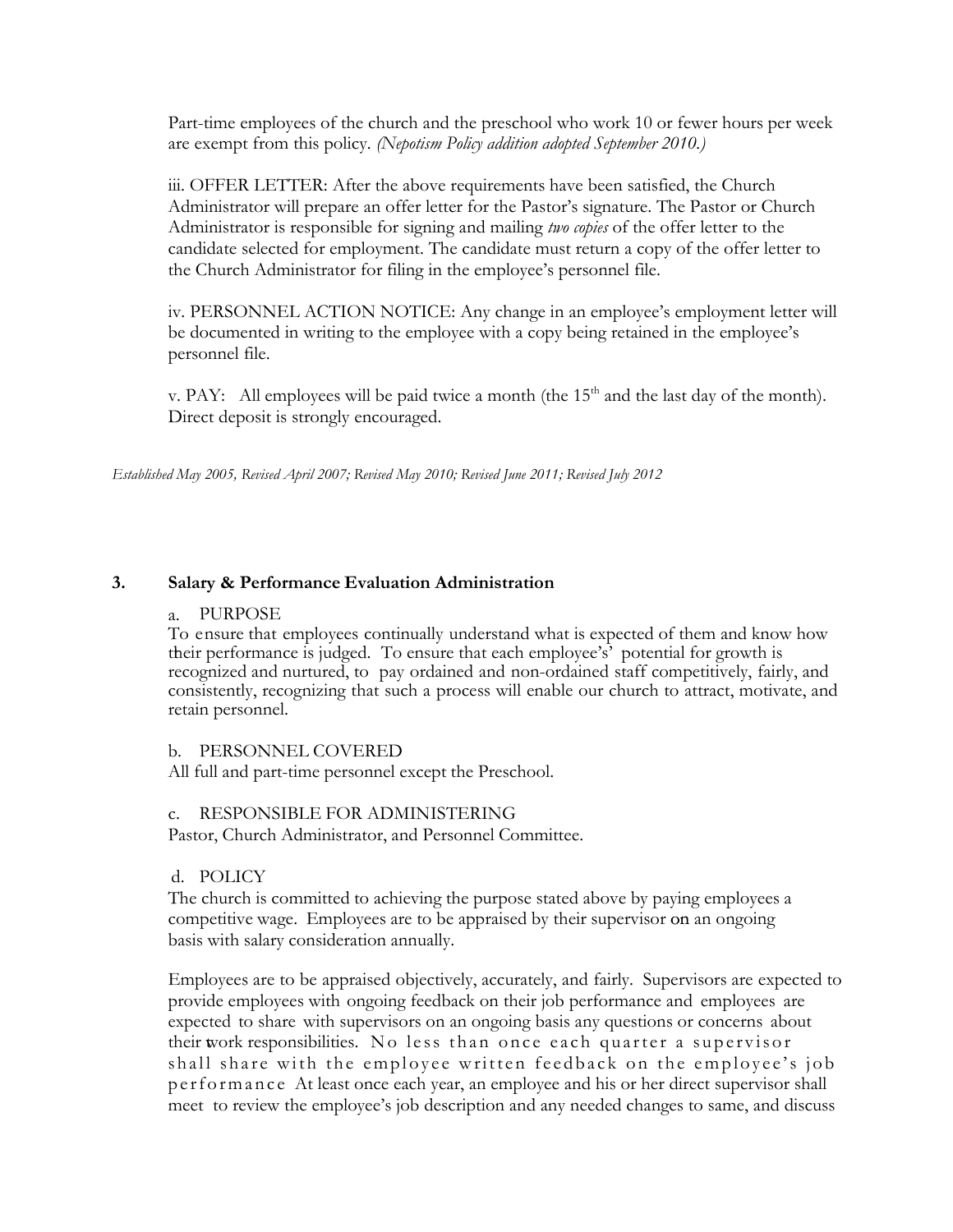p e r f o r m a n c e goals for the upcoming year specific to that employee, which goals shall be documented in writing.

If an employee's performance is unsatisfactory, the employee's supervisor shall promptly bring the matter to the employee's attention. If the performance issue is a serious one that could lead to dismissal if not corrected, the supervisor shall document the issue in writing and develop with the employee a plan for improvement. Nothing herein shall preclude immediate dismissal of an employee for violation of a law or church policy, regardless of whether a prior improvement plan was prepared.

At least once each year, supervisors shall report to the Personnel Committee on the employee performance evaluations.

## **Salary Awards:**

Salary increases are effective January first of each year (or the first day of a new fiscal year). Employees who have not been employed 12 months but more than six months will receive a prorated wage/salary increase for the number of months employed.

Salary increases are based on the following conditions:

- 1. Overall job performance.
- 2. Position of employee's salary within her or his salary range.
- 3. Date and amount of the last salary award.
- 4. Salaries of peers, subordinates, and supervisors.
- 5. Salaries of comparable positions.
- 6. Church's financial condition.

Salary increase amounts consistent with the church's approved budget are determined each calendar year by the Personnel Committee.

### **Promotional Salary Awards:**

Salary increases are given when an employee advances to a position of greater responsibility. In determining the amount of salary increase, a supervisor should consider the readiness of the employee to accept full responsibility for the new position, and the date and amount of any previous salary increase.

### **Salary Adjustments:**

Salary adjustments may be granted for the following exceptional situations:

1.*Internal Salary Inequity:* The Personnel Committee determines that a salary inequity exists and the inequity cannot be corrected through the salary review process. The Personnel Committee must approve any action to correct a salary inequity and will notify the Pastor.

2. *Salary Adjustment* : An employee may be granted a salary adjustment if the employee's responsibilities are increased and the supervisor and the Personnel Committee deem that a salary increase is justified, and the budget allows it.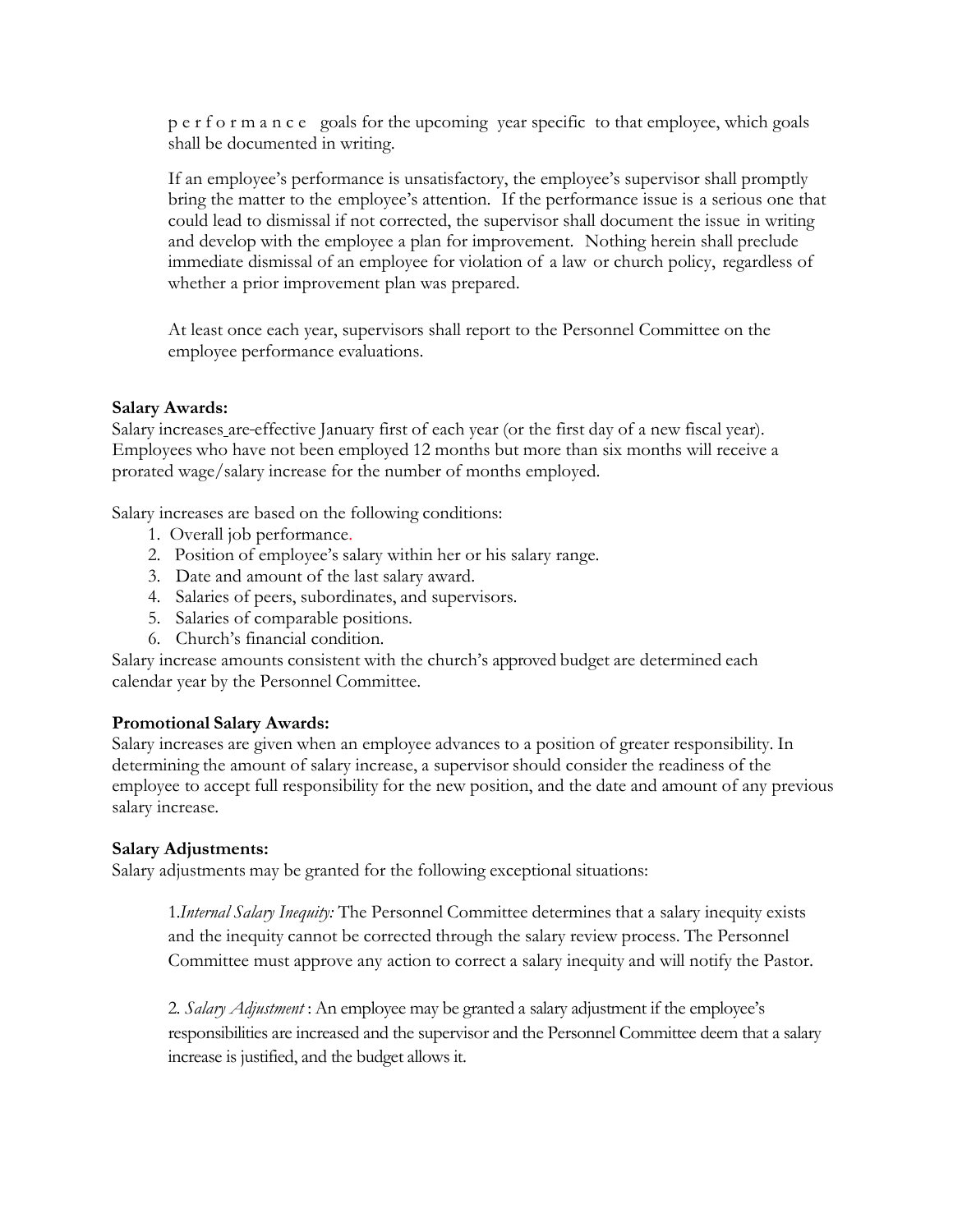3. *Position Adjustment:* If the Personnel Committee determines that an employee's salary is significantly lower than another church's salary for a comparable position and the salary review process will not correct the inequity, a recommendation will be communicated to the Pastor.

4. *Demotion in Position:* When a demotion is deemed appropriate, the salary should be reduced by the amount of salary increase received at the time of promotion or an amount reflective of the position demoted to but that will not result in financial hardship for the employee. However, the demoted employee's salary will be governed by the salary range of her or his new position. The demoted employee should receive a scheduled salary review at his or her next annual salary review.

# **Review of Compensation:**

A salary and benefit survey is to be undertaken annually by the Personnel Committee to determine the market value of each church position. Data from the Christian Ministry Resources, State Employment Security Commission, PCUSA denomination, and local churches may be collected.

# **Prohibited Compensation:**

Full and part-time employees shall be prohibited from accepting individually funded contributions for services rendered to the church. Gratuities for weddings or funerals are exempt from this policy.

> *Established Mqy 2005) Reviewed March 2007; Revised November 2008; Revised February 2021, Revised February 2022*

# **4. Employee Leave of Absence**

# a. PURPOSE

To ensure consistency and fairness in the administration of employee leave of absences.

# b. PERSONNEL COVERED

Full-time, non-ordained, and ordained staff.

# c. RESPONSIBLE FOR ADMINISTERING

Pastor, Church Administrator, and Personnel Committee.

# d. POLICY

Eligible employees may be placed on leave of absence with the understanding that the employee intends to return to work for the church at the conclusion of the leave of absence. A leave of absence for longer than three months precludes the church from assuring the employee that she or he may return to the position held at the time the leave of absence began. However, should a leave of absence continue beyond a three-month period, every effort will be made to employ the employee in any position opening for which she or he is qualified.

An employee not returning to work the day following the conclusion of an approved leave of absence may be terminated from employment.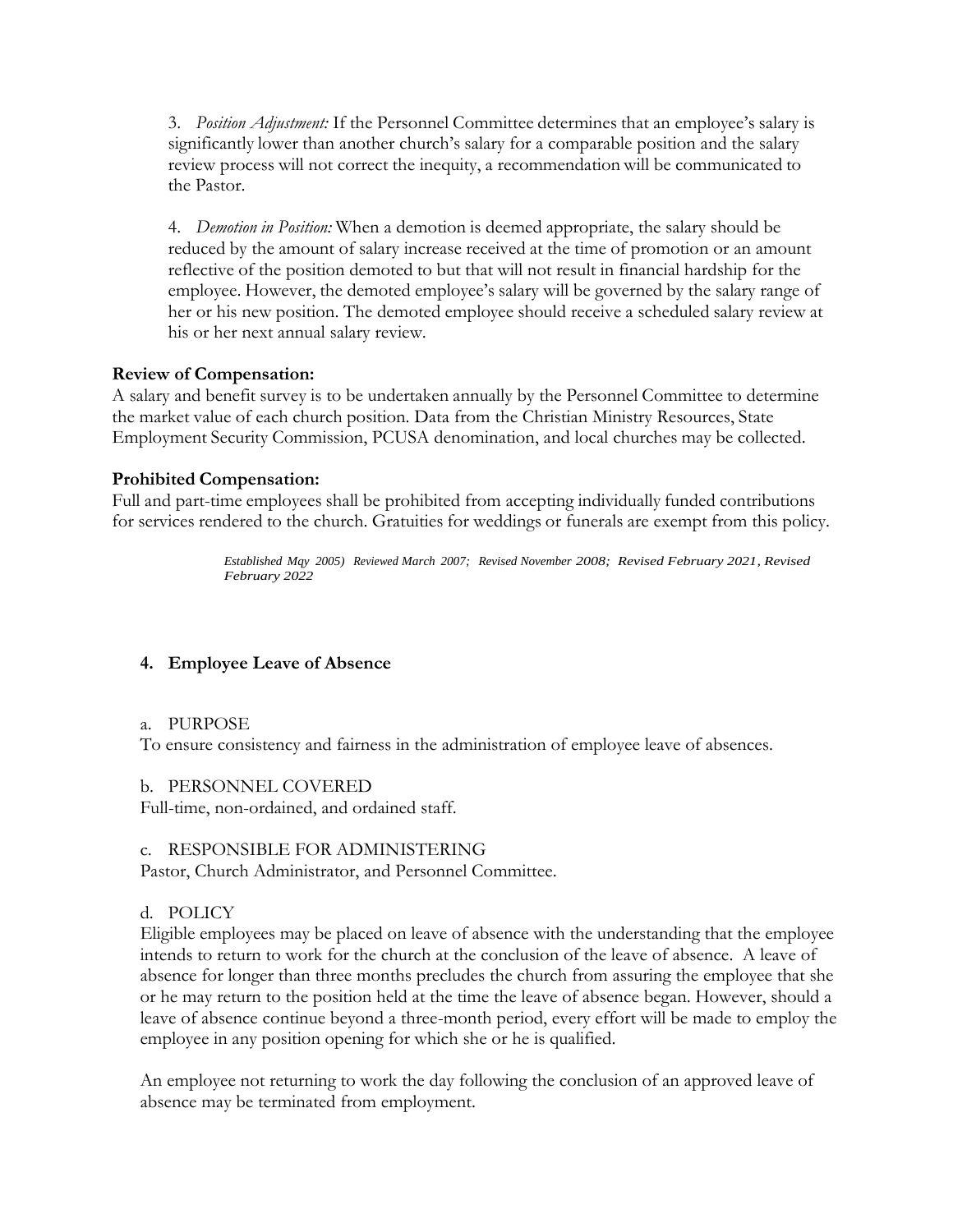A. Types of Leave of Absences that may be requested for leave without pay:

1. Personal: An absence of up to one month as approved by the Pastor, supervisor, and the Personnel Committee.

2. Medical and Family: See prior Family Medical Leave Section

3. Military: Absences of two weeks for National Guard summer camp or for an extended period of time for National Guard or Reserve members in the event of a national emergency as declared by the President.

B. Wages and Benefits

1. Wages: Regular wages will not be paid during a leave of absence, nor will vacation leave

2. Benefits: The church will pay the premiums of all benefits of eligible employees during an approved leave of absence.

Eligible employees may also utilize their accrued vacation leave during a leave of absence.

C. Employment with another church/company or self-employment during a leave of absence: Under no circumstance may an employee be employed by another organization or be self-employed while on a leave of absence. Such a violation of policy will result in termination of employment.

# e. PROCEDURE

In the event of a medical, family, or parental leave of absence, the employee is required to provide her or his supervisor with a written statement from her or his doctor as to the reason for the leave of absence request and a projected date for returning to work.

A Personnel Change Notice form should be completed by the Pastor or supervisor of the employee to be placed on the leave of absence and given to the Personnel Committee for their approval PRIOR to communicating approval of such leave to the employee.

It is the responsibility of the employee on leave of absence to contact her or his supervisor in writing to request reinstatement of employment with the anticipated date of return to work. In the event of a medical, family, or parental leave, the employee's doctor is required to provide her or his supervisor with a written statement indicating a date when the employee may safely resume work.

*Established May 2005, Revised April 2007*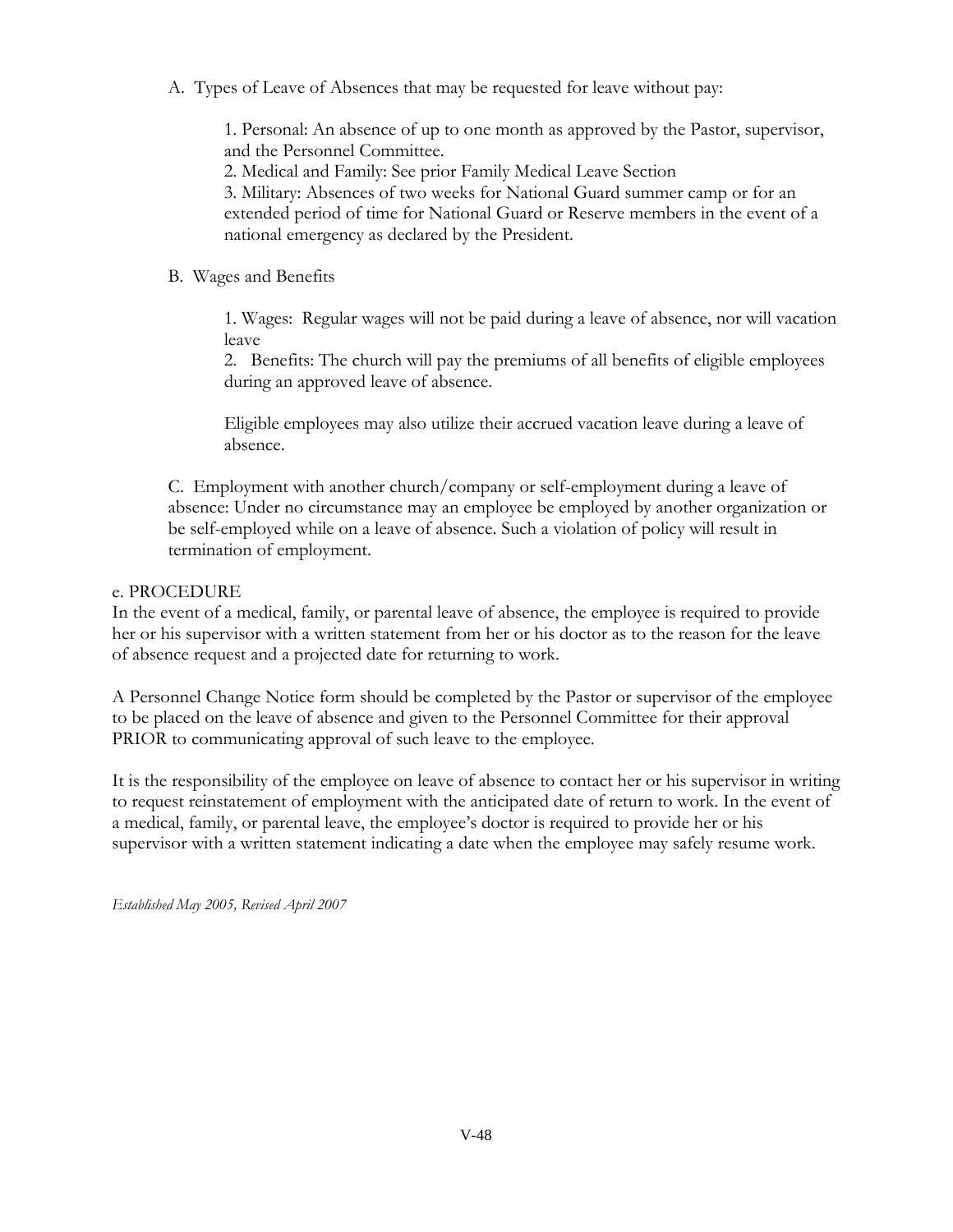# **5. Sabbatical Leave Policy for Full Time Clergy and Program Staff**

# Purpose:

As stated in the recommended policy of the Presbytery of Florida, "[t]he purpose of a sabbatical leave is to provide an opportunity for ministers/educators serving churches full time within the Presbytery of Florida to spend three months free from the demands of the parish engaged in a time of reflection, prayer and meditation, and/or study in order to gain deeper insight toward spiritual life and ministry." Sabbatical leave is an extension of the biblical concept of the Sabbath.

# Candidates:

The Faith Sabbatical program shall apply to ministers, educators and the director of worship, who are employed full time. A candidate shall become eligible for a sabbatical once they have served Faith for seven years in full time employment.

# Sabbatical:

The sabbatical term shall be three (3) consecutive months, including the two weeks of study leave already granted annually. Annual vacation leave shall not be impacted by the sabbatical and, with the permission of the Senior Minister and the Session, may be added to extend the sabbatical term. The candidate will continue to receive full salary and benefits during the sabbatical and there will be no change to a candidate's terms of call. Continuing education funds budgeted for the candidate in the year of the sabbatical may be used to defray costs incurred during the leave period.

## Process:

A candidate for sabbatical shall agree to continue to serve Faith for a minimum of one additional year after completion of the sabbatical leave. A proposal for sabbatical leave will be submitted in writing for approval by the Senior Minister, the Session and the Presbytery's Committee on Ministry at least six (6) months prior to the proposed sabbatical start. Proposals shall include a request for leave and its intended purpose. The Session shall have the authority to approve a candidate's leave. Upon completion of the sabbatical, the candidate shall provide a written report to the Session sharing details of the leave as well as reflections upon its value.

# Ad Hoc Sabbatical Committee:

A candidate shall develop his or her sabbatical proposal in consultation with an Ad Hoc

Sabbatical Committee appointed by the Session. The Ad Hoc Committee shall include the Senior Pastor (unless that person is the candidate) and members of relevant Committees such as Personnel, Children & Families, Youth & Families, Adults & Families and Worship & Music, as recommended by the Senior Pastor and appointed by the Session. The Candidate and Ad Hoc Committee shall be responsible for developing a proposal that addresses coverage of the candidate's responsibilities during the sabbatical leave.

*Established August 2020*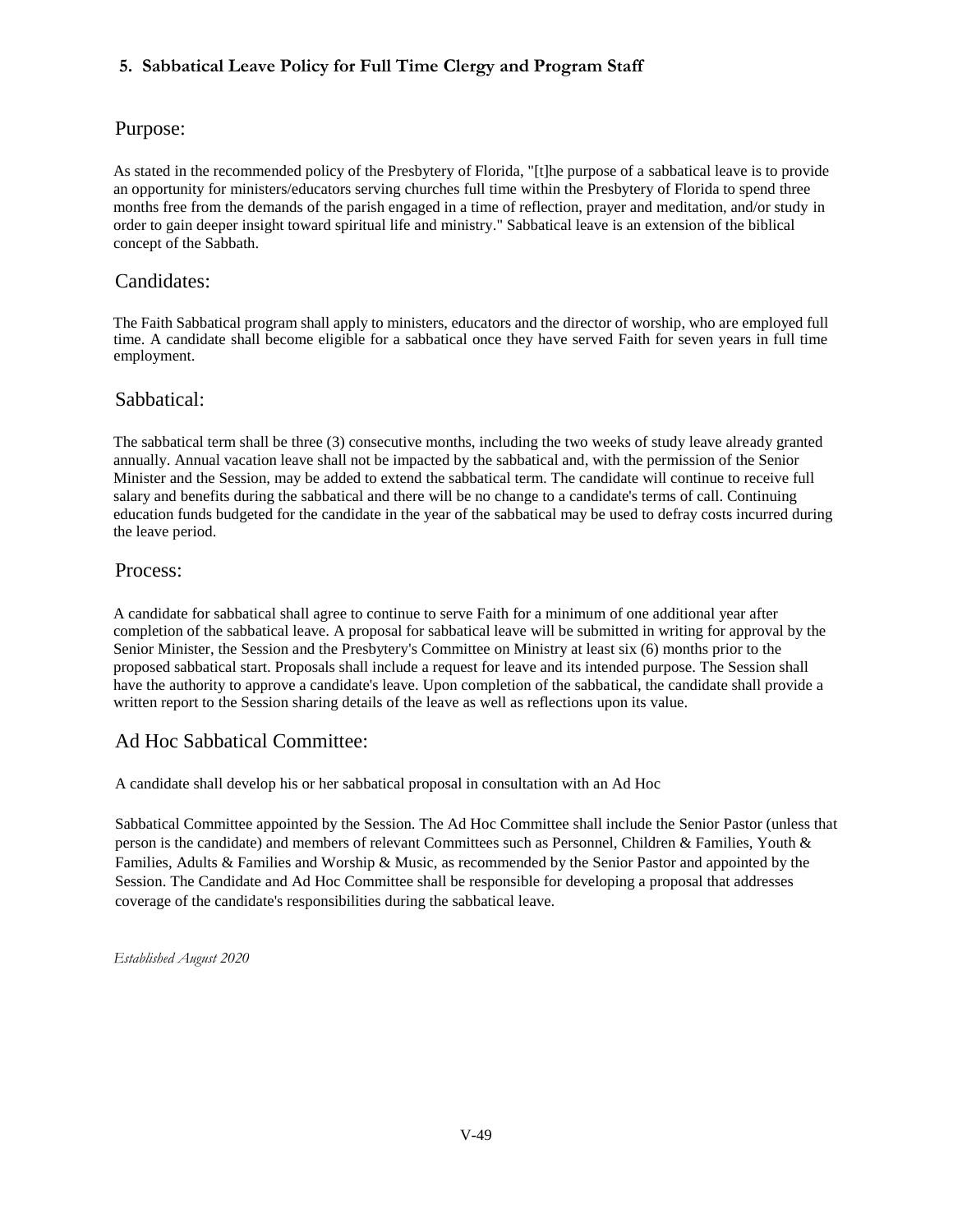# **6. Employee Exit Interview**

# a. PURPOSE

To aid the Personnel Committee in determining and correcting causes of employee turnover and to ensure that employees are treated fairly regarding employment matters.

# b. PERSONNEL COVERED

Full-time, part-time, and all ordained and non-ordained personnel

# c. RESPONSIBLE FOR ADMINISTERING

Personnel Committee.

# d. POLICY

All personnel, as described above, resigning from the church are to be interviewed by the Personnel Committee before the resignation date, as possible.

An exit interview is normally not required for an employee terminated for cause. However, if an exit interview is deemed appropriate by the Personnel Committee and Pastor, an exit interview may be conducted.

## e. PROCEDURE

An employee who resigns must submit a resignation letter to his/her supervisor no later than two weeks prior to the resignation date. If an employee is terminated, a termination letter must be presented to the employee with a reasonable period of notice. Employment correspondence will be kept in an employee's personnel file.

The Personnel Committee prepares a written report of the exit interview findings within one week following the interview. Prior to the finalizing the report, the interviewer will review the exit interview findings with the employee's immediate supervisor and the Pastor to ensure that the information given is factual from the perspective of the immediate supervisor.

After the above step is completed, the Personnel Committee will provide the exit interview report to the Pastor. A copy of the report will be given to the Church Administrator for placement in the employee's personnel file.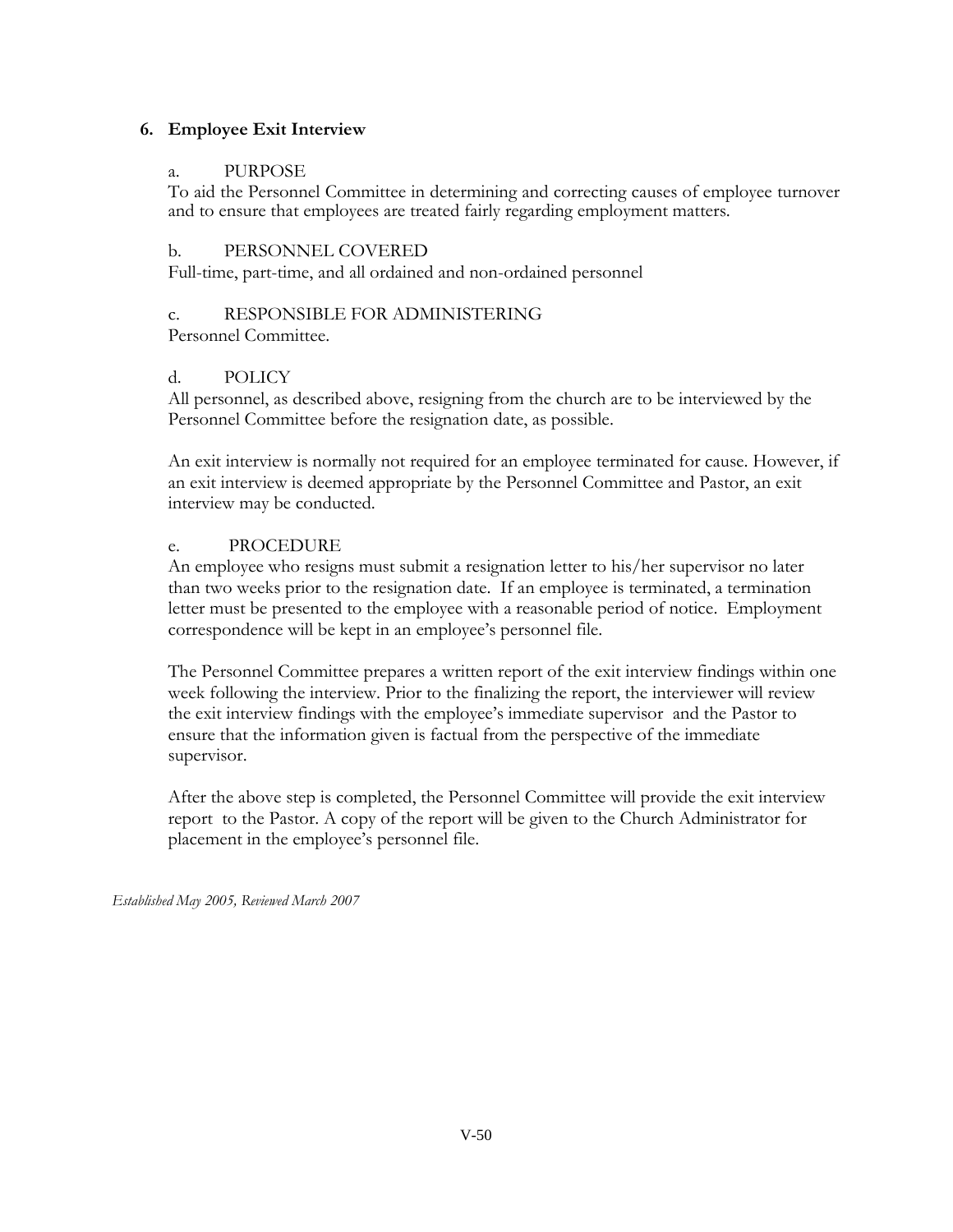# **FAITH PRESYBTERIAN CHURCH EMPLOYEE ANNIVERSARY POLICY**

All Staff, Pastoral and non-pastoral, shall be recognized for their service to Faith Presbyterian Church, in the following manner.

- 1. All Staff of Faith Presbyterian Church shall be recognized for each year of service by the listing of their name and length of service in the church bulletin, This Week at Faith email, and Faith newsletter during the month of their service anniversary.
- 2. All Staff of Faith Presbyterian Church shall be recognized upon the completion of their  $5<sup>th</sup>$ ,  $10^{th}$ ,  $15^{th}$ ,  $20^{th}$ ,  $25^{th}$ ,  $30^{th}$ , and every  $5^{th}$  year thereafter according to the following guidelines:

| Anniversary Year | Pastoral Staff                                                                                           | Full-Time Staff                                       | Part-Time Staff                              |
|------------------|----------------------------------------------------------------------------------------------------------|-------------------------------------------------------|----------------------------------------------|
| 5                | Recognition in Worship<br>Cash gift of 0.5% of Salary                                                    | Cash gift of \$100                                    | Cash gift of \$100                           |
| 10               | Recognition in Worship<br>Cash gift of 1.0% of Salary                                                    | Recognition in Worship<br>Cash gift of \$200          | Cash gift of \$200                           |
| 15               | Recognition in Worship<br>Cash gift of 1.5% of Salary                                                    | Recognition in Worship<br>Cash gift of 1.5% of Salary | Cash gift of 1.5% of Salary                  |
| 20               | Recognition in Worship<br>Cash gift of 2.0% of Salary and / or Love<br>Offering from Church              | Recognition in Worship<br>Cash gift of 2% of Salary   | Cash gift of 2% of Salary                    |
| 25               | Reception<br>Recognition in Worship<br>Cash gift of 2.5% of Salary and / or Love<br>Offering from Church | Recognition in Worship<br>Cash gift of 2.5% of Salary | Cash gift of 2.5% of Salary                  |
| 30               | Reception<br>Recognition in Worship<br>Cash gift of 3.0% of Salary and / or Love<br>Offering from Church | Recognition in Worship<br>Cash gift of 3% of Salary   | Cash gift of 3% of Salary                    |
| 35 and above     | To be determined by Session and<br>Personnel                                                             | To be determined by Session<br>and Personnel          | To be determined by Session and<br>Personnel |

# **ANNIVERSARY GUIDELINES**

- 3. The percentages used for the preceding monetary gifts are based on the staff's annual salary (including Housing allowances for Pastors) at the time of recognized anniversary date. All gifts are taxable income and will be recorded on the employee's Form W-2 at year end.
- 4. The Church Administrator will inform the Personnel Committee in January of all anniversaries to be recognized in that current calendar year (or in the first quarter of the following year) that will need the attention of the committee in planning receptions or a solicitation of a cash gift from the church.

*Added August 15, 2015*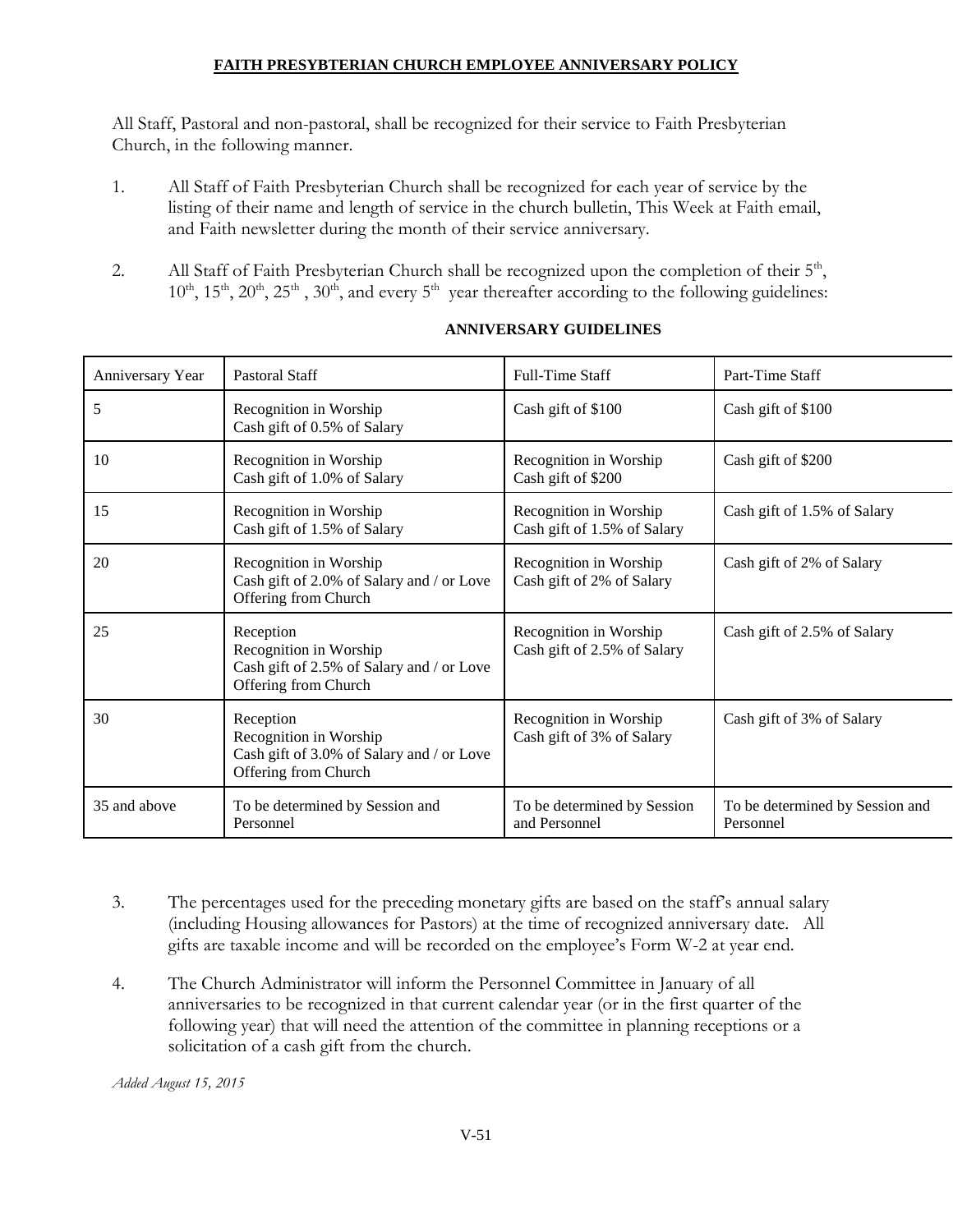### **APPLICATION FOR EMPLOYMENT FAITH PRESBYTERIAN CHURCH**

### **ALL POTENTIAL EMPLOYEES ARE EVALUATED WITHOUT REGARD TO RACE, COLOR, RELIGION, GENDER, NATIONAL ORIGIN, AGE, MARITAL OR VETERAN STATUS, THE PRESENCE OF A NON-JOB RELATED HANDICAP OR ANY OTHER LEGALLY PROTECTED STATUS.**

| Home Phone _____________________________Work Phone |  |
|----------------------------------------------------|--|
|                                                    |  |
|                                                    |  |
|                                                    |  |

|  |  |  |  | Are you a U.S. citizen, or are you otherwise authorized to work in the U.S. without any restriction? [ ] Yes [ ] No |  |
|--|--|--|--|---------------------------------------------------------------------------------------------------------------------|--|
|  |  |  |  | Have you ever been convicted of a felony? [ ] Yes [ ] No If yes, please describe circumstances:                     |  |

Have you ever been involuntarily terminated or asked to resign from any position of employment? [ ] Yes [ ] No If yes, please describe circumstances: \_\_\_\_\_\_\_\_\_\_\_\_\_\_\_\_\_\_\_\_\_\_\_\_\_\_\_\_\_\_\_\_\_\_\_\_\_\_\_\_\_\_\_\_\_\_\_\_\_\_\_\_\_\_\_\_\_\_

\_\_\_\_\_\_\_\_\_\_\_\_\_\_\_\_\_\_\_\_\_\_\_\_\_\_\_\_\_\_\_\_\_\_\_\_\_\_\_\_\_\_\_\_\_\_\_\_\_\_\_\_\_\_\_\_\_\_\_\_\_\_\_\_\_\_\_\_\_\_\_\_\_\_\_\_\_\_\_\_\_\_\_\_\_\_\_

\_\_\_\_\_\_\_\_\_\_\_\_\_\_\_\_\_\_\_\_\_\_\_\_\_\_\_\_\_\_\_\_\_\_\_\_\_\_\_\_\_\_\_\_\_\_\_\_\_\_\_\_\_\_\_\_\_\_\_\_\_\_\_\_\_\_\_\_\_\_\_\_\_\_\_\_\_\_\_\_\_\_\_\_\_\_\_

| <b>EDUCATION</b>                                  |          |          |                    |       |
|---------------------------------------------------|----------|----------|--------------------|-------|
| School Name                                       | Location | # Years  |                    | Major |
|                                                   |          | Attended | Degree<br>Received |       |
|                                                   |          |          |                    |       |
|                                                   |          |          |                    |       |
|                                                   |          |          |                    |       |
|                                                   |          |          |                    |       |
| Other training, certifications, or licenses held: |          |          |                    |       |

\_\_\_\_\_\_\_\_\_\_\_\_\_\_\_\_\_\_\_\_\_\_\_\_\_\_\_\_\_\_\_\_\_\_\_\_\_\_\_\_\_\_\_\_\_\_\_\_\_\_\_\_\_\_\_\_\_\_\_\_\_\_\_\_\_\_\_\_\_\_\_\_\_\_\_\_\_\_\_\_\_\_\_\_\_\_\_

 $\_$ 

List other information pertinent to the employment you are seeking:

### **EMPLOYMENT**

*(Most Recent First.)*

| Starting Salary<br><u>Ending Salary</u><br>Ending Salary<br>2014<br>2021 - 2022 - 2023<br>2023 - 2024 - 2024<br>2022 - 2024 - 2022 - 2024 - 2022 - 2022 - 2022 - 2022 - 2022 - 2022 - 2022 - 2022 - 2022 - 2022 - 2022 - 2022 - 2022 - 2022 - 2 |  |  |  |  |  |  |
|-------------------------------------------------------------------------------------------------------------------------------------------------------------------------------------------------------------------------------------------------|--|--|--|--|--|--|
|                                                                                                                                                                                                                                                 |  |  |  |  |  |  |
|                                                                                                                                                                                                                                                 |  |  |  |  |  |  |
|                                                                                                                                                                                                                                                 |  |  |  |  |  |  |
|                                                                                                                                                                                                                                                 |  |  |  |  |  |  |
|                                                                                                                                                                                                                                                 |  |  |  |  |  |  |
|                                                                                                                                                                                                                                                 |  |  |  |  |  |  |
|                                                                                                                                                                                                                                                 |  |  |  |  |  |  |
| Duties Performed                                                                                                                                                                                                                                |  |  |  |  |  |  |
|                                                                                                                                                                                                                                                 |  |  |  |  |  |  |
|                                                                                                                                                                                                                                                 |  |  |  |  |  |  |
|                                                                                                                                                                                                                                                 |  |  |  |  |  |  |
|                                                                                                                                                                                                                                                 |  |  |  |  |  |  |
|                                                                                                                                                                                                                                                 |  |  |  |  |  |  |
|                                                                                                                                                                                                                                                 |  |  |  |  |  |  |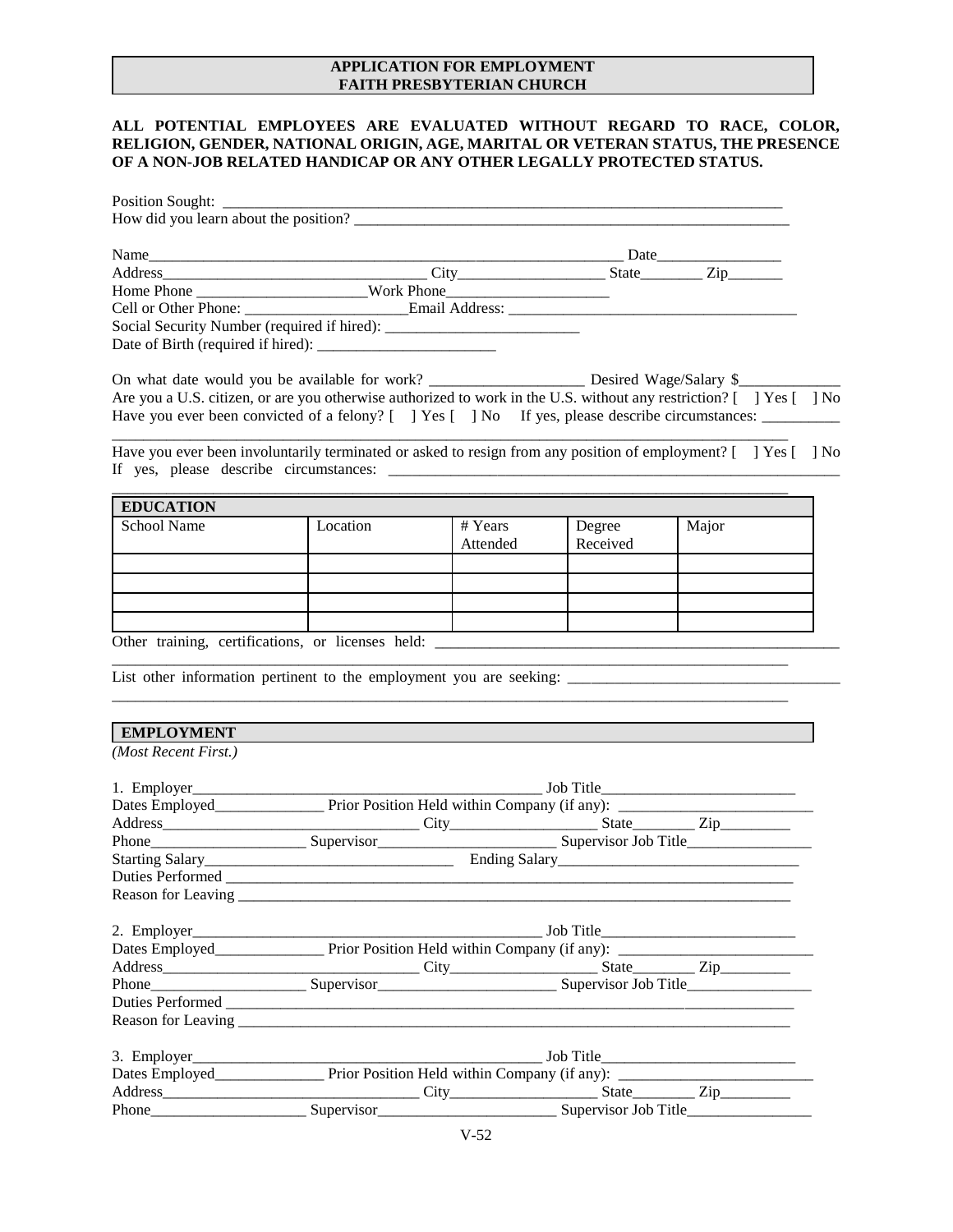| Duties Performed |  |  |  |  |
|------------------|--|--|--|--|
|                  |  |  |  |  |
|                  |  |  |  |  |

(Use the back of this application to list any other employers)

### **ACKNOWLEDGMENT AND AUTHORIZATION**

**Fair Credit Reporting Act Disclosure:** In making this application it is acknowledged that Faith Presbyterian may request information regarding my character, employment, and background from current or previous employers. I understand that false or incomplete information in this application is grounds for termination of employment consideration or employment, if already employed.

I certify that answers given herein are true and complete to the best of my knowledge.

I authorize investigation of all statements contained in this application for employment as may be necessary in arriving at an employment decision.

This application for employment shall be considered active for a period of time not to exceed 45 days. Any applicant wishing to be considered for employment beyond this time period should inquire as to whether or not applications are being accepted at that time.

I hereby understand and acknowledge that, unless otherwise defined by applicable law, any employment relationship with this organization is of an "at will" nature, which means that the Employee may resign at any time and the Employer may discharge Employee at any time with or without cause. It is further understood that this "at will" employment relationship may not be changed by any written document or by conduct unless such change is specifically acknowledged in writing by an authorized executive of this organization.

In the event of employment, I understand that false or misleading information given in my application or interview(s) may result in discharge. I understand, also, that I am required to abide by all rules and regulations of the employer.

Signature of Applicant Date

*Established May 2005, Reviewed March 2007; Revised January 2009*

\_\_\_\_\_\_\_\_\_\_\_\_\_\_\_\_\_\_\_\_\_\_\_\_\_\_\_\_\_\_\_\_\_\_\_\_\_\_\_\_\_ \_\_\_\_\_\_\_\_\_\_\_\_\_\_\_\_\_\_\_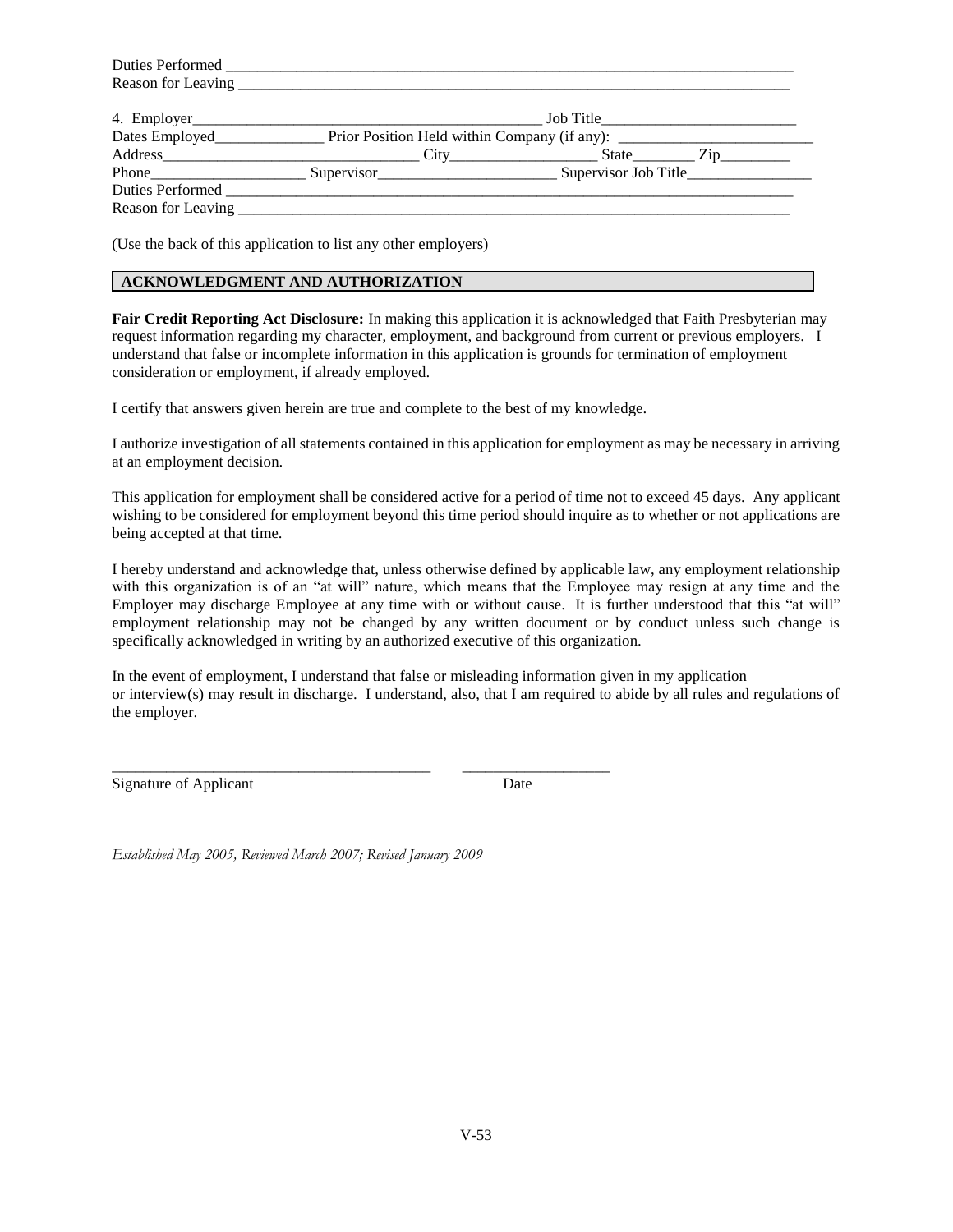### **Faith Presbyterian Church** *EMPLOYMENT APPLICATION SUPPLEMENT* **Non-Ordained Staff Form B**

| Education (continued): If college or technical school graduate, note Degree/Diploma.                                                                                             |      |                |
|----------------------------------------------------------------------------------------------------------------------------------------------------------------------------------|------|----------------|
| College/Technical School                                                                                                                                                         | City | Degree/Diploma |
|                                                                                                                                                                                  |      |                |
| <b>SELF DESCRIPTION</b><br>1. Please write a brief description of yourself: ________________________________                                                                     |      |                |
| ,我们也不会有什么。""我们的人,我们也不会有什么?""我们的人,我们也不会有什么?""我们的人,我们也不会有什么?""我们的人,我们也不会有什么?""我们的人                                                                                                 |      |                |
|                                                                                                                                                                                  |      |                |
| 3. What did you accomplish in your present or past employment(s)? _____________________                                                                                          |      |                |
| ,我们也不能在这里的时候,我们也不能在这里的时候,我们也不能会在这里的时候,我们也不能会在这里的时候,我们也不能会在这里的时候,我们也不能会在这里的时候,我们也<br>4. Describe your most significant work-related accomplishment during the past twelve months: |      |                |
| 6. How do others view your business "need for improvement" attribute(s)? __________________________                                                                              |      |                |
| 7. To what to do you attribute your business success? __________________________                                                                                                 |      |                |
|                                                                                                                                                                                  |      |                |
| TO BE COMPLETED BY CHURCH IF EMPLOYMENT OFFER MADE                                                                                                                               |      |                |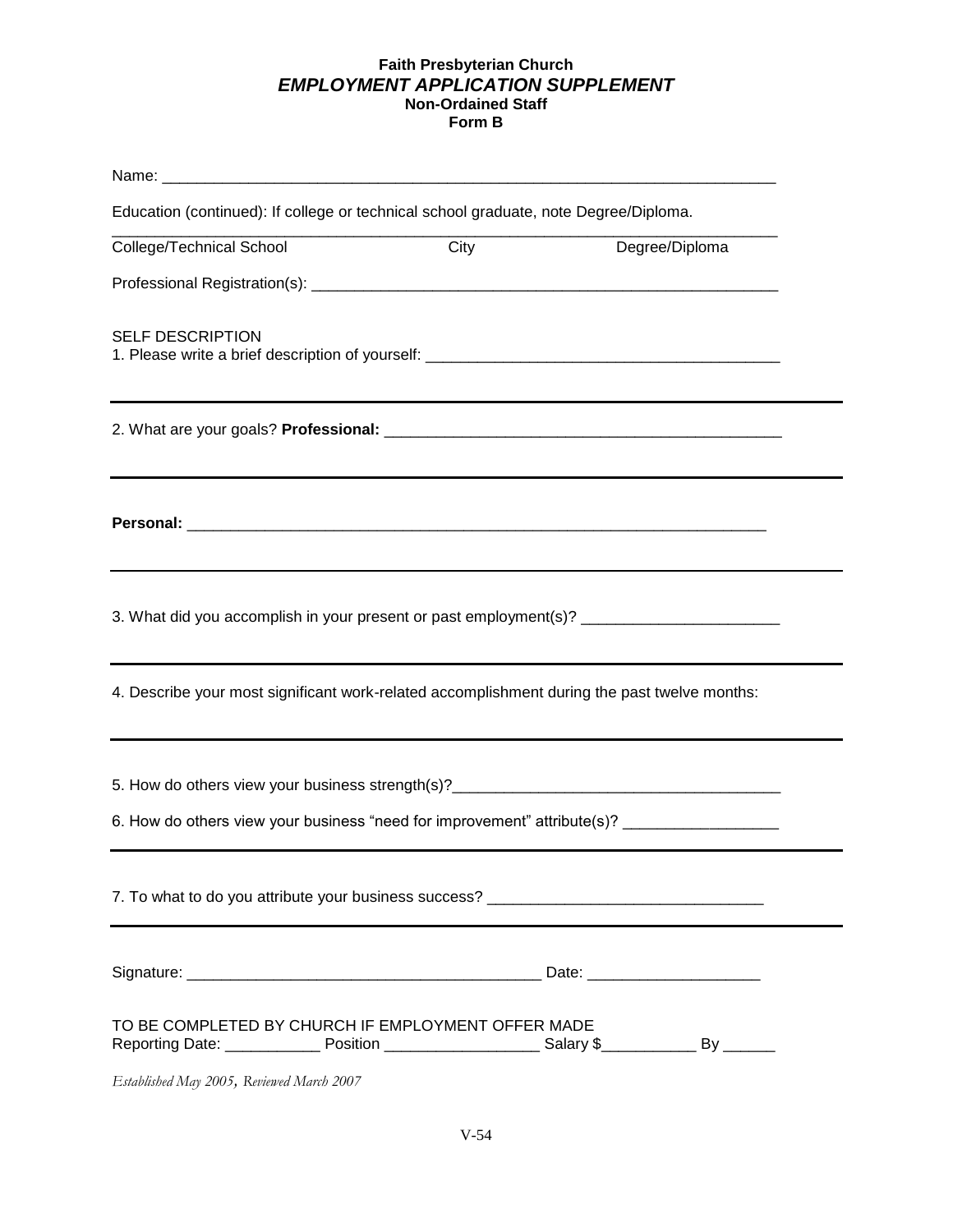### **Faith Presbyterian Church Employment Reference Investigation Form C (Phone)**

|                  | Co./Institution Contacted: _________________________________Person/Dept.: _________________________                                                                                                                           |  |
|------------------|-------------------------------------------------------------------------------------------------------------------------------------------------------------------------------------------------------------------------------|--|
|                  |                                                                                                                                                                                                                               |  |
|                  |                                                                                                                                                                                                                               |  |
| <b>QUESTIONS</b> |                                                                                                                                                                                                                               |  |
|                  |                                                                                                                                                                                                                               |  |
|                  |                                                                                                                                                                                                                               |  |
|                  |                                                                                                                                                                                                                               |  |
|                  |                                                                                                                                                                                                                               |  |
|                  |                                                                                                                                                                                                                               |  |
|                  |                                                                                                                                                                                                                               |  |
|                  |                                                                                                                                                                                                                               |  |
|                  |                                                                                                                                                                                                                               |  |
|                  |                                                                                                                                                                                                                               |  |
|                  | 10. Overall Work Performance Evaluation During Past Year (Based on Performance Evaluations)?                                                                                                                                  |  |
|                  | 11. Eligibility for rehire?: Eligible Ineligible (Circle One). If "Ineligible" please state reason.                                                                                                                           |  |
|                  | 12. Other Questions/Comments? The control of the control of the control of the control of the control of the control of the control of the control of the control of the control of the control of the control of the control |  |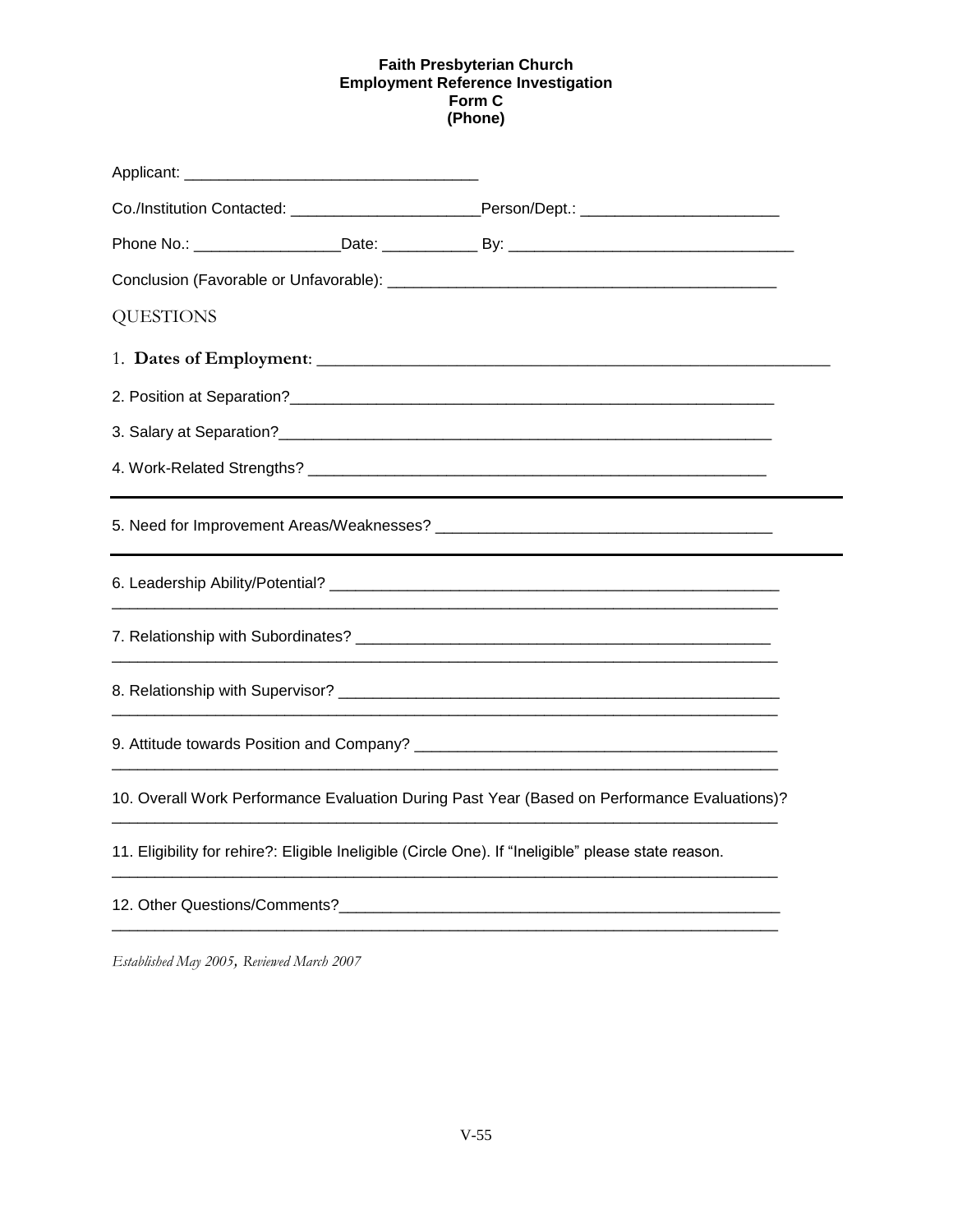### **Faith Presbyterian Church Employment Reference Inquiry Form D**

The below former employee, by signing this form, has given you permission to answer the following questions candidly:

| Former Employee _________________________________ |         |                                                                                                                |
|---------------------------------------------------|---------|----------------------------------------------------------------------------------------------------------------|
|                                                   |         | Given/Maiden Name(s) Signature                                                                                 |
|                                                   |         |                                                                                                                |
|                                                   |         |                                                                                                                |
|                                                   |         |                                                                                                                |
|                                                   |         |                                                                                                                |
|                                                   |         | 4. Overall Work Performance Evaluation During Last Year of Employment: ________________                        |
|                                                   |         | 5. Eligibility for reemployment: Eligible Ineligible (Circle one). If "Ineligible" please state reason (Please |
| Supervisor's Name (Please Print)                  |         |                                                                                                                |
| Company/Institution                               | Address |                                                                                                                |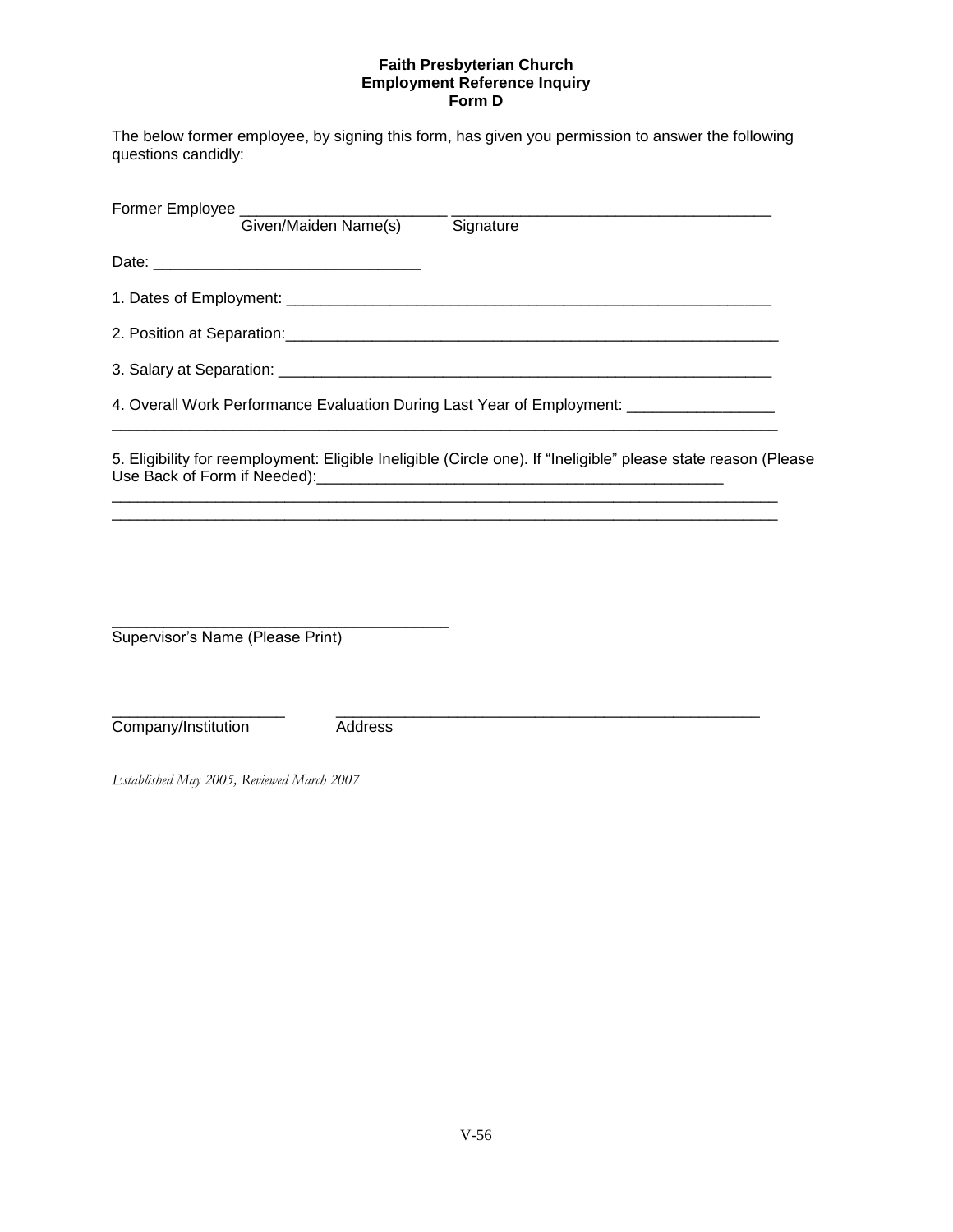### **Faith Presbyterian Church Sample Offer Letter Form E**

Mrs. Brenda Cope 0000 Walnut St. Anytown, VA., 22980 September 1, 1999

Dear Brenda:

On behalf of the search committee, officers, congregation, and pastor of Faith Presbyterian Church, this letter will confirm the verbal offer I made you to become our bookkeeper. This position reports directly to Jean, our administrative manager. Our search committee will serve in an advisory role to you during your first year of employment.

Your employment will commence on October 1, 1999.

Your beginning salary with us will be \$9.00 per hour for 20 hours per week. You will receive your first performance evaluation in June 2000, and every six months thereafter, by Jean, and a performance evaluation with salary consideration in December 2000.

You are eligible for 10 days unpaid vacation per year with the dates for same predetermined with Bruce, the pastor. Vacation may be requested for a two-week period or may be taken in one week increments.

You will receive two paid holidays, which are Thanksgiving and Christmas.

We are all excited about your becoming a *vital* part of our ministry at Faith Presbyterian Church! Please sign and return one copy of this offer letter in the enclosed, self-addressed envelope while retaining the other copy for yourself. If you have a further questions, please call me.

In Christ's Service,

Erwin Berry, Chair, Search Committee I understand and accept the above conditions of employment,

\_\_\_\_\_\_\_\_\_\_\_\_\_\_\_\_\_\_\_\_\_\_\_\_\_\_\_\_\_\_\_ \_\_\_\_\_\_\_\_\_\_\_\_\_\_\_

Signature Date

Copies: Pastor Bruce Personnel File of Brenda Cope Personnel Committee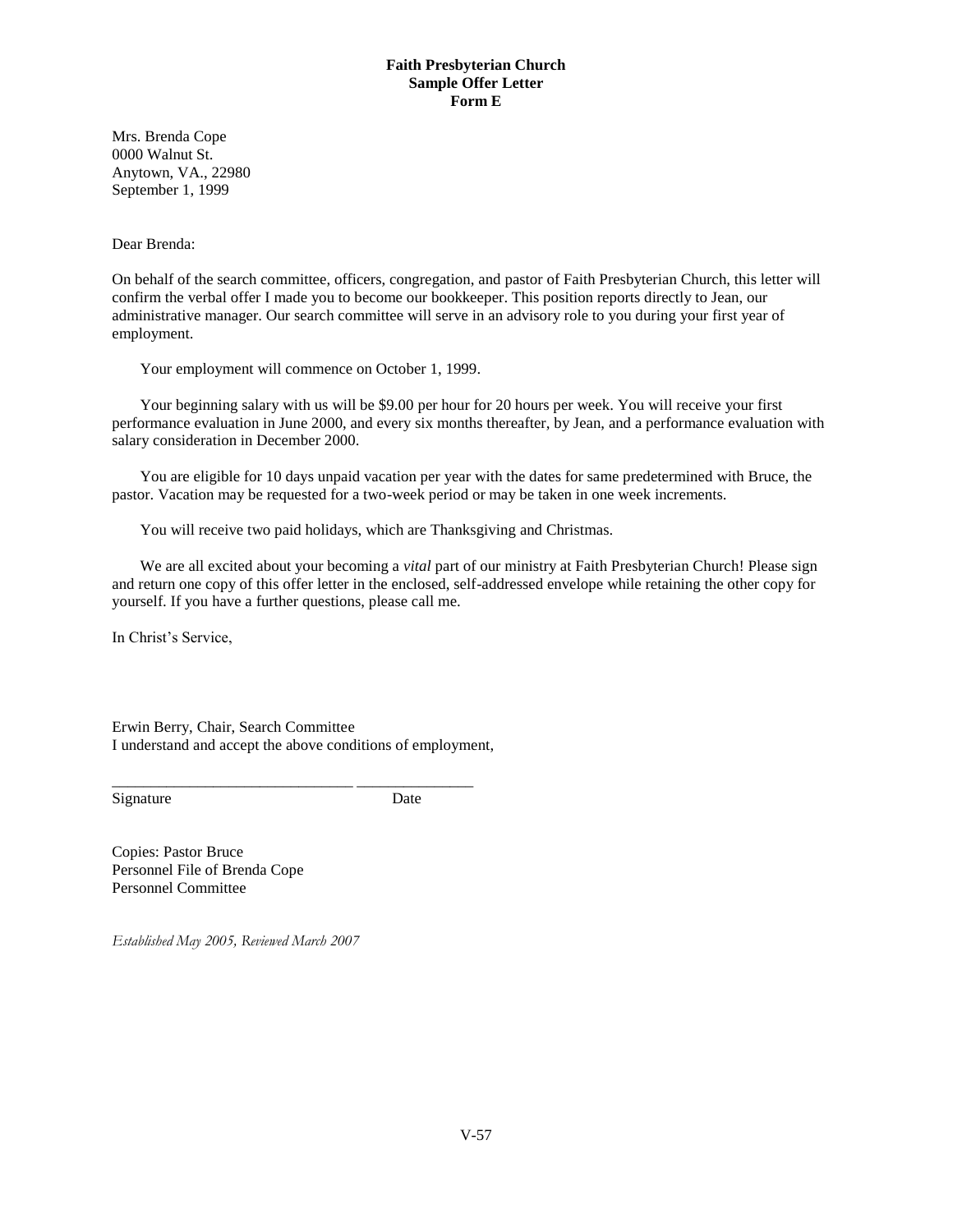### Staff Evaluations

- 1. Looking back on the previous years what accomplishments are you the most proud of?
- 2. In what areas of your job description did you excel?
- 3. What goals/tasks/accomplishments do you wish you could have done better?
- 4. What areas of your job description did not meet your expectations?
- 5. What are three goals that you have for 2022?
- 6. What do you need in order to accomplish those goals? From church? Personnel? Supervisor?

*Established May 2022*